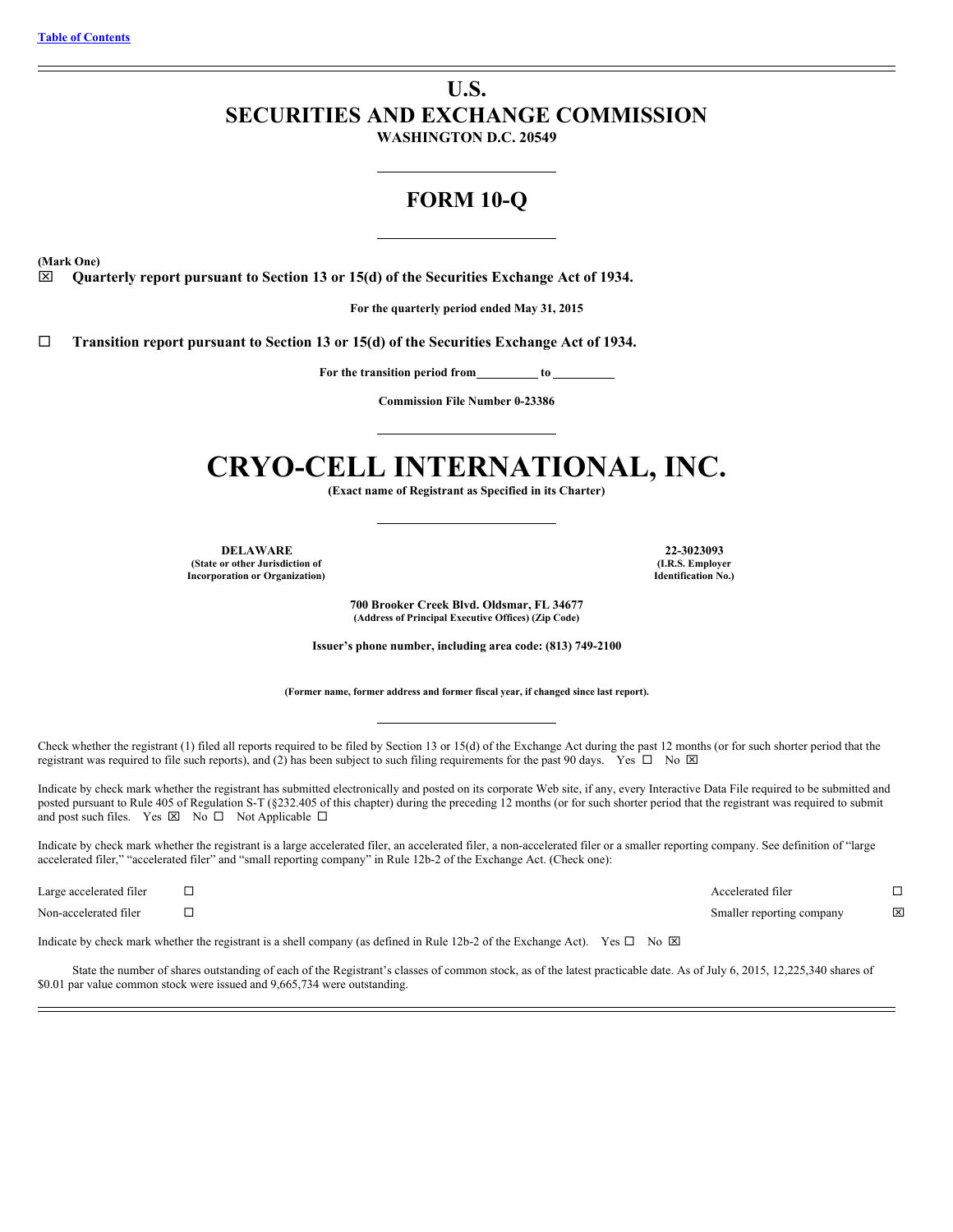## <span id="page-1-0"></span>**TABLE OF CONTENTS**

|                                                                                                      | <b>PAGE</b> |
|------------------------------------------------------------------------------------------------------|-------------|
| <b>PART I - FINANCIAL INFORMATION (UNAUDITED)</b>                                                    |             |
| <b>Item 1. Financial Statements</b>                                                                  |             |
| <b>Consolidated Balance Sheets</b>                                                                   | 3           |
| <b>Consolidated Statements of Comprehensive Income</b>                                               | 4           |
| <b>Consolidated Statements of Cash Flows</b>                                                         | 5           |
| <b>Notes to Consolidated Financial Statements</b>                                                    | 6           |
| <b>Item 2. Management's Discussion and Analysis of Financial Condition and Results of Operations</b> | 22          |
| <b>Item 3. Quantitative and Qualitative Disclosures about Market Risk</b>                            | 29          |
| <b>Item 4. Controls and Procedures</b>                                                               | 29          |
| <b>PART II - OTHER INFORMATION</b>                                                                   | 31          |
| <b>Item 1. Legal Proceedings</b>                                                                     | 31          |
| <b>Item 1A. Risk Factors</b>                                                                         | 32          |
| <b>Item 2. Unregistered Sales of Equity Securities and Use of Proceeds</b>                           | 32          |
| <b>Item 3. Defaults Upon Senior Securities</b>                                                       | 32          |
| <b>Item 4. Mine Safety Disclosures</b>                                                               | 32          |
| <b>Item 5. Other Information</b>                                                                     | 32          |
| <b>Item 6. Exhibits</b>                                                                              | 33          |
| <b>SIGNATURES</b>                                                                                    | 34          |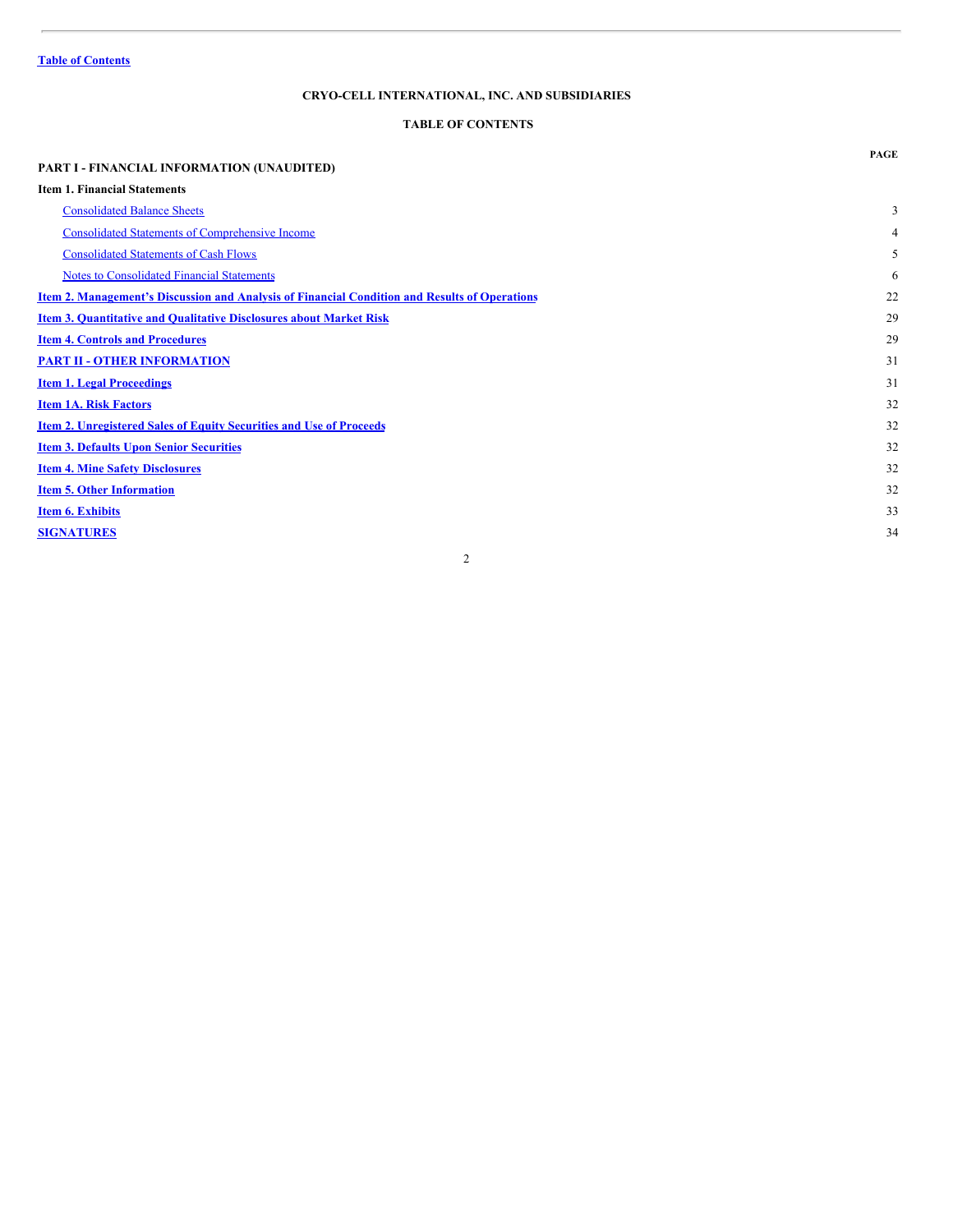<span id="page-2-0"></span>CONSOLIDATED BALANCE SHEETS

|                                                                                                                          | May 31,<br>2015       | November 30,   |
|--------------------------------------------------------------------------------------------------------------------------|-----------------------|----------------|
|                                                                                                                          | (unaudited)           | 2014           |
| <b>ASSETS</b>                                                                                                            |                       |                |
| <b>Current Assets</b>                                                                                                    |                       |                |
| Cash and cash equivalents                                                                                                | \$3,914,021           | \$3,279,267    |
| Restricted cash                                                                                                          | 204.252               | 204,141        |
| Marketable securities                                                                                                    | 532,369               | 102,674        |
| Accounts receivable (net of allowance for doubtful accounts of \$2,151,200 and \$1,976,966, respectively)                | 3,707,192             | 4,071,997      |
| Prepaid expenses                                                                                                         | 822,083               | 710,754        |
| Other current assets                                                                                                     | 126,864               | 123,126        |
| Total current assets                                                                                                     | 9,306,781             | 8,491,959      |
| <b>Property and Equipment-net</b>                                                                                        | 881,260               | 953,415        |
| <b>Other Assets</b>                                                                                                      |                       |                |
| Investment in Saneron CCEL Therapeutics, Inc.                                                                            | 684,000               | 684,000        |
| Deposits and other assets, net                                                                                           | 68,038                | 80,212         |
| Total other assets                                                                                                       | 752,038               | 764,212        |
| Total assets                                                                                                             | \$10,940,079          | \$10,209,586   |
| <b>LIABILITIES AND STOCKHOLDERS' DEFICIT</b>                                                                             |                       |                |
| <b>Current Liabilities</b>                                                                                               |                       |                |
| Accounts payable                                                                                                         | \$1,255,567           | 992,910<br>\$  |
| Accrued expenses                                                                                                         | 1,277,925             | 1,471,699      |
| Deferred revenue                                                                                                         | 6,577,368             | 6,662,552      |
| Total current liabilities                                                                                                | 9.110.860             | 9.127.161      |
| <b>Other Liabilities</b>                                                                                                 |                       |                |
| Deferred revenue, net of current portion                                                                                 | 10,224,446            | 9,509,088      |
| Long-term liability - revenue sharing agreements                                                                         | 2,300,000             | 2,300,000      |
| Total other liabilities                                                                                                  | 12,524,446            | 11,809,088     |
| Commitments and contingencies (Note 6)                                                                                   |                       |                |
| <b>Stockholders' Deficit</b>                                                                                             |                       |                |
| Preferred stock (\$.01 par value, 500,000 authorized and none issued and outstanding)                                    |                       |                |
| Series A Junior participating preferred stock (\$.01 par value, 20,000 authorized and none issued and outstanding)       |                       |                |
| Common stock (\$.01 par value, 20,000,000 authorized; 12,225,340 issued and 9,666,203 outstanding as of May 31, 2015 and |                       | 119.213        |
| 11,921,285 issued and 9,706,174 outstanding as of November 30, 2014)<br>Additional paid-in capital                       | 122,254<br>28,100,486 | 27,842,106     |
| Treasury stock, at cost                                                                                                  | (6,065,111)           | (5,112,648)    |
| Accumulated other comprehensive income                                                                                   | 226,276               |                |
| Accumulated deficit                                                                                                      | (33,079,132)          | (33, 575, 334) |
| Total stockholders' deficit                                                                                              | (10,695,227)          | (10, 726, 663) |
|                                                                                                                          |                       |                |
| Total liabilities and stockholders' deficit                                                                              | \$10,940,079          | \$10.209.586   |

The accompanying notes are an integral part of these consolidated financial statements.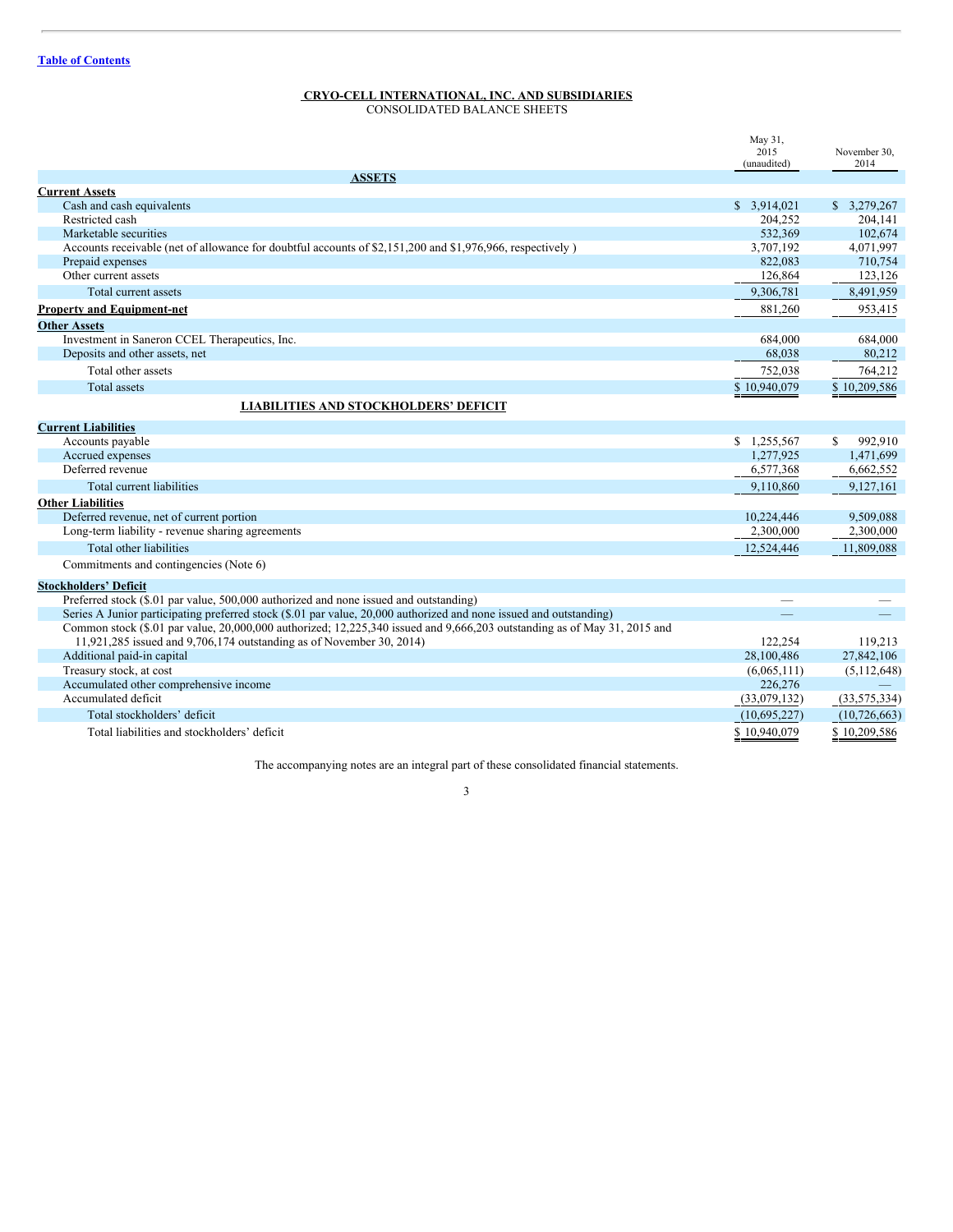<span id="page-3-0"></span>CONSOLIDATED STATEMENTS OF COMPREHENSIVE INCOME

(Unaudited)

|                                                                    |                 | For the Three Months Ended | For the Six Months Ended |                 |  |
|--------------------------------------------------------------------|-----------------|----------------------------|--------------------------|-----------------|--|
|                                                                    | May 31,<br>2015 | May 31.<br>2014            | May 31,<br>2015          | May 31.<br>2014 |  |
| <b>Revenue:</b>                                                    |                 |                            |                          |                 |  |
| Processing and storage fees                                        | \$4,844,477     | \$4,723,435                | \$9,518,446              | \$9,080,666     |  |
| Licensee and royalty income                                        | 169,412         | 169,411                    | 338,824                  | 1,132,662       |  |
| Total revenue                                                      | 5,013,889       | 4,892,846                  | 9,857,270                | 10,213,328      |  |
| <b>Costs and Expenses:</b>                                         |                 |                            |                          |                 |  |
| Cost of sales                                                      | 1,377,387       | 1,489,705                  | 2,651,374                | 2,824,066       |  |
| Selling, general and administrative expenses                       | 3,006,779       | 2,753,140                  | 5,920,752                | 5,875,863       |  |
| Abandonment of patents                                             |                 | 25,649                     |                          | 25,649          |  |
| Research, development and related engineering                      | 10,531          | 18,323                     | 22,519                   | 32,691          |  |
| Depreciation and amortization                                      | 17,101          | 43,699                     | 35,343                   | 88,204          |  |
| Total costs and expenses                                           | 4,411,798       | 4,330,516                  | 8,629,988                | 8,846,473       |  |
| <b>Operating Income</b>                                            | 602,091         | 562,330                    | 1,227,282                | 1,366,855       |  |
| <b>Other Income (Expense):</b>                                     |                 |                            |                          |                 |  |
| Other income (expense)                                             | 11,402          | 7,474                      | 7,327                    | 35,243          |  |
| Interest expense                                                   | (369, 801)      | (252, 544)                 | (671,087)                | (526, 860)      |  |
| Total other expense                                                | (358, 399)      | (245,070)                  | (663,760)                | (491, 617)      |  |
| Income before equity in losses of affiliate and income tax expense | 243,692         | 317,260                    | 563,522                  | 875,238         |  |
| Equity in losses of affiliate                                      | (8, 248)        | (76,076)                   | (16, 496)                | (189, 651)      |  |
| Income before income tax expense                                   | 235,444         | 241,184                    | 547,026                  | 685,587         |  |
| Income tax expense                                                 | (25, 412)       | (25, 411)                  | (50, 824)                | (72, 702)       |  |
| <b>Net Income</b>                                                  | 210,032         | 215,773<br>S               | 496,202<br>S             | 612,885<br>S    |  |
| Net income per common share - basic                                | 0.02            | 0.02                       | 0.05                     | 0.06            |  |
| Weighted average common shares outstanding - basic                 | 9,809,127       | 10,250,471                 | 9,816,762                | 10,467,914      |  |
| Net income per common share - diluted                              | 0.02            | 0.02                       | 0.05                     | 0.06            |  |
| Weighted average common shares outstanding - diluted               | 10,042,604      | 10,406,607                 | 10,049,315               | 10,595,590      |  |
| <b>Other Comprehensive Income</b>                                  |                 |                            |                          |                 |  |
| Unrealized gain on marketable securities                           | 226,276         | \$                         | 226,276                  | \$              |  |
| <b>Comprehensive Income</b>                                        | 436,308<br>\$   | 215,773<br>S               | \$<br>722,478            | \$<br>612,885   |  |

The accompanying notes are an integral part of these consolidated financial statements.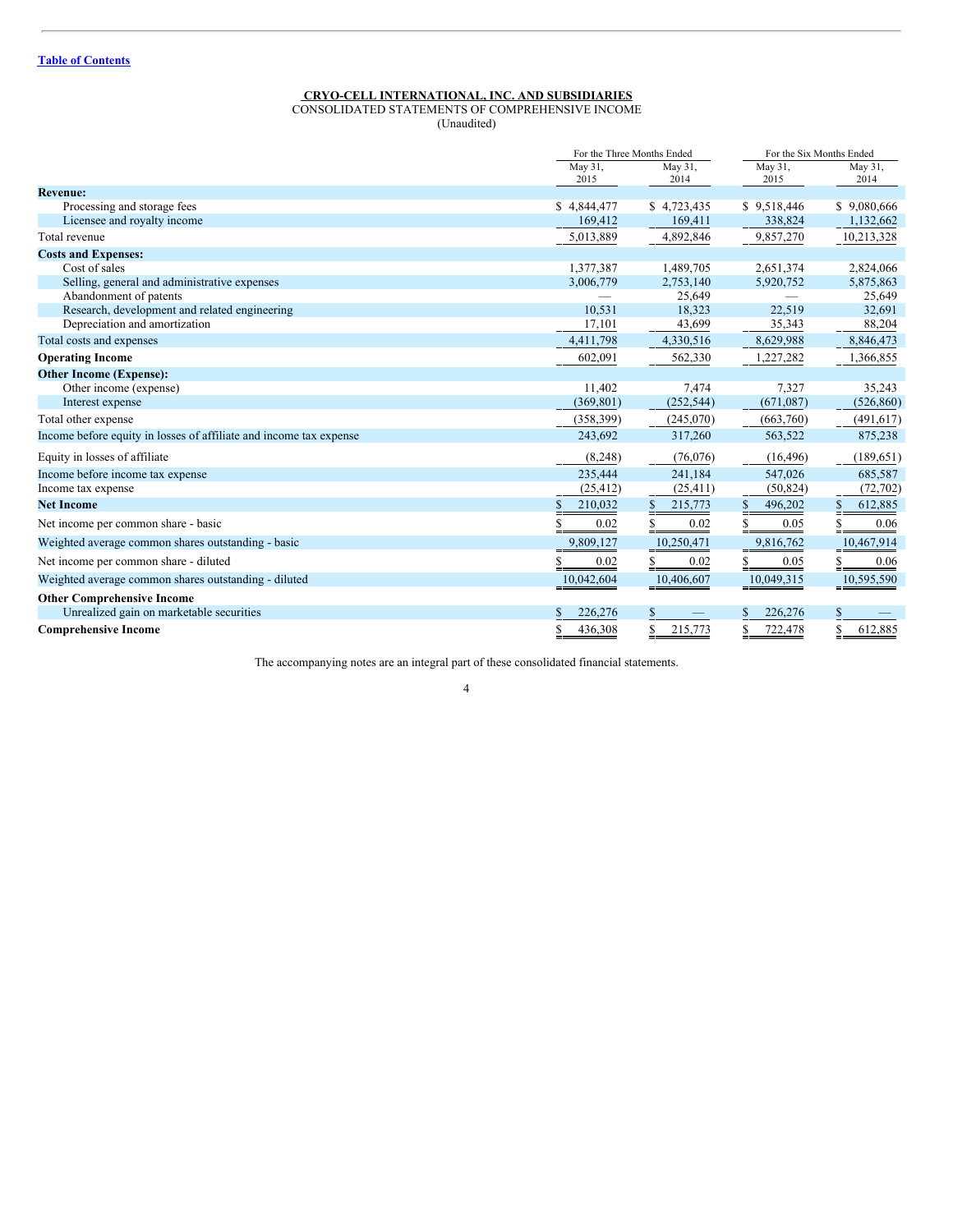<span id="page-4-0"></span>CONSOLIDATED STATEMENTS OF CASH FLOWS

(Unaudited)

|                                                                                   |                          | For the Six Months Ended |
|-----------------------------------------------------------------------------------|--------------------------|--------------------------|
|                                                                                   | May 31,                  | May 31,                  |
|                                                                                   | 2015                     | 2014                     |
| Net income                                                                        | \$496,202                | $\mathbb{S}$<br>612,885  |
| Adjustments to reconcile net income to net cash provided by operating activities: |                          |                          |
| Depreciation and amortization expense                                             | 114,028                  | 191,675                  |
| Abandonment of patents                                                            | $\overline{\phantom{a}}$ | 25,649                   |
| Compensatory element of stock options                                             | 244,925                  | 207,843                  |
| Provision for doubtful accounts                                                   | 273,417                  | 374,966                  |
| Equity in losses of affiliate                                                     | 16,496                   | 189,651                  |
| Changes in assets and liabilities:                                                |                          |                          |
| Accounts receivable                                                               | 91,388                   | (1, 134, 216)            |
| Notes receivable                                                                  |                          | 550,782                  |
| Prepaid expenses and other current assets                                         | (111, 329)               | 69,135                   |
| Other current assets                                                              | (3,738)                  |                          |
| Deposits and other assets, net                                                    | 11,243                   | 47,628                   |
| Accounts payable                                                                  | 262,657                  | (34, 801)                |
| Accrued expenses<br>Deferred revenue                                              | (193, 774)               | (580, 174)               |
|                                                                                   | 630,174                  | (159, 266)               |
| Net cash provided by operating activities                                         | 1,831,689                | 361,757                  |
| Cash flows from investing activities:                                             |                          |                          |
| Release of restricted cash held in escrow                                         | (111)                    | 764,098                  |
| Purchases of property and equipment                                               | (40, 942)                | (73, 532)                |
| Sales (purchases) of marketable securities and other investments, net             | (203, 419)               | (102, 650)               |
| Investment in affiliate                                                           |                          | (112,500)                |
| Net cash (used in) provided by investing activities                               | (244, 472)               | 475,416                  |
| Cash flows from financing activities:                                             |                          |                          |
| Treasury stock purchases                                                          | (952, 463)               | (1,407,278)              |
| Proceeds from the exercise of stock options                                       |                          | 48,665                   |
| Net cash used in financing activities                                             | (952, 463)               | (1,358,613)              |
| Increase (decrease) in cash and cash equivalents                                  |                          |                          |
|                                                                                   | 634,754                  | (521, 440)               |
| Cash and cash equivalents - beginning of period                                   | 3,279,267                | 3,925,156                |
| Cash and cash equivalents - end of period                                         | \$3,914,021              | \$3,403,716              |
| Supplemental non-cash investing activities:                                       |                          |                          |
| Unrealized gain on marketable securities                                          | 226,276                  | \$.                      |

The accompanying notes are an integral part of these consolidated financial statements.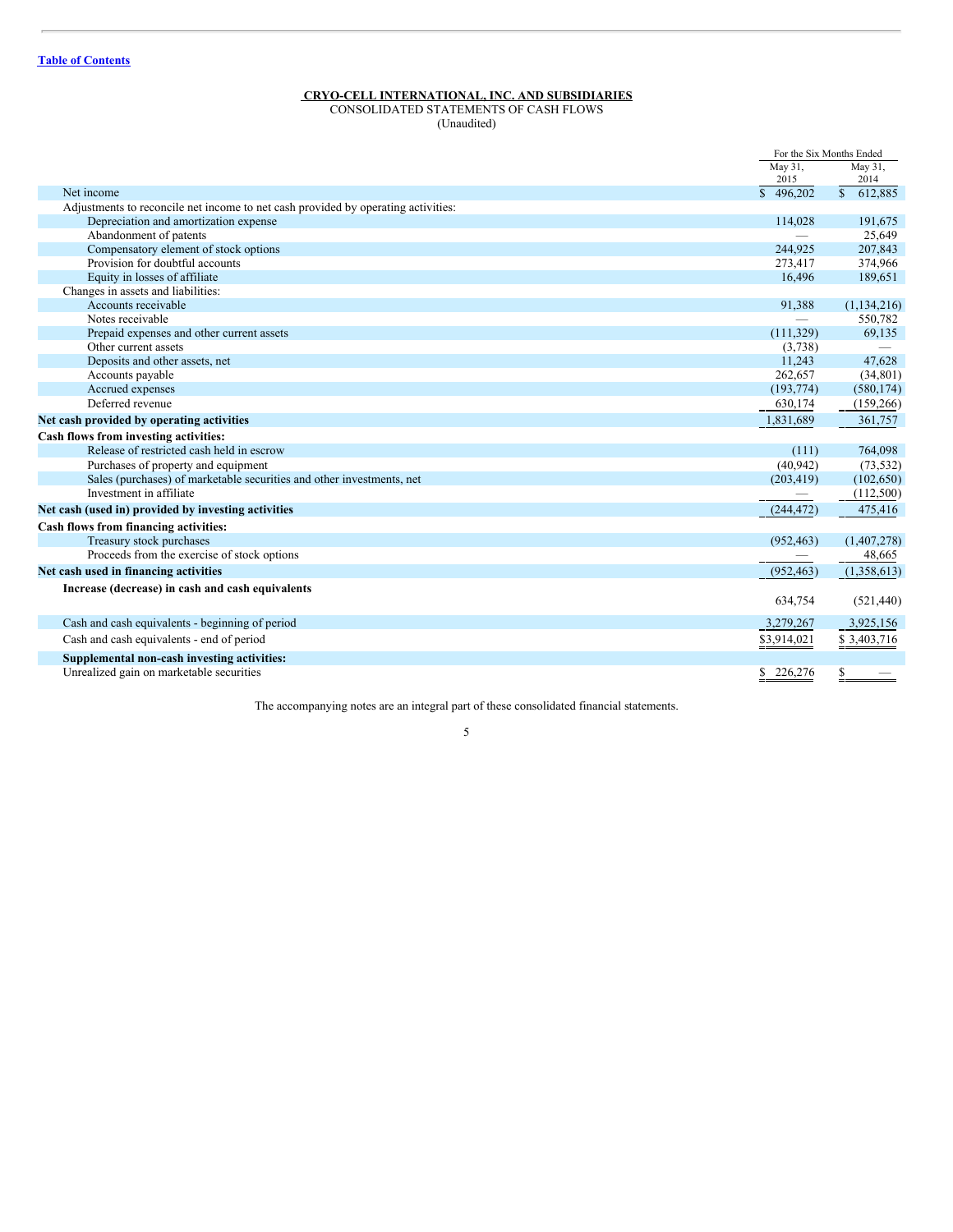#### <span id="page-5-0"></span>**CRYO-CELL INTERNATIONAL, INC. AND SUBSIDIARIES NOTES TO CONSOLIDATED FINANCIAL STATEMENTS May 31, 2015 (Unaudited)**

#### **Note 1 - Basis of Presentation and Significant Accounting Policies**

The unaudited consolidated financial statements including the Consolidated Balance Sheets as of May 31, 2015 and November 30, 2014, the related Consolidated Statements of Comprehensive Income for the three and six months ended May 31, 2015 and May 31, 2014 and the Consolidated Statements of Cash Flows for the six months ended May 31, 2015 and 2014 have been prepared by Cryo-Cell International, Inc. and its subsidiaries ("the Company" or "Cryo-Cell") pursuant to the rules and regulations of the Securities and Exchange Commission for interim financial reporting. Certain financial information and note disclosures, which are normally included in annual financial statements prepared in accordance with accounting principles generally accepted in the United States of America, have been condensed or omitted pursuant to those rules and regulations. It is suggested that these consolidated financial statements be read in conjunction with the financial statements and notes thereto included in the Company's November 30, 2014 Annual Report on Form 10-K. In the opinion of management, all adjustments (which include only normal recurring adjustments) necessary to present fairly the financial position, results of operations, and changes in cash flows for all periods presented have been made. The results of operations for the three and six months ended May 31, 2015 are not necessarily indicative of the results expected for any interim period in the future or the entire year ending November 30, 2015.

#### **Revenue Recognition**

#### *Revenue Recognition for Arrangements with Multiple Deliverables*

For multi-element arrangements, the Company allocates revenue to all deliverables based on their relative selling prices. In such circumstances, accounting principles establish a hierarchy to determine the selling price to be used for allocating revenue to deliverables as follows: (i) vendor-specific objective evidence of fair value ("VSOE"), (ii) third-party evidence of selling price ("TPE"), and (iii) best estimate of the selling price ("ESP"). VSOE generally exists only when the Company sells the deliverable separately and it is the price actually charged by the Company for that deliverable.

The Company has identified two deliverables generally contained in the arrangements involving the sale of its umbilical cord blood product. The first deliverable is the processing of a specimen. The second deliverable is either the annual storage of a specimen, the 21-year storage fee charged for a specimen or the life-time storage fee charged for a specimen. The Company has allocated revenue between these deliverables using the relative selling price method. The Company has VSOE for its annual storage fees as the Company renews storage fees annually with its customers on a stand-alone basis. Because the Company has neither VSOE nor TPE for the processing, 21-year storage and life-time storage deliverables, the allocation of revenue has been based on the Company's ESPs. Amounts allocated to processing a specimen are recognized at the time the processing of the specimen is complete. Amounts allocated to the storage of a specimen are recognized ratably over the contractual storage period. Any discounts given to the customer are recognized by applying the relative selling price method whereby after the Company determines the selling price to be allocated to each deliverable (processing and storage), the sum of the prices of the deliverables is then compared to the arrangement consideration, and any difference is applied to the separate deliverables ratably.

The Company's process for determining its ESP for deliverables without VSOE or TPE considers multiple factors that may vary depending upon the unique facts and circumstances related to each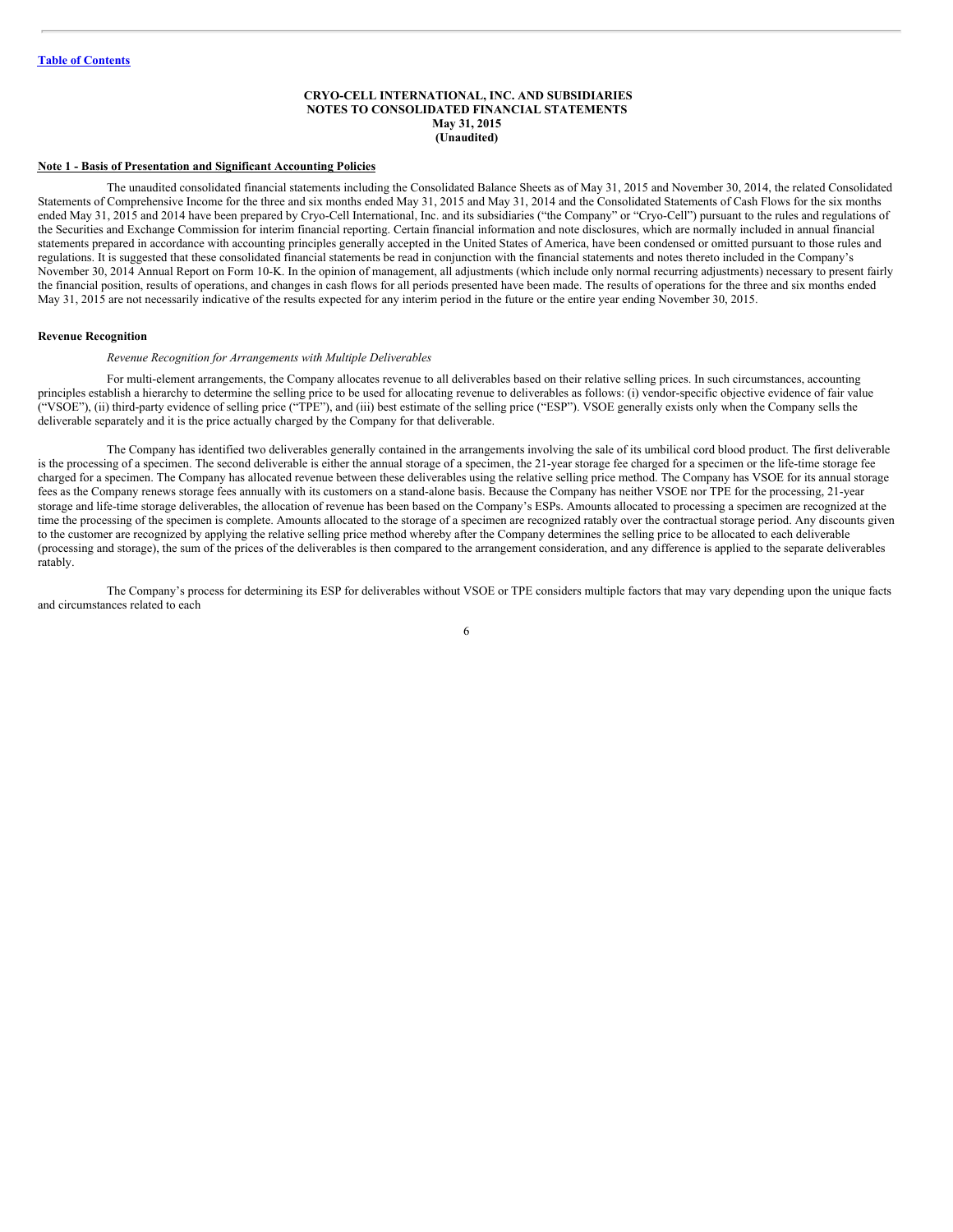deliverable. Key factors considered by the Company in developing the ESPs for its processing, 21 year storage and life-time storage fee include the Company's historical pricing practices, as well as expected profit margins.

The Company records revenue from processing and storage of specimens and pursuant to agreements with licensees. The Company recognizes revenue from processing fees upon completion of processing and recognizes storage fees ratably over the contractual storage period as well as other income from royalties paid by licensees related to long-term storage contracts which the Company has under license agreements. Contracted storage periods are annual, twenty-one years and lifetime. Deferred revenue on the accompanying consolidated balance sheets includes the portion of the annual storage fee, the twenty-one year storage fee and the life-time storage fee that is being recognized over the contractual storage period as well as royalties received from foreign licensees related to long-term storage contracts in which the Company has future obligations under the license agreement. The Company classifies deferred revenue as current if the Company expects to recognize the related revenue over the next 12 months. The Company also records revenue within processing and storage fees from shipping and handling billed to customers when earned. Shipping and handling costs that the Company incurs are expensed and included in cost of sales.

#### **Income Taxes**

Deferred income tax assets and liabilities are recognized for the estimated future tax consequences attributable to differences between financial statement carrying amounts of existing assets and liabilities and their respective tax bases. Deferred income tax assets and liabilities are measured using enacted tax rates expected to be recovered or settled. The Company has recorded a valuation allowance of \$10,187,000 and \$10,517,000 as of May 31, 2015 and November 30, 2014, respectively, as the Company does not believe it is "more likely than not" that all future income tax benefits will be realized. When the Company changes its determination as to the amount of deferred income tax assets that can be realized, the valuation allowance is adjusted with a corresponding impact to income tax expense in the period in which such determination is made. The ultimate realization of the Company's deferred income tax assets depends upon generating sufficient taxable income prior to the expiration of the tax attributes. In assessing the need for a valuation allowance, the Company projects future levels of taxable income. This assessment requires significant judgment. The Company examines the evidence related to the recent history of income or losses, the economic conditions in which the Company operates and forecasts and projections to make that determination.

There was no U.S. income tax expense for the three and six months ended May 31, 2015 and May 31, 2014 due to the utilization or expected utilization of net operating losses and foreign tax credit carryforwards, which were not previously benefited in the Company's financial statements.

The Company records foreign income taxes withheld from installment payments of non-refundable up-front license fees and royalty income earned on the processing and storage of cord blood stem cell specimens in geographic areas where the Company has license agreements. The Company recognized approximately \$25,000 and \$25,000 for the three months ended May 31, 2015 and 2014, respectively, of foreign income tax expense. The Company recognized approximately \$51,000 and \$73,000 for the six months ended May 31, 2015 and 2014, respectively, of foreign income tax expense. Foreign income tax expense is included in income tax expense in the accompanying consolidated statements of comprehensive income.

The Company recognizes the financial statement benefit of a tax position only after determining that the relevant tax authority would more likely than not sustain the position following an audit. For tax positions meeting the more-likely-than-not threshold, the amount recognized in the financial statements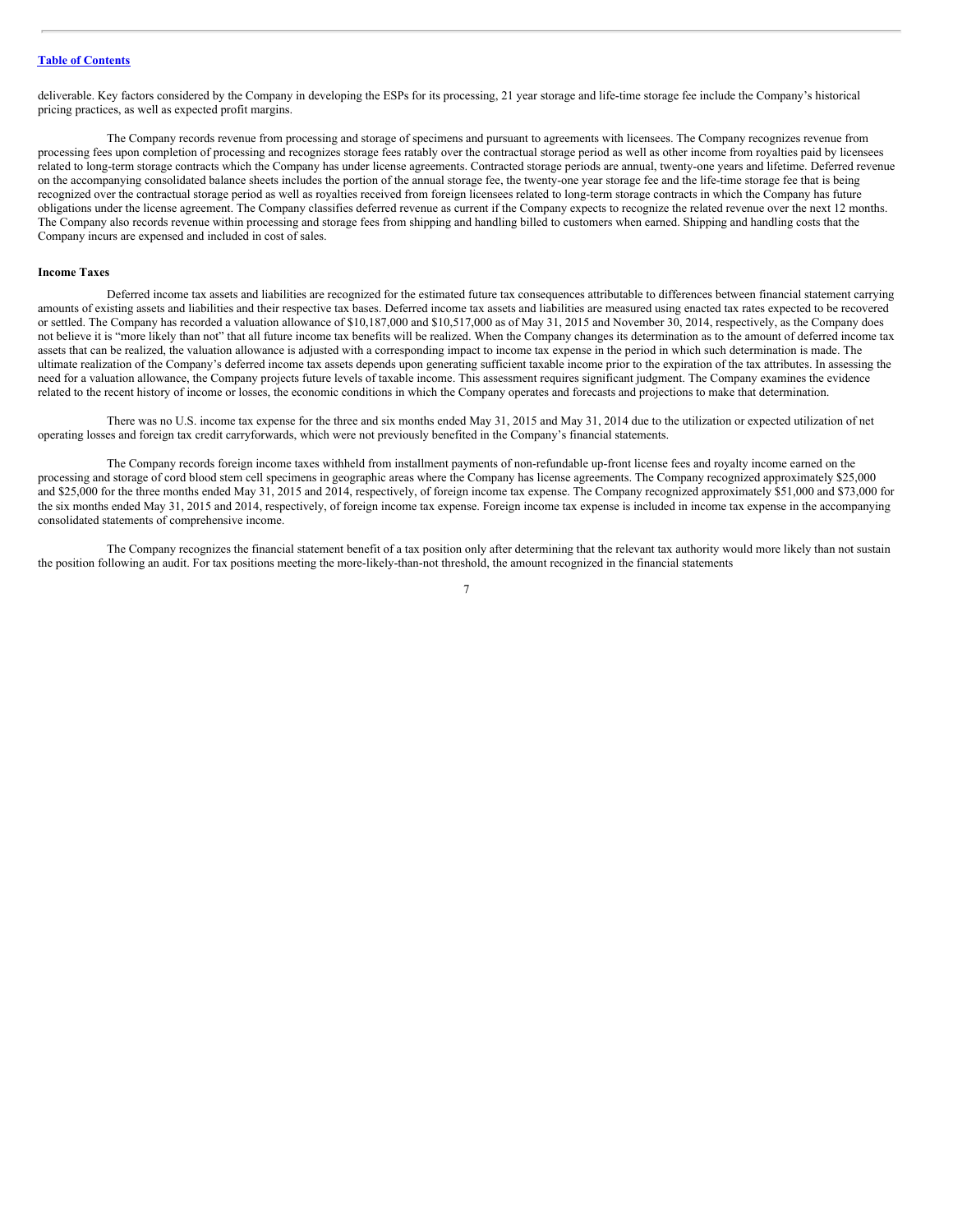is the largest benefit that has a greater than 50 percent likelihood of being realized upon ultimate settlement with the relevant tax authority. Increases or decreases to the unrecognized tax benefits could result from management's belief that a position can or cannot be sustained upon examination based on subsequent information or potential lapse of the applicable statute of limitation for certain tax positions.

The Company recognizes interest and penalties related to uncertain tax positions in income tax expense. For the three and six months ended May 31, 2015 and May 31, 2014, the Company had no provisions for interest or penalties related to uncertain tax positions.

#### **Long-Lived Assets**

The Company evaluates the realizability of its long-lived assets, which requires impairment losses to be recorded onlong-lived assets used in operations when indicators of impairment, such as reductions in demand or when significant economic slowdowns are present. Reviews are performed to determine whether the carrying value of an asset is impaired, based on comparisons to undiscounted expected future cash flows. If this comparison indicates that there is impairment and carrying value is in excess of fair value, the impaired asset is written down to fair value, which is typically calculated using: (i) quoted market prices or (ii) discounted expected future cash flows utilizing a discount rate. The Company did not note any impairment for the three and six months ended May 31, 2015 and 2014.

Due to tests performed during the six months ended May 31, 2014, management decided to discontinue pursuing certain patents and trademarks related to the Company's menstrual stem cell technology resulting in a write-off of approximately \$26,000 for abandoned patents and trademarks which is reflected as abandonment of patents in the accompanying consolidated statements of comprehensive income. Management believes that the impact to future operations will be immaterial and it will not impact the Company's core operations.

#### **Stock Compensation**

As of May 31, 2015, the Company has three stock-based compensation plans, which are described in Note 4 to the unaudited consolidated financial statements. The Company's third stock-based employee compensation plan became effective December 1, 2011 as approved by the Board of Directors and approved by the stockholders at the 2012 Annual Meeting. The Company recognized approximately \$54,000 and \$56,000 for the three months ended May 31, 2015 and May 31, 2014, respectively, of stock compensation expense. The Company recognized approximately \$245,000 and \$208,000 for the six months ended May 31, 2015 and May 31, 2014, respectively, of stock compensation expense.

The Company recognizes stock-based compensation based on the fair value of the related awards. Under the fair value recognition guidance of stock-based compensation accounting rules, stock-based compensation expense is estimated at the grant date based on the fair value of the award and is recognized as expense over the requisite service period of the award. The fair value of service-based vesting condition and performance-based vesting condition stock option awards is determined using the Black-Scholes valuation model. For stock option awards with only service-based vesting conditions and graded vesting features, the Company recognizes stock compensation expense based on the graded-vesting method. The Company recognizes compensation cost for awards with market-based vesting conditions on a graded-vesting basis over the derived service period calculated by the binomial valuation model. The use of these valuation models involve assumptions that are judgmental and highly sensitive in the determination of compensation expense and include the expected life of the option, stock price volatility, risk-free interest rate, dividend yield, exercise price, and forfeiture rate. Forfeitures are estimated at the time of valuation and reduce expense ratably over the vesting period.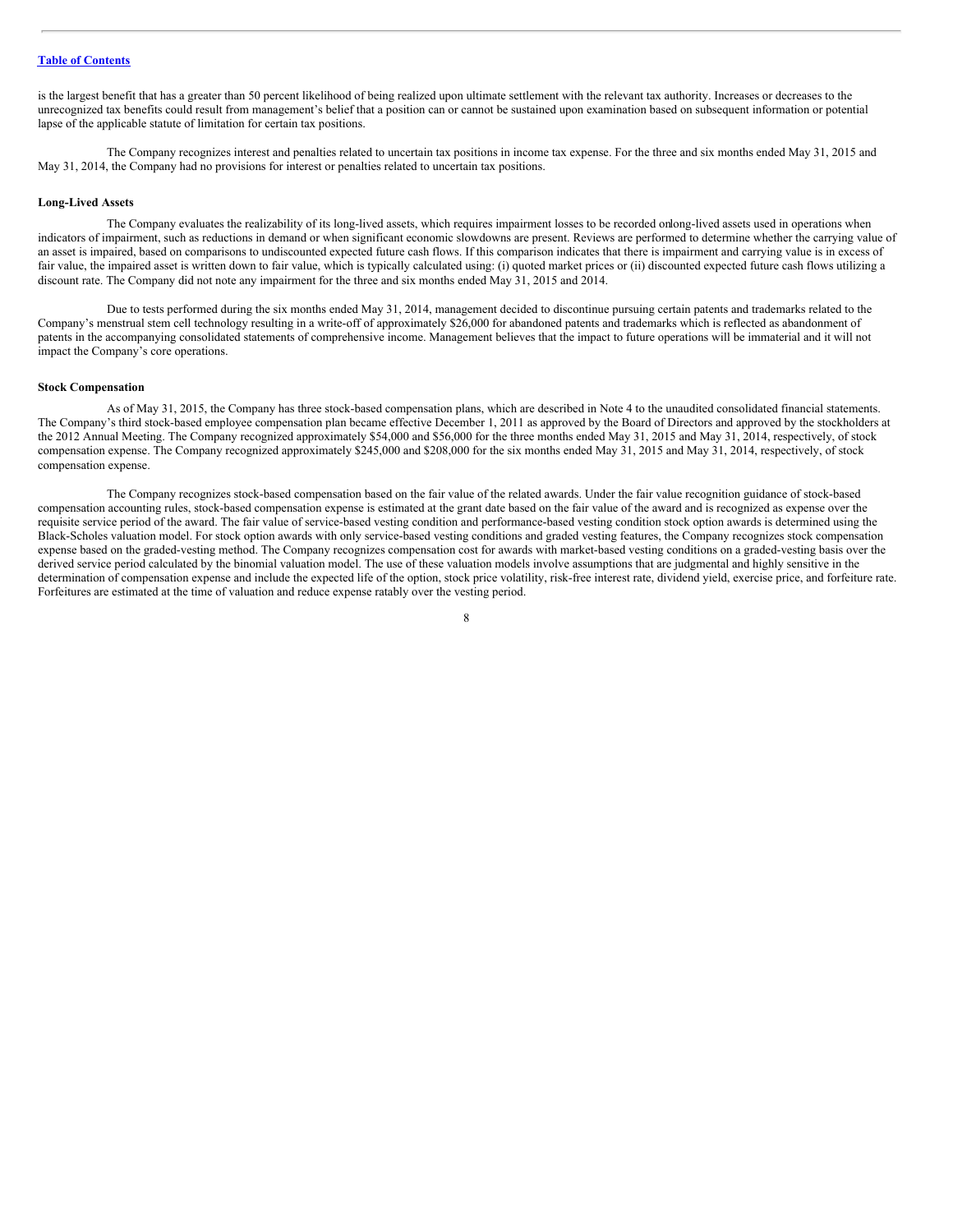The estimation of stock awards that will ultimately vest requires judgment and to the extent that actual results or updated estimates differ from current estimates, such amounts will be recorded as a cumulative adjustment in the period they become known. The Company considered many factors when estimating forfeitures, including the recipient groups and historical experience. Actual results and future changes in estimates may differ substantially from current estimates.

Performance-based equity awards vest upon the achievement of certain financial performance goals, including revenue and income targets. Determining the appropriate amount to expense based on the anticipated achievement of the stated goals requires judgment, including forecasting future financial results. The estimate of the timing of the expense recognition is revised periodically based on the probability of achieving the required performance targets and adjustments are made as appropriate. The cumulative impact of any revision is reflected in the period of the change. If the financial performance goals are not met, the award does not vest, so no compensation cost is recognized and any previously recognized stock-based compensation expense is reversed.

Equity awards with market-based vesting conditions vest upon the achievement of certain stock price targets. If the awards are forfeited prior to the completion of the derived service period, any recognized compensation is reversed. If the awards are forfeited after the completion of the derived service period, the compensation cost is not reversed, even if the awards never vest.

#### **Fair Value of Financial Instruments**

Management uses a fair value hierarchy, which gives the highest priority to quoted prices in active markets. The fair value of financial instruments is estimated based on market trading information, where available. Absent published market values for an instrument or other assets, management uses observable market data to arrive at its estimates of fair value. Management believes that the carrying amount of cash and cash equivalents, accounts receivable, notes receivable, accounts payable and accrued expenses approximate fair value. The Company believes that the fair value of its revenue sharing agreements' liability recorded on the balance sheet is between the recorded book value and up to the Company's settlement experience, due to the various terms and conditions associated with each Revenue Sharing Agreement.

The Company uses an accounting standard that defines fair value as an exit price, representing the amount that would be received to sell an asset or paid to transfer a liability in an orderly transaction between market participants at the measurement date. As such, fair value is a market-based measurement that should be determined based on assumptions that market participants would use in pricing an asset or liability. As a basis for considering such assumptions, the standard establishes a three-level fair value hierarchy that prioritizes the inputs used to measure fair value. The three levels of inputs used to measure fair value are as follows:

- Level 1 Quoted prices in active markets for identical assets or liabilities.
- Level 2 Observable inputs other than quoted prices included in Level 1, such as quoted prices for similar assets and liabilities in active markets; quoted prices for identical or similar assets and liabilities in markets that are not active; or other inputs that are observable or can be corroborated by observable market data.
- Level 3 Unobservable inputs that are supported by little or no market activity and that are significant to the fair value of the assets or liabilities. This includes certain pricing models, discounted cash flow methodologies and similar techniques that use significant unobservable inputs.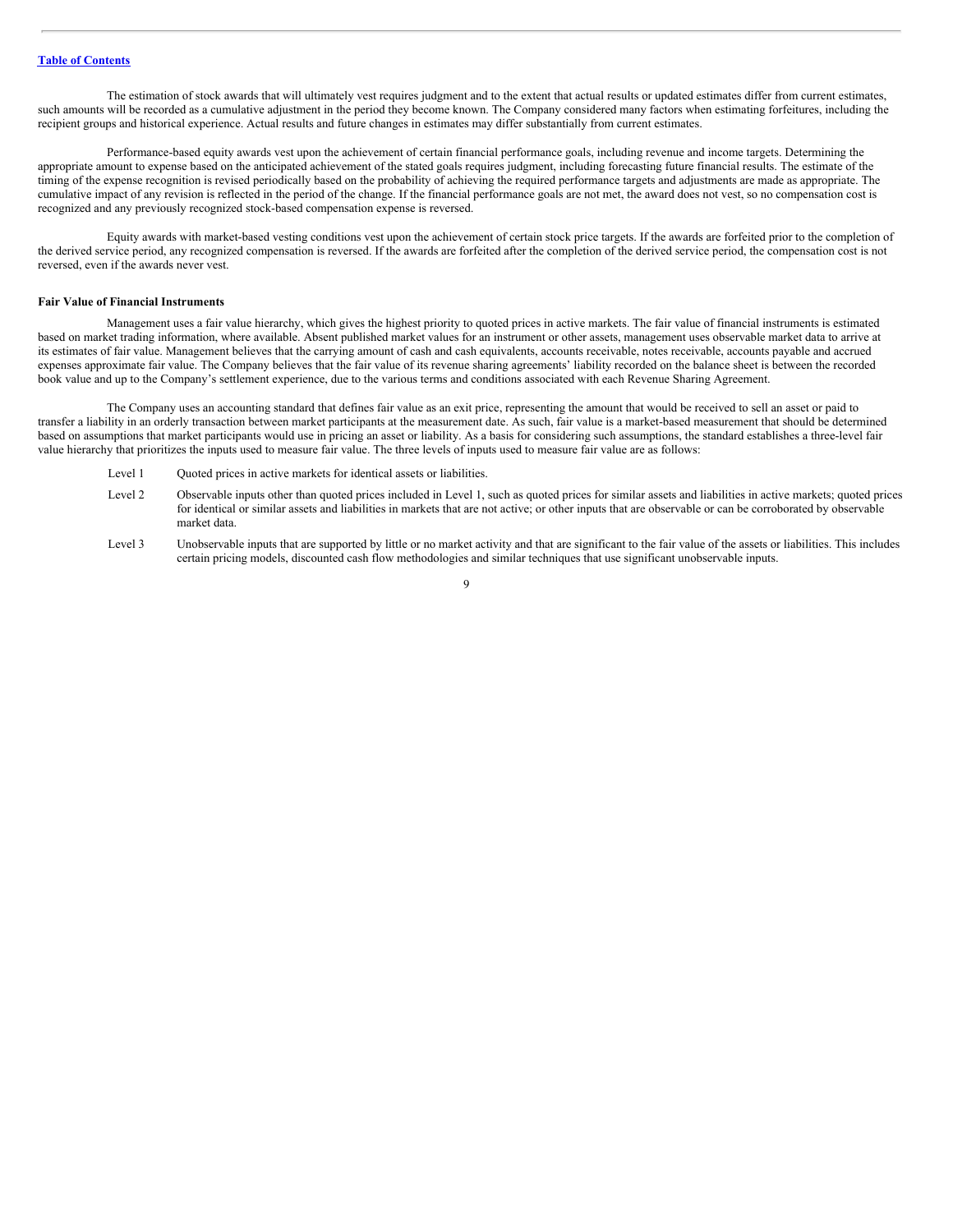The following table summarizes the financial assets and liabilities measured at fair value on a recurring basis as of May 31, 2015 and November 30, 2014, respectively, segregated among the appropriate levels within the fair value hierarchy:

|                               | Fair Value at                 |           | Fair Value Measurements<br>at May 31, 2015 Using      |         |
|-------------------------------|-------------------------------|-----------|-------------------------------------------------------|---------|
| Description                   | May 31, 2015                  | Level 1   | Level 2                                               | Level 3 |
| Assets:                       |                               |           |                                                       |         |
| Trading securities            | 115,406<br>S.                 | \$115,406 |                                                       |         |
| Available-for-sale securities | 416,963                       | 416,963   |                                                       |         |
| Total                         | \$ 532,369                    | \$532,369 |                                                       |         |
|                               | Fair Value at<br>November 30, |           | Fair Value Measurements<br>at November 30, 2014 Using |         |
| Description                   | 2014                          | Level 1   | Level 2                                               | Level 3 |
| Assets:                       |                               |           |                                                       |         |
| Trading securities            | 102,674<br>S.                 | \$102,674 |                                                       |         |

hierarchy:

The following is a description of the valuation techniques used for these items, as well as the general classification of such items pursuant to the fair value

*Trading securities –* Fair values for these investments are based on quoted prices in active markets and are therefore classified within Level 1 of the fair value hierarchy. For trading securities, there was \$3,768 and \$7,354 in unrealized holding gain, respectively, recorded in other income and expense on the accompanying consolidated statements of comprehensive income for the three months ended May 31, 2015 and 2014. For trading securities, there was (\$645) and \$22,879 in unrealized holding loss and gain, respectively, recorded in other income and expense on the accompanying consolidated statements of comprehensive income for the six months ended May 31, 2015 and 2014.

*Available-for-sale securities -* During the second quarter of fiscal 2015, management reevaluated its marketable securities and determined that there was a change in certain securities from trading to available-for-sale securities. These investments are classified as available for sale and consist of marketable equity securities that we intend to hold for an indefinite period of time. Investments are stated at fair value and unrealized holding gains and losses are reported as a component of accumulated other comprehensive income until realized. Realized gains or losses on disposition of investments are computed using the first in, first out (FIFO) method and reported as income or loss in the period of disposition in the accompanying consolidated statements of comprehensive income. For available-for-sale securities, there was \$226,276 and \$0 in unrealized holding gains, respectively, reported as comprehensive income on the accompanying consolidated statements of comprehensive income for the three months ended May 31, 2015 and 2014. For available-for-sale securities, there was \$226,276 and \$0 in unrealized holding gains, respectively, reported as comprehensive income on the accompanying consolidated statements of comprehensive income for the six month period ended May 31, 2015 and 2014. Additionally, there was \$7,361 in realized gains on the disposition of available for sale securities recorded in other income and expense on the accompanying consolidated statements of comprehensive income for the three and six months ended May 31, 2015.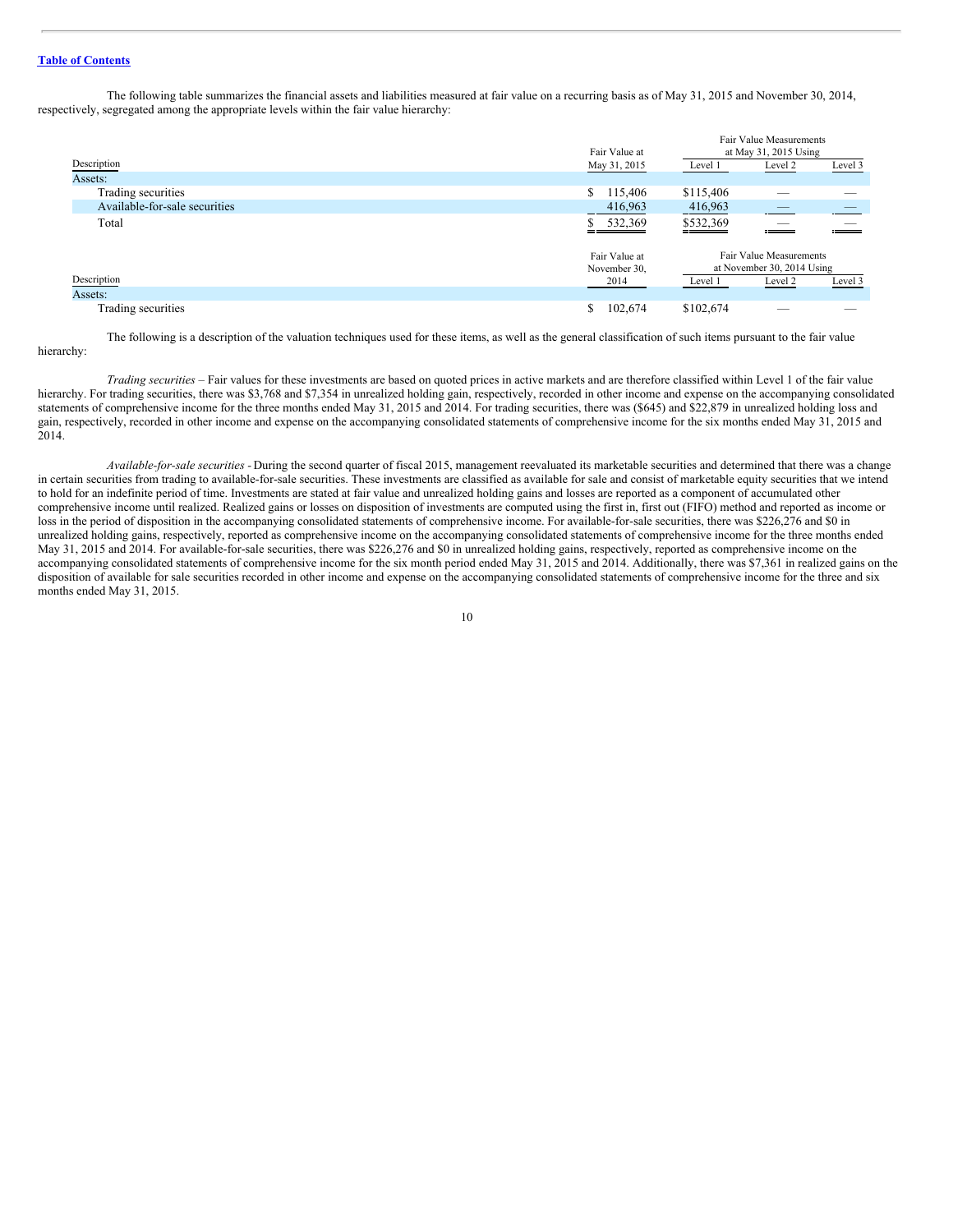#### **Product Warranty and Cryo-Cell CaresTM Program**

In December 2005, the Company began providing its customers that enrolled after December 2005 a payment warranty under which the Company agrees to pay \$50,000 to its client if the umbilical cord blood product retrieved is used for a stem cell transplant for the donor or an immediate family member and fails to engraft, subject to various restrictions. Effective February 1, 2012, the Company increased the \$50,000 payment warranty to a \$75,000 payment warranty to all of its new clients. Additionally, under the Cryo-Cell Cares**TM** program, the Company will pay \$10,000 to the client to offset personal expenses if the umbilical cord blood product is used for bone marrow reconstitution in a myeloblative transplant procedure. The product warranty and the Cryo-Cell Cares program are available to clients who enroll under this structure for as long as the specimen is stored with the Company. The Company has not experienced any claims under the warranty program nor has it incurred costs related to these warranties. The Company does not maintain insurance for this warranty program and therefore maintains reserves to cover any estimated potential liabilities. The Company's reserve balance is based on the \$75,000 or \$50,000 (as applicable) maximum payment and the \$10,000 maximum expense reimbursement multiplied by formulas to determine the projected number of units requiring a payout. The Company determined the estimated expected usage and engraftment failure rates based on an analysis of the historical usage and failure rates and the historical usage and failure rates in other private and public cord blood banks based on published data. The Company's estimates of expected usage and engraftment failure could change as a result of changes in actual usage rates or failure rates and such changes would require an adjustment to the established reserves. The historical usage and failure rates have been very low and a small increase in the number of transplants or engraftment failures could cause a significant increase in the estimated rates used in determining the Company's reserve. In addition, the reserve will increase as additional umbilical cord blood specimens are stored which are subject to the warranty. As of May 31, 2015 and November 30, 2014 the Company recorded reserves under these programs in the amounts of approximately \$17,000 and \$17,000, respectively, which are included in accrued expenses in the accompanying consolidated balance sheets.

#### **Recently Issued Accounting Pronouncements**

In June 2014, the FASB issued Accounting Standards Update No. 2014-12,*Compensation – Stock Compensation (Topic 718): Accounting for Share-Based* Payments When the Terms of an Award Provide That a Performance Target Could be Achieved after the Requisite Service Period ("ASU 2014-12"). This update requires that a performance target that affects vesting, and that could be achieved after the requisite service period, be treated as a performance condition in determining expense recognition for the award. As a result, this type of performance condition may delay expense recognition until achievement of the performance target is probable. ASU 2014-12 is effective for reporting periods beginning after December 15, 2015, and early adoption is permitted. We will adopt ASU 2014-12 effective December 1, 2016 and it is not anticipated to have a material impact on our financial statements.

In May 2014, the FASB issued Accounting Standards Update No. 2014-09*, Revenue from Contracts with Customers (Topic 606).*This update provides a comprehensive new revenue recognition model that requires a company to recognize revenue to depict the transfer of goods or services to a customer at an amount that reflects the consideration it expects to receive in exchange for those goods or services. The guidance also requires additional disclosure about the nature, amount, timing and uncertainty of revenue and cash flows arising from customer contracts. This update is effective for annual and interim periods beginning after December 15, 2017, which will require us to adopt these provisions in the first quarter of fiscal 2019. Early application is not permitted. This update permits the use of either the retrospective or cumulative effect transition method. We are evaluating the effect this guidance will have on our consolidated financial statements and related disclosures. We have not yet selected a transition method nor have we determined the effect of the standard on our ongoing financial reporting.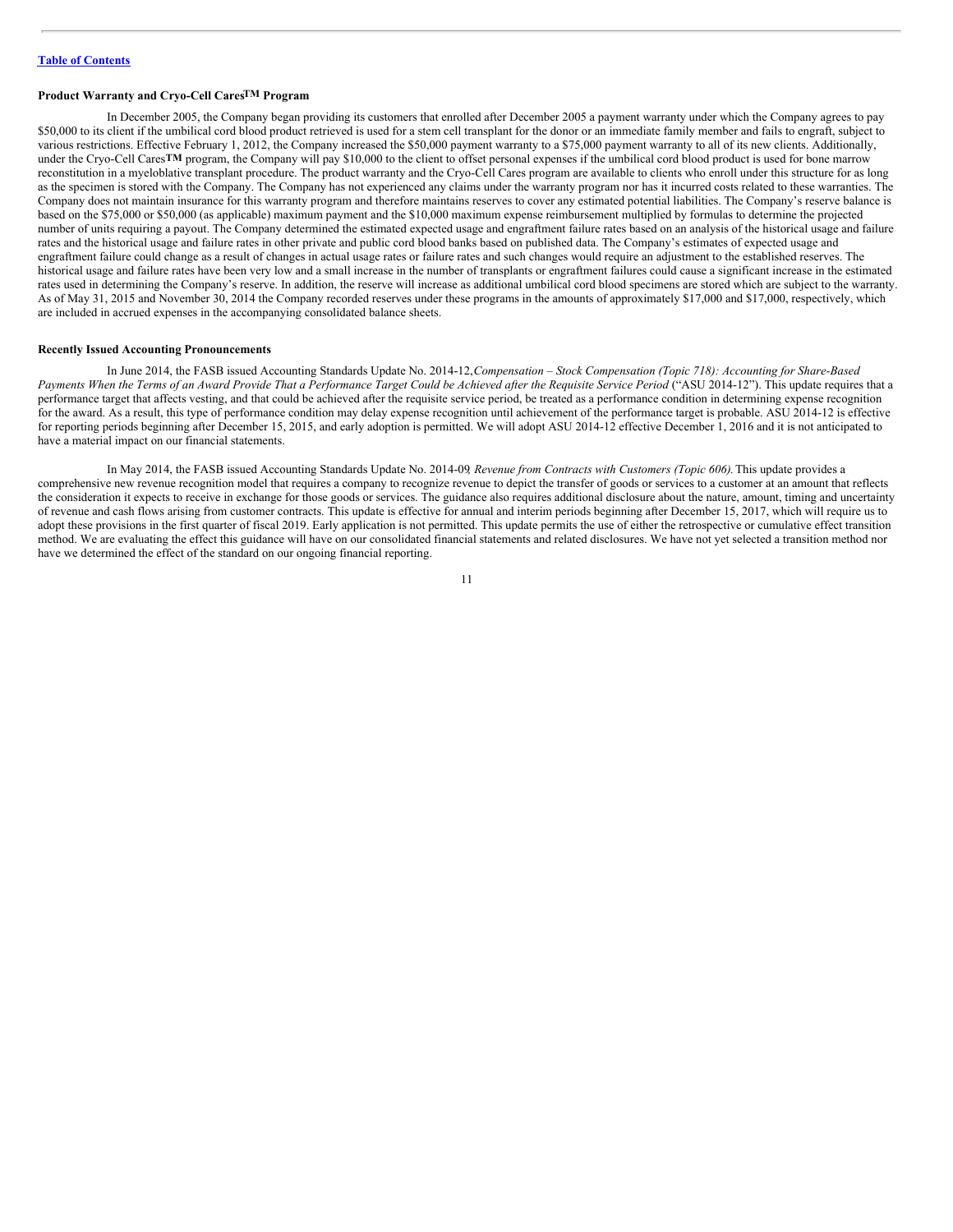#### **Note 2 – Income per Common Share**

The following table sets forth the calculation of basic and diluted net income per common share:

|                                                                |              | Three Months Ended |              | <b>Six Months Ended</b> |  |
|----------------------------------------------------------------|--------------|--------------------|--------------|-------------------------|--|
|                                                                | May 31, 2015 | May 31, 2014       | May 31, 2015 | May 31, 2014            |  |
| Numerator:                                                     |              |                    |              |                         |  |
| Net Income                                                     | 210,032      | 215,773            | 496,202      | 612,885                 |  |
| Denominator:                                                   |              |                    |              |                         |  |
| Weighted-average shares outstanding-basic                      | 9.809.127    | 10,250,471         | 9,816,762    | 10,467,914              |  |
| Dilutive common shares issuable upon exercise of stock options | 233,477      | 156,136            | 232,553      | 127,676                 |  |
| Weighted-average shares-diluted                                | 10,042,604   | 10,406,607         | 10,049,315   | 10,595,590              |  |
| Net income per common share:                                   |              |                    |              |                         |  |
| Basic                                                          | 0.02         | 0.02               | 0.05         | 0.06                    |  |
| Diluted                                                        | 0.02         | 0.02               | 0.05         | 0.06                    |  |

For the three and six months ended May 31, 2015, the Company excluded the effect of 271,000 and 271,000, respectively, outstanding options from the computation of diluted earnings per share, as the effect of potentially dilutive shares from the outstanding stock options would be anti-dilutive.

For the three and six months ended May 31, 2014, the Company excluded the effect of 296,001 and 419,334, respectively, outstanding options from the computation of diluted earnings per share, as the effect of potentially dilutive shares from the outstanding stock options would be anti-dilutive.

#### **Note 3 – Investment in Saneron CCEL Therapeutics, Inc. ("Saneron")**

As of May 31, 2015 and November 30, 2014, the Company had an ownership interest of approximately 33% in Saneron, which is accounted for under the equity method of accounting. As of May 31, 2015 and November 30, 2014, the net Saneron investment, which represents underlying goodwill, is reflected on the consolidated balance sheets at \$684,000. As of May 31, 2015 and November 30, 2014, management reviewed the Saneron investment to determine if there were any indicators that would imply that the investment was impaired. Based on management's review, there were no indicators of impairment and the investment was not impaired as of May 31, 2015 and November 30, 2014.

In October 2013, the Company entered into a Convertible Promissory Note Purchase Agreement with Saneron. Cryo-Cell will loan Saneron in quarterly payments an aggregate amount up to \$300,000, subject to certain conditions. The initial loan amount was \$150,000 to be paid in four quarterly installments of \$37,500 per quarter. If after the initial loan amount, Saneron has made best efforts, satisfactory to Cryo-Cell in its sole discretion, to have started independently or via serving as a sponsor of a clinical trial related to its U-CORD-CELL™ program, then Cryo-Cell will agree to lend Saneron an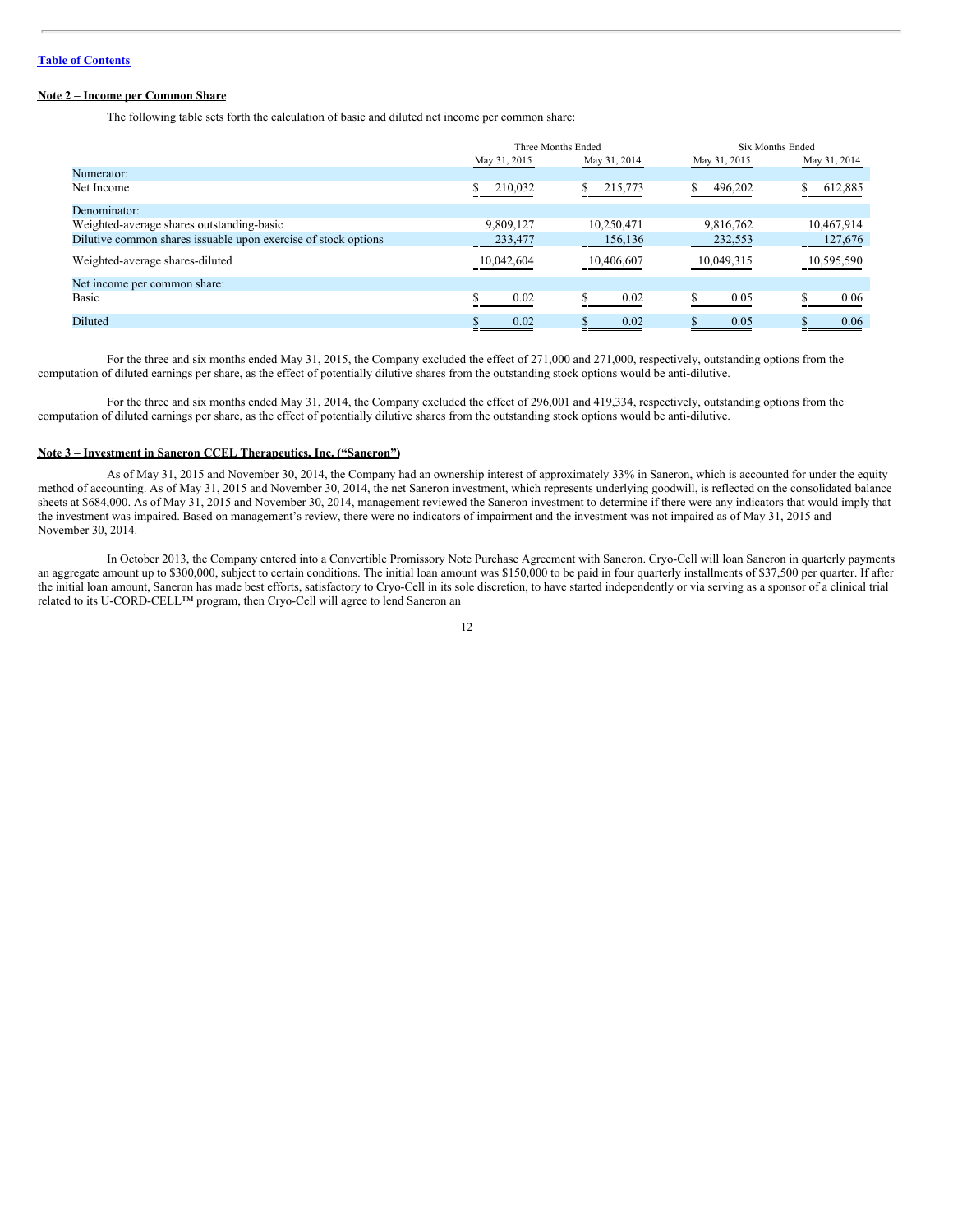additional \$150,000 through a series of four additional quarterly payments of \$37,500. Upon receipt of each quarterly payment, Saneron will deliver a convertible promissory note ("Note") that matures five years from the date of the Note. Upon maturity of any Note, Saneron will have the option to repay all or a portion of the loan in cash or convert the outstanding principal and accrued interest under the applicable Note(s) into shares of Saneron common stock. The Company has made five payments of \$37,500 through November 30, 2014. The Company has made no additional payments since November 30, 2014 and through May 31, 2015.

For the three and six months ended May 31, 2015, the Company recorded equity in losses of Saneron operations of \$8,248 and \$16,496 which solely related to certain stock and warrant awards in Saneron common stock that were granted by Saneron at below fair value to certain employees, consultants and members of Saneron management who represent owners of Saneron and serve on its board of directors. For the three and six months ended May 31, 2014, the Company recorded equity in losses of Saneron operations of \$76,076 and \$189,651. For the three and six months ended May 31, 2014, \$37,500 and \$112,500, respectively, was related to valuation allowances associated with the Note entered into as discussed above and \$38,576 and \$77,151, respectively, related to certain stock and warrant awards in Saneron common stock that were granted by Saneron at below fair value to certain employees, consultants and members of Saneron management who represent owners of Saneron and serve on its board of directors.

#### **Note 4 – Stockholder's Equity**

#### **Employee Stock Incentive Plan**

The Company maintains the 2000 Stock Incentive Plan as amended ("the 2000 Plan") that has reserved 2,250,000 shares of the Company's common stock for issuance pursuant to stock options or restricted stock. Options issued under the Plan have a term ranging from five to seven years from the date of grant and have a vesting period ranging from immediately upon issuance to three years from the date of grant. The options are exercisable for a period of 90 days after termination. As of May 31, 2015 and November 30, 2014, there were 2,500 and 2,500 shares outstanding under the 2000 Plan, respectively. No further options will be issued under the 2000 Plan.

The Company also maintains the 2006 Stock Incentive Plan (the "2006 Plan"). The 2006 Plan has reserved 1,000,000 shares of the Company's common stock for issuance pursuant to stock options, restricted stock, stock-appreciation rights (commonly referred to as "SARs"), and other stock awards (i.e. performance shares and performance units). As of May 31, 2015 and November 30, 2014, there were 582,264 and 594,766 shares outstanding under the 2006 Plan, respectively. As of May 31, 2015, there were 272,845 shares available for future issuance under the 2006 Plan.

The Company also maintains the 2012 Equity Incentive Plan (the "2012 Plan") which became effective December 1, 2011 as approved by the Board of Directors and approved by the stockholders at the 2012 Annual Meeting on July 10, 2012. The 2012 Plan originally reserved 1,500,000 shares of the Company's common stock for issuance pursuant to stock options, restricted stock, SARs, and other stock awards (i.e. performance shares and performance units). In May 2012, the Board of Directors approved an amendment to the 2012 Plan to increase the number of shares of the Company's common stock reserved for issuance to 2,500,000 shares. As of May 31, 2015, there were 400,000 service-based options issued, 129,729 service-based restricted common shares granted, 116,240 performance-based and 58,120 marketbased restricted common shares granted under the 2012 plan. As of November 30, 2014, there were 400,000 service-based options issued, 129,729 service-based restricted common shares granted, 58,120 performance-based and 58,120 market-based restricted common shares granted under the 2012 plan. As of May 31, 2015, there were 1,795,911 shares available for future issuance under the 2012 Plan.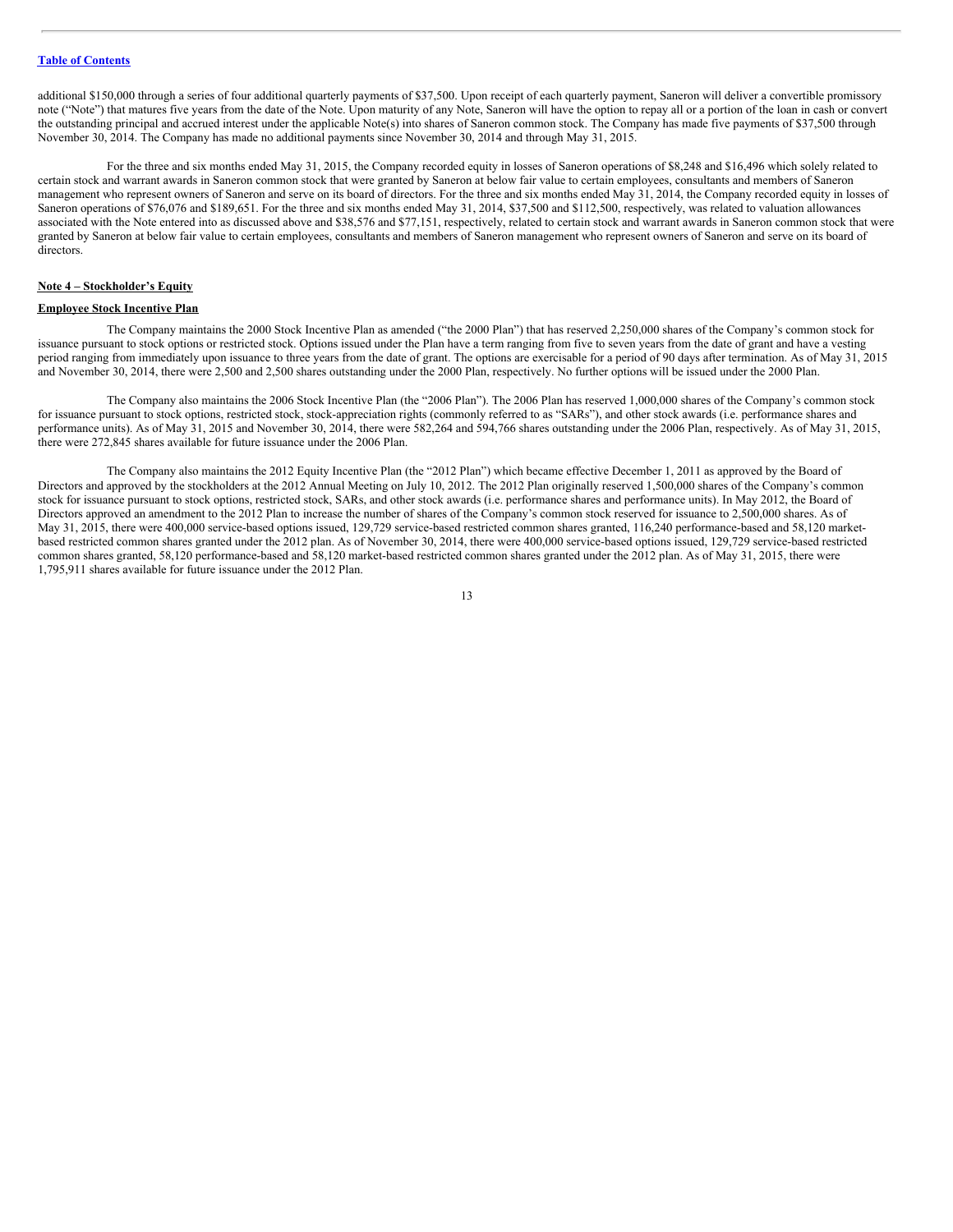#### *Service-based vesting condition options*

The fair value of each option award is estimated on the date of the grant using the Black-Scholes valuation model that uses the assumptions noted in the following table. Expected volatility is based on the historical volatility of the Company's stock over the most recent period commensurate with the expected life of the Company's stock options. The Company uses historical data to estimate option exercise and employee termination within the valuation model. The risk-free rate for periods within the contractual life of the option is based on the U.S. Treasury yield curve in effect at the time of grant. The expected term of options granted to employees is calculated, in accordance with the "simplified method" for "plain vanilla" stock options allowed under GAAP. Expected dividends are based on the historical trend of the Company not issuing dividends.

There were no options granted during the three and six months ended May 31, 2015 and May 31, 2014, respectively.

Stock option activity for options with only service-based vesting conditions for the six months ended May 31, 2015, was as follows:

|                                  | Shares    | Weighted<br>Average<br>Exercise<br>Price | Weighted<br>Average<br>Remaining<br>Contractual<br>Term (Years) | Aggregate<br>Intrinsic<br>Value |
|----------------------------------|-----------|------------------------------------------|-----------------------------------------------------------------|---------------------------------|
| Outstanding at November 30, 2014 | 997,266   | \$2.14                                   | 5.84                                                            | \$661,466                       |
| Granted                          | __        |                                          |                                                                 |                                 |
| Exercised                        |           |                                          |                                                                 |                                 |
| Expired/forfeited                | (12, 502) | 2.09                                     |                                                                 | 3,409                           |
| Outstanding at May 31, 2015      | 984,764   | 2.14<br>S.                               | 5.40                                                            | \$348,536                       |
| Exercisable at May 31, 2015      | 976,428   | 2.14<br>\$                               | 5.40                                                            | \$348,069                       |

The aggregate intrinsic value represents the total value of the difference between the Company's closing stock price on the last trading day of the period and the exercise price of the options, multiplied by the number of in-the-money stock options that would have been received by the option holders had all option holders exercised their options on either November 30, 2014 or May 31, 2015, as applicable. The intrinsic value of the Company's stock options changes based on the closing price of the Company's stock.

There were no options exercised during the six months ended May 31, 2015.

During the six months ended May 31, 2014 the Company issued 32,496 common shares to option holders who exercised options for \$48,665.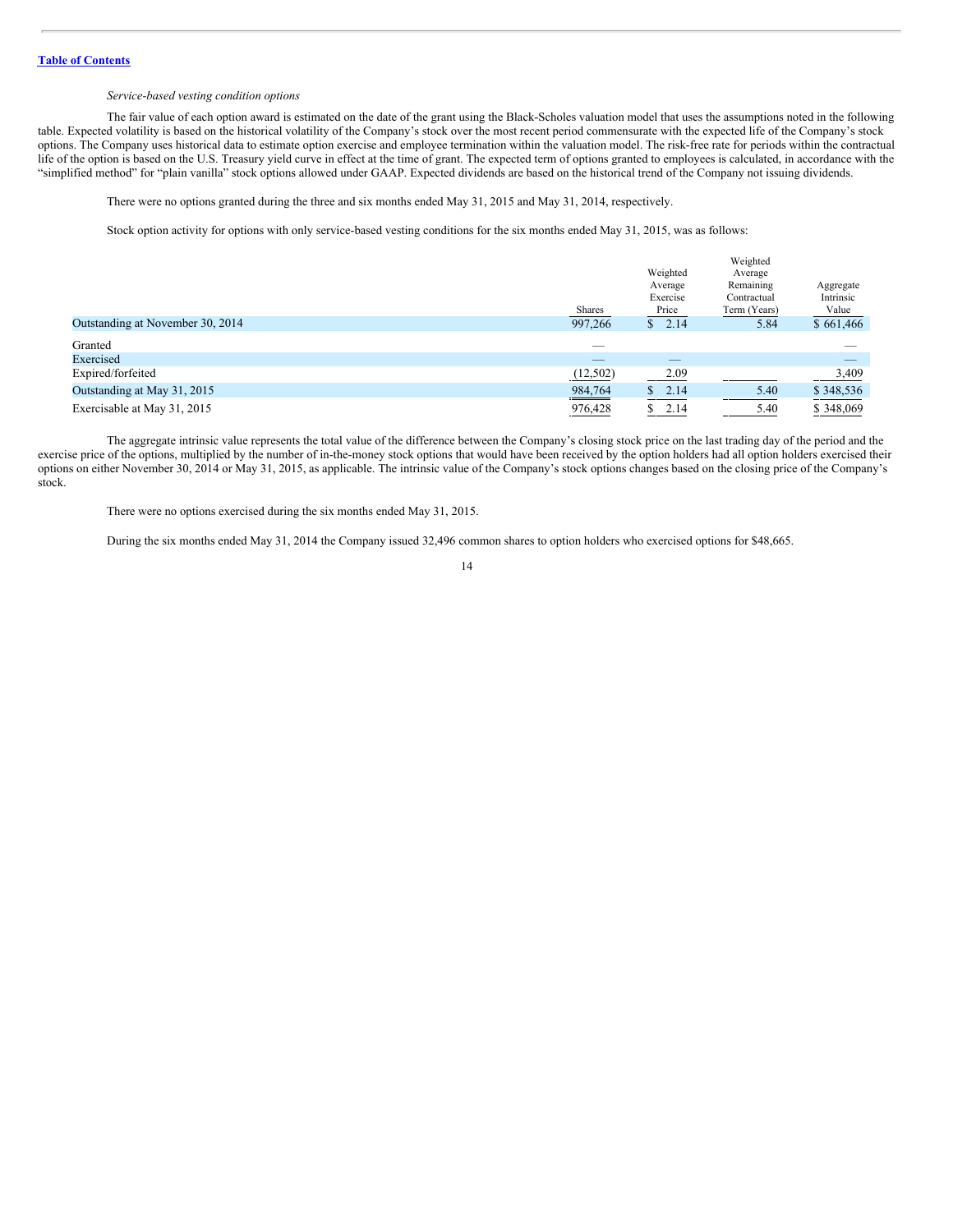Significant option groups outstanding and exercisable at May 31, 2015 and related price and contractual life information are as follows:

|                          |             | Outstanding  |                       |             | Exercisable |                       |
|--------------------------|-------------|--------------|-----------------------|-------------|-------------|-----------------------|
|                          |             | Weighted     |                       |             |             |                       |
|                          |             | Average      |                       |             |             |                       |
|                          |             | Remaining    | Weighted              |             |             | Weighted              |
|                          |             | Contractual  | Average               |             |             | Average               |
| Range of Exercise Prices | Outstanding | Life (Years) | <b>Exercise Price</b> | Outstanding |             | <b>Exercise Price</b> |
| \$0.42 to \$1.00         | 2,500       | 0.21         | 0.68                  | 2,500       |             | 0.68                  |
| \$1.01 to \$2.00         | 466,764     | 5.98         | 1.72                  | 465.931     |             | 1.72                  |
| \$2.01 to \$3.00         | 515,500     | 4.90         | 2.53                  | 507,997     |             | 2.53                  |
|                          | 984,764     | 5.40         | 2.14                  | 976,428     |             | 2.14                  |

A summary of the status of the Company's non-vested options as of May 31, 2015, and changes during the six months ended May 31, 2015, is presented below:

|                                 | Shares    |   | Weighted Average<br>Grant-Date<br>Fair Value |
|---------------------------------|-----------|---|----------------------------------------------|
| Non-vested at November 30, 2014 | 27,083    |   | 1.64                                         |
| Granted                         |           |   |                                              |
| Vested                          | (18, 747) |   | 1.66                                         |
| Forfeited                       |           |   |                                              |
| Non-vested at May 31, 2015      | 8,336     | Ф | 1.59                                         |

As of May 31, 2015, there was approximately \$9,300 of total unrecognized compensation cost related to non-vested share-based compensation arrangements granted under the 2000 Plan, the 2006 Plan and the 2012 Plan. The cost is expected to be recognized over a weighted-average period of .25 years as of May 31, 2015. The total fair value of shares vested during the six months ended May 31, 2015 was approximately \$31,000.

#### *Restricted common shares*

During the first fiscal quarter of 2014, the Company entered into Amended and Restated Employment Agreements ("Employment Agreements") with each of the Company's Co-CEOs. Per the Employment Agreements, each of the Co-CEOs is to receive base grant equity awards in the form of restricted shares of the Company's common stock. As of December 1, 2013, David Portnoy and Mark Portnoy were granted 70,270 and 59,459 shares of the Company's common stock, respectively. The shares shall be issued under the Company's 2012 Stock Plan and will vest 1/3 upon grant, 1/3 on December 1, 2014 and the remaining 1/3 on December 1, 2015. The fair value of the shares vested as of May 31, 2015 was \$200,000 and is reflected as selling, general and administration expenses in the accompanying consolidated statement of comprehensive income. As of May 31, 2015, there was approximately \$40,000 of total unrecognized compensation cost, which will be recognized during fiscal year 2015, related to the nonvested shares of restricted common stock.

The Employment Agreements also provide for the grant of restricted shares of the Company's common stock based on certain performance measures being attained by each of the Company's Co-CEOs. The Employment Agreements state if David Portnoy and Mark Portnoy are employed by the Company on November 30, 2014, then no later than February 15, 2015, the Company will grant up to 186,487 and 162,163 shares of restricted common shares, respectively, based on certain performance thresholds, as defined in the agreements. The Company issued David Portnoy 93,244 shares and Mark Portnoy 81,082 shares during the first quarter of fiscal 2015. In addition, if David Portnoy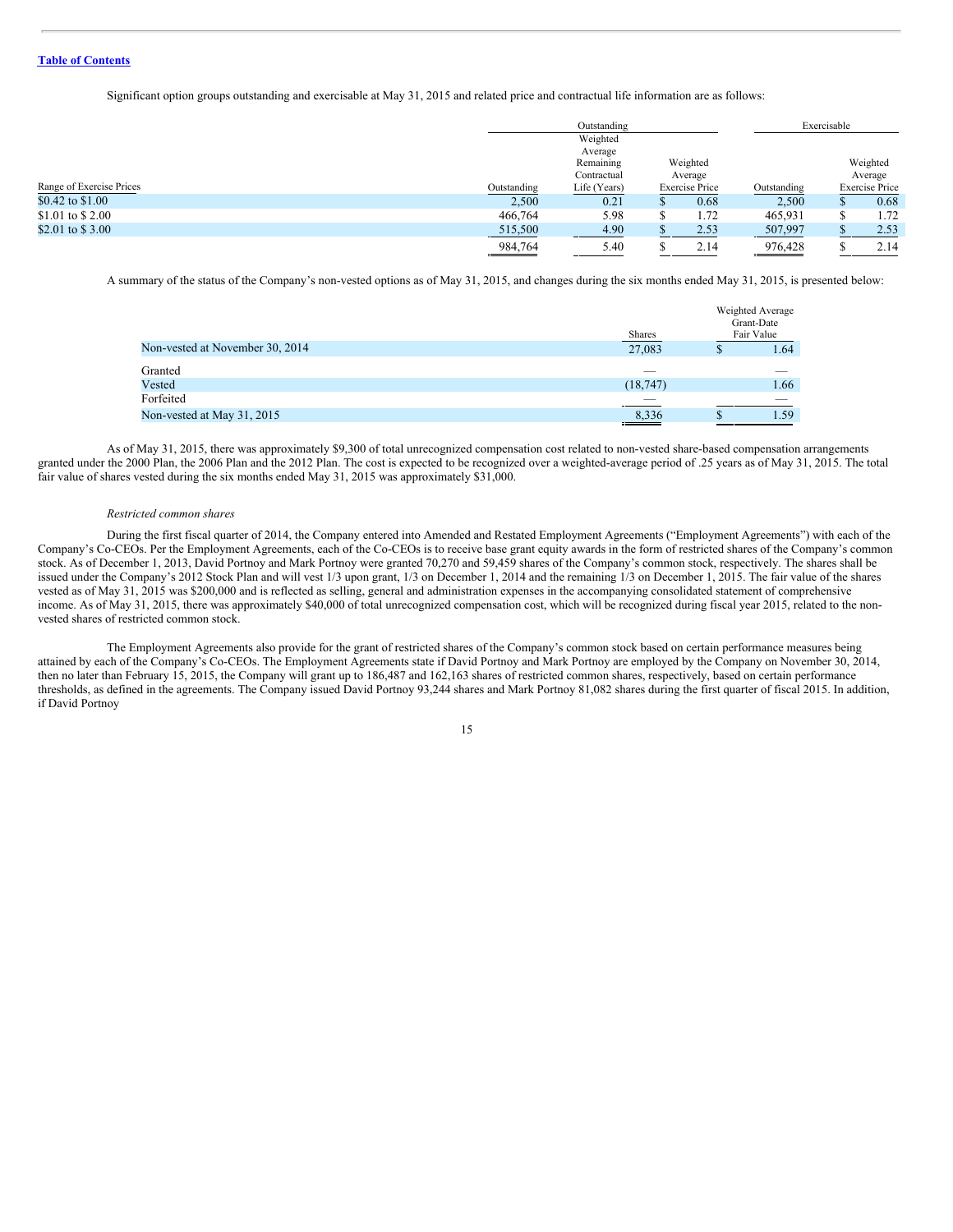and Mark Portnoy are employed by the Company on November 30, 2015, then no later than February 15, 2016, the Company will grant up to an additional 186,487 and 162,163 shares of restricted common shares, respectively, based on similar performance thresholds, as defined in the agreements. As of May 31, 2015, there was approximately \$47,000 of total unrecognized compensation cost, which will be recognized during fiscal 2015, related to the non-vested market-based shares of restricted common stock.

#### *Preferred Stock Rights Plan*

On November 26, 2014, the Board of Directors of the Company declared a dividend payable December 5, 2014 of one preferred share purchase right (a "Right") for each share of common stock, par value \$0.01 per share, of the Company (a "Common Share") outstanding as of the close of business on December 5, 2014 (the "Record Date") and authorized the issuance of one Right for each additional Common Share that becomes outstanding between the Record Date and the earliest of the close of business on the Distribution Date (hereinafter defined), the Redemption Date (hereinafter defined), and the close of business on the Final Expiration Date (hereinafter defined), and for certain additional Common Shares that become outstanding after the Distribution Date, such as upon the exercise of stock options or conversion or exchange of securities or notes.

The Rights will be issued pursuant to a Rights Agreement dated as of December 5, 2014 (the "Rights Agreement"), between the Company and Continental Stock and Transfer Trust, as Rights Agent (the "Rights Agent"). The Rights will not and are not intended to prevent an acquisition of the Company that the Board of Directors of the Company considers favorable to and in the best interests of all shareholders of the Company. Rather, because the exercise of the Rights may cause substantial dilution to an Acquiring Person (hereinafter defined) unless the Rights are redeemed by the Board of Directors before an acquisition transaction, the Rights Agreement ensures that the Board of Directors has the ability to negotiate with an Acquiring Person on behalf of unaffiliated shareholders. A description of the material terms and general effect of the Rights Agreement is set forth below.

Each Right represents the right to purchase from the Company one one-thousandth (1/1,000) of a share of Series A Junior Participating Preferred Stock (the "Preferred Shares"), subject to adjustment as provided in the Rights Agreement. This fraction of a Preferred Share is substantially similar to a Common Share, in that the Rights Agreement provides for each Preferred Share to have the voting, liquidation and dividend rights that are equivalent to 1,000 times the rights of a Common Share.

Initially, the Rights are not exercisable, are transferable only in connection with the transfer of Common Shares, and, generally, are evidenced only by the certificates for Common Shares. The holders of Rights will, solely by reason of their ownership of Rights, have no rights as shareholders of the Company, including, without limitation, the right to vote or to receive dividends. The Rights will become exercisable and trade separately from the Common Shares upon the Distribution Date (the "Distribution Date"), which takes place upon the earlier of:

- (i) The tenth day after the earlier of either the public announcement or public disclosure of facts indicating that a person has become an Acquiring Person; or
- (ii) The tenth business day (or such later date as may be determined by the Board of Directors of the Company prior to any person becoming an Acquiring Person) after the date of the commencement or announcement of the intention to commence a tender or exchange offer, the consummation of which would result in any person becoming an Acquiring Person.

For the purposes of the Rights Agreement, an Acquiring Person is any person who, together with all affiliates and associates, becomes the Beneficial Owner (as defined in the Rights Agreement) of 20% or more of the outstanding Common Shares, other than: the Company; any subsidiary of the Company; any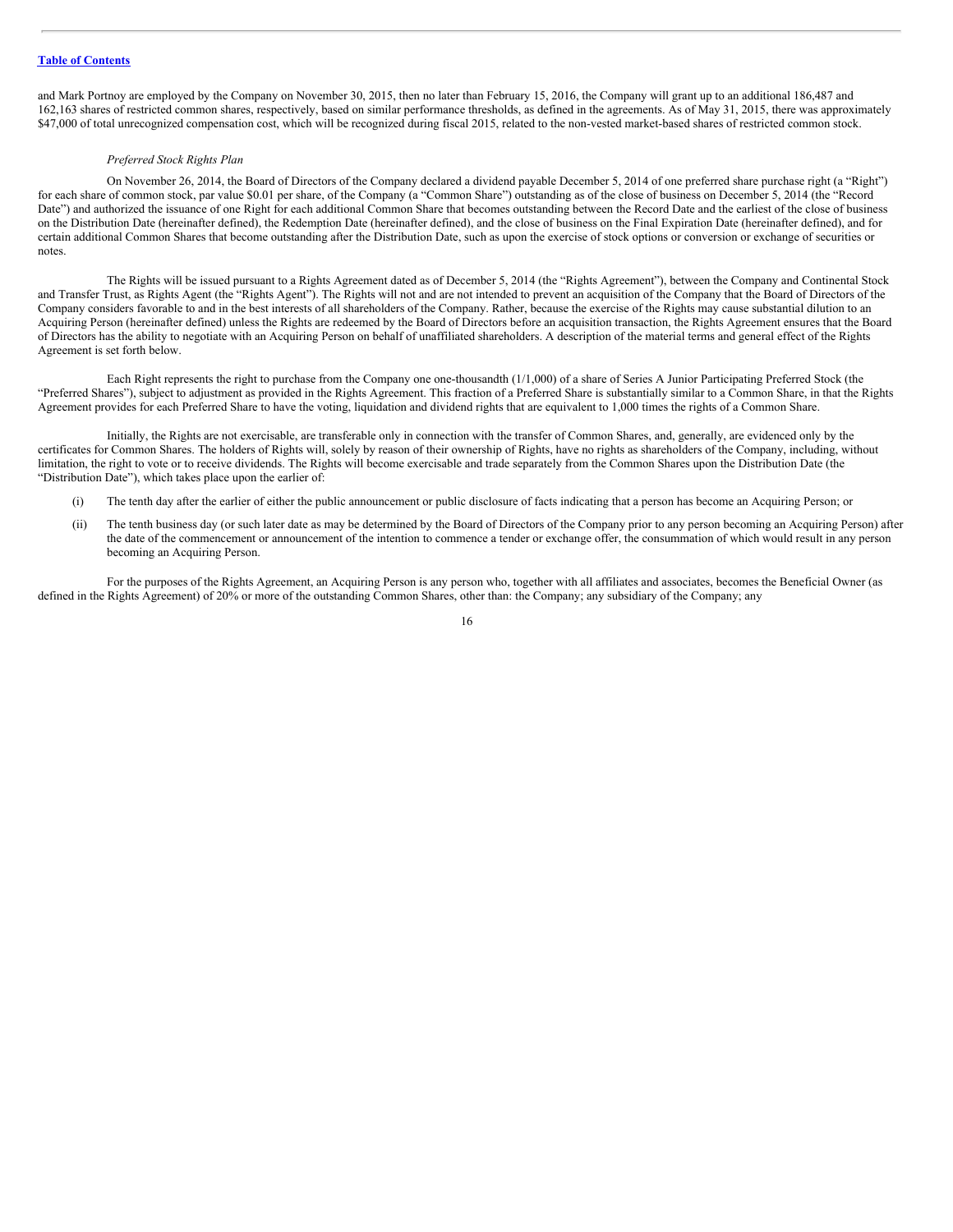employee benefit plan of the Company or of any subsidiary of the Company, or any entity holding Common Shares pursuant to any such plan; any person who becomes the Beneficial Owner of 20% or more of outstanding Common Shares solely as a result of an acquisition of Common Shares by the Company, until such person thereafter becomes the Beneficial Owner (other than through a dividend or stock split) of an additional 0.25% or more of the outstanding Common Shares; any person who, the Board determines in good faith, inadvertently crossed the ownership threshold and then promptly sells down below the threshold (unless such divestiture requirement is waived by the Board); any person, along with its affiliates and associates, that, as of the time of the adoption of the Rights Agreement, is the Beneficial Owner of 20% or more of the Common Shares, until such person increases their ownership to 22.5% or above; and any person who or which is the Beneficial Owner of the common shares of an existing shareholder who is the Beneficial Owner of 20% or more of the Common Shares, until such person increases their percentage ownership by 0.25% or more.

In the event that a person becomes an Acquiring Person, the Board of Directors of the Company may elect to exchange any then-unexercised Rights (other than those of an Acquiring Person, which Rights become void), in whole or in part, for Common Shares at an exchange ratio of one Common Share per Right (subject to adjustment as provided in the Rights Agreement). In lieu of fractional Common Shares, the Company will pay to the Rights holders an amount of cash equal to the same fraction of the current per share market value of a whole Common Share, based upon the closing market price of the last trading day prior to exchange. If the Board of Directors determines, before the Distribution Date, to effect an exchange, the Board may delay the occurrence of the Distribution Date, provided that the Distribution Date must occur no later than 20 days after the earlier of the public announcement or public disclosure of facts indicating that an Acquiring Person has become such. However, notwithstanding the foregoing, the Board of Directors may not effect such an exchange at any time after an Acquiring Person, together with all affiliates and associates, becomes the Beneficial Owner of a majority of the outstanding Common Shares.

The Board of Directors may, at its option, at any time prior to a person becoming an Acquiring Person, redeem the Rights in whole, but not in part, at a price of \$0.01 per Right (the "Redemption Price") (the date of such action by the Board of Directors being the "Redemption Date"). Immediately upon the action of the Board of Directors electing to redeem the Rights, without any further action and without any notice, the right to exercise the Rights will terminate and each Right will thereafter represent only the right to receive the Redemption Price.

Assuming that the Board of Directors has not elected to exchange or redeem the Rights, in the event that, after any person becomes an Acquiring Person, (i) the Company merges into another entity, (ii) another entity merges into the Company and all of the outstanding Common Shares do not remain outstanding after such merger, or (iii) the Company sells 50% or more of its assets, each holder of a Right will, upon exercise, become entitled to receive the number of common shares of the acquiring entity having a value equal to (x) multiplying the Purchase Price of a Right by the number of Rights exercisable by the holder, and dividing that product by (y) 50% of the current per share market price of the common shares of the acquiring entity. The acquiring entity is required to assume the obligations of the Company under the Rights Agreement and to reserve sufficient shares of its common stock to satisfy its obligations under the Rights Agreement. Pursuant to the Rights Agreement, the Company will not enter into any consolidation, merger or sale, unless it enters into a supplemental agreement with the acquiring entity for the benefit of the Rights holders.

Any of the terms of the Rights may be amended or terminated by the Board of Directors at any time, without the consent of the holders of the Rights, except that after such time as any person becomes an Acquiring Person, no such amendment may adversely affect the interests of the holders of the Rights (other than the Acquiring Person).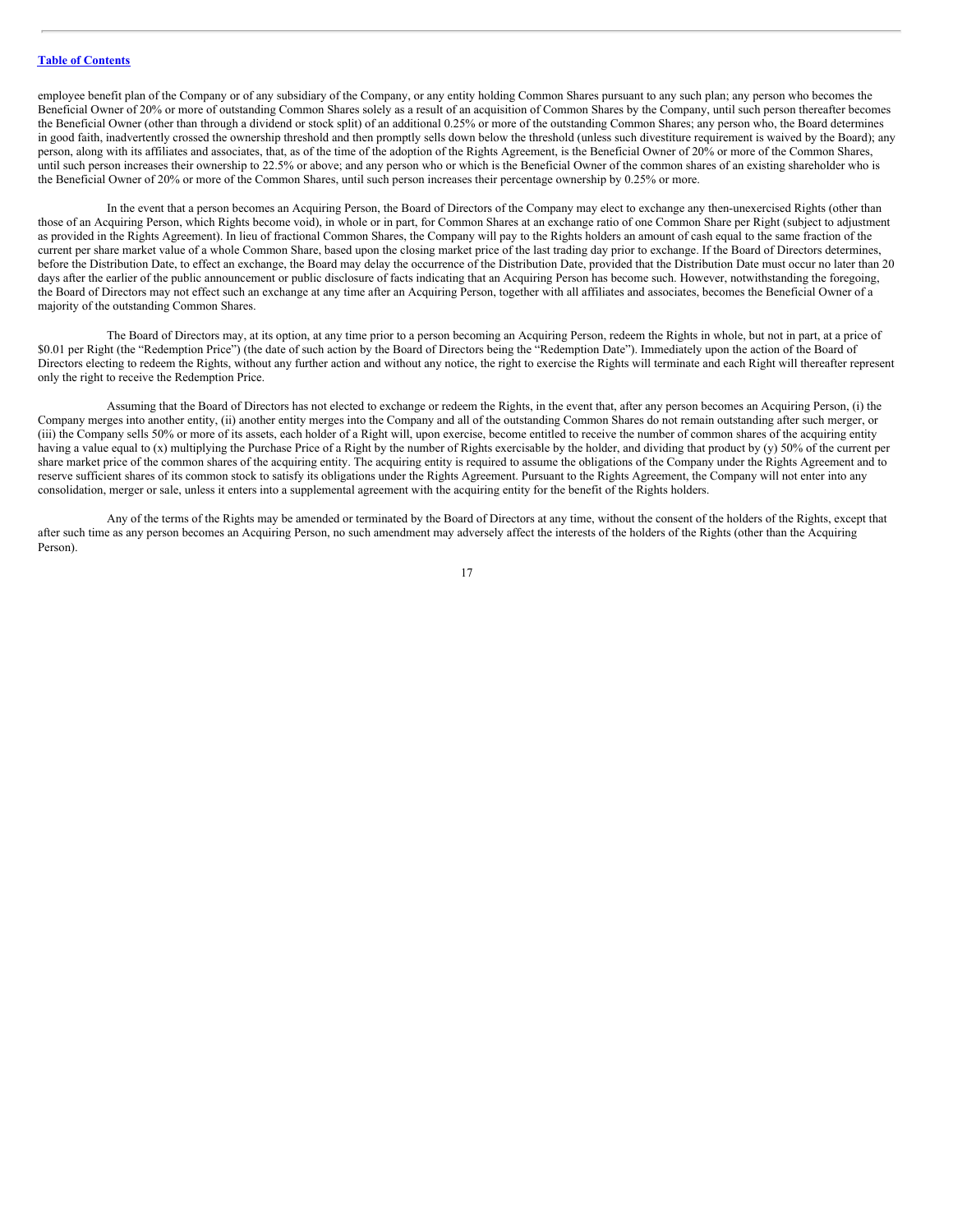The Rights will expire on December 5, 2017, unless earlier redeemed, exchanged, terminated, or unless the expiration date is extended.

#### **Note 5 – License Agreements**

The Company enters into two types of licensing agreements and in both types, the Company earns revenue on the initial license fees. Under the technology agreements, the Company earns processing and storage royalties from the affiliates that process in their own facility. Under the marketing agreements, the Company earns processing and storage revenues from affiliates that store specimens in the Company's facility in Oldsmar, Florida.

#### **Technology Agreements**

The Company has entered into a definitive License and Royalty Agreement with Asia Cryo-Cell Private Limited to establish and market its umbilical cord blood program in India.

The Company has entered into definitive License and Royalty Agreements with Asia Cryo-Cell Private Limited and S-Evans Bio-Sciences, Inc. to establish and market its menstrual stem cell program in India and China, respectively.

The Company previously had a License and Royalty Agreement with Cryo-Cell de Mexico ("Mexico") and on August 19, 2011, the Company received notification from Mexico that they were terminating the license agreement effective immediately due to an alleged breach of the license agreement. On October 17, 2011, the Company and Mexico entered into an amendment to the license agreement whereby the termination has been revoked and Mexico would pay the Company \$1,863,000 in 37 monthly installments of \$50,000 beginning on October 17, 2011 with a final payment of \$13,000. In December 2013, Mexico paid the balance due of \$563,000 in full, which is reflected in the consolidated statement of comprehensive income as of February 28, 2014 as licensee and interest income. Mexico has no other continuing obligations to the Company for royalties or other license payments and the agreement is terminated. The amendment has and is expected to result in a reduction of licensee and royalty income in future periods.

#### **Marketing Agreements**

The Company has definitive license agreements to market the Company's umbilical cord blood stem cell programs in Costa Rica, El Salvador, Guatemala, Honduras, Nicaragua, Panama and Pakistan. In October 2012, the Company sent a notice of termination to the Company's Venezuelan affiliate for failure to meet its payment obligation in accordance with the contract. Subsequent to the notice of termination, payment was received for outstanding processing and storage fees due from Venezuela. The Company is in the process of discussing a new agreement. The Company continues to accept umbilical cord blood stem cell specimens to be processed and stored during the negotiations. In December 2012, the Company sent a notice of termination to the Company's affiliate in Ecuador for failure to meet its payment obligation in accordance with the contract. Subsequent to the notice of termination, payment was received for outstanding processing and storage fees due from Ecuador. In August 2013, the Company was notified that its affiliate in Ecuador was closed by the National Institute of Organic Donation (INDOT). As a result, the Company recorded an allowance for uncollectible receivables for the \$150,000 processing and storage fee receivable due from Ecuador in the third quarter of fiscal 2013. During the fourth quarter of fiscal 2013, the Company began to bill the Ecuadorian clients directly for cord blood specimens that are stored at the Company's facility in Oldsmar, Florida.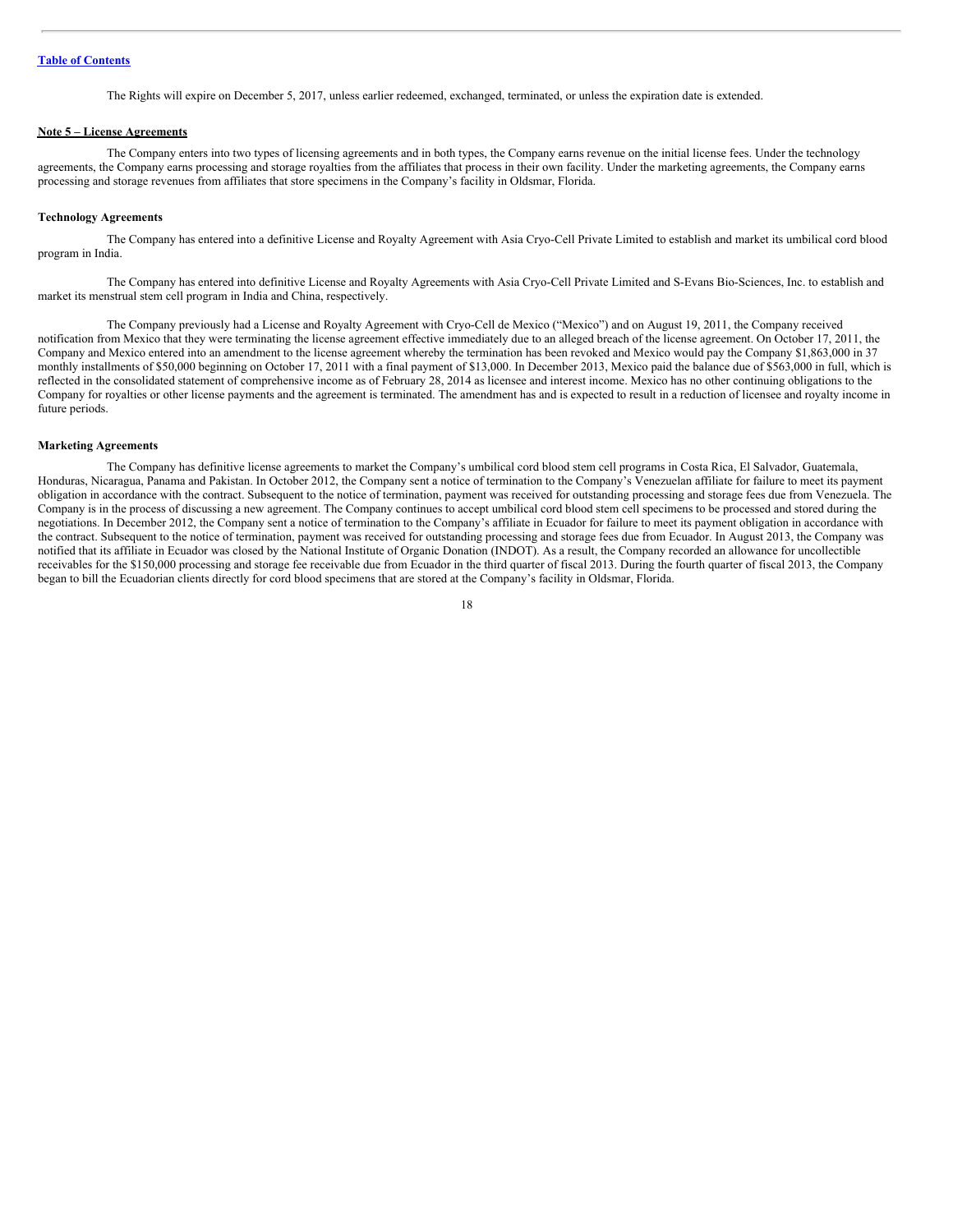The following table details the initial license fees for the technology and marketing agreements and processing and storage royalties earned under the technology agreements for the three and six months ended May 31, 2015 and May 31, 2014. The initial license fees and processing and storage royalties are reflected in licensee and royalty income in the accompanying consolidated statements of comprehensive income.

|        | Three Months<br>Ended<br>May 31, 2015 | Six Months<br>Ended<br>May 31, 2015<br>Process and Storage |
|--------|---------------------------------------|------------------------------------------------------------|
|        |                                       | Royalties                                                  |
| India  | 169,412                               | 338,824<br>\$                                              |
| Total  | \$169,412                             | \$338,824                                                  |
|        |                                       | Six Months                                                 |
|        | Three Months                          | Ended                                                      |
|        | Ended                                 | May 31,                                                    |
|        | May 31, 2014                          | 2014<br>Process and Storage<br>Royalties                   |
| India  | \$169,411                             | 338,823<br>\$                                              |
| Mexico | __                                    | 793,839                                                    |
| Total  | 169,411                               | \$1,132,662                                                |

#### **Note 6 – Legal Proceedings**

On February 25, 2011, a Complaint and Demand for Jury Trial was filed against the Company in the United States District Court, Middle District of Florida, Tampa Division, styled: Charles D. Nyberg; Mary J. Nyberg; and Red Rock Partners, an Arizona general partnership vs. Cryo-Cell International, Inc., Case No. 8:11-CV-399- T-30AEP. The Complaint was amended on May 25, 2011 and served on the Company on May 26, 2011. The Complaint alleged that the Company had underpaid amounts owed to plaintiffs' Florida and Texas Revenue Sharing Agreements with the Company. The Complaint did not specify the amount claimed, other than stating that it was more than \$75,000 which is the jurisdictional amount of the court the complaint was filed in.

On November 15, 2013, the parties came to a final settlement on this action. The terms of the settlement are confidential. Upon completion of the settlement, the claims in the lawsuit were dismissed with prejudice. In December 2013, the Company paid \$525,000 in full settlement.

On November 13, 2013, Plaintiff Ki Yong Choi filed a Verified Shareholder Derivative Complaint in the Circuit Court for the Thirteenth Judicial Circuit in and for Hillsborough County, Florida. The Complaint names as defendants all of the members of the Company's current Board of Directors, as well as former director Anthony Atala. The complaint also names the Company as a nominal defendant only. The complaint alleges that, since the election of the Company's Board of Directors in August 2011, the Company's Co-CEOs have pursued their own enrichment and entrenchment at the expense of the Company and its shareholders. The complaint asserts claims against the Board of Directors for breach of fiduciary duty, abuse of control, corporate waste, and unjust enrichment and seeks, among other things, rescission of certain transactions between the Company and the Co-CEOs and damages from the Board of Directors. On February 14, 2014, all of the defendants filed motions to dismiss the complaint. The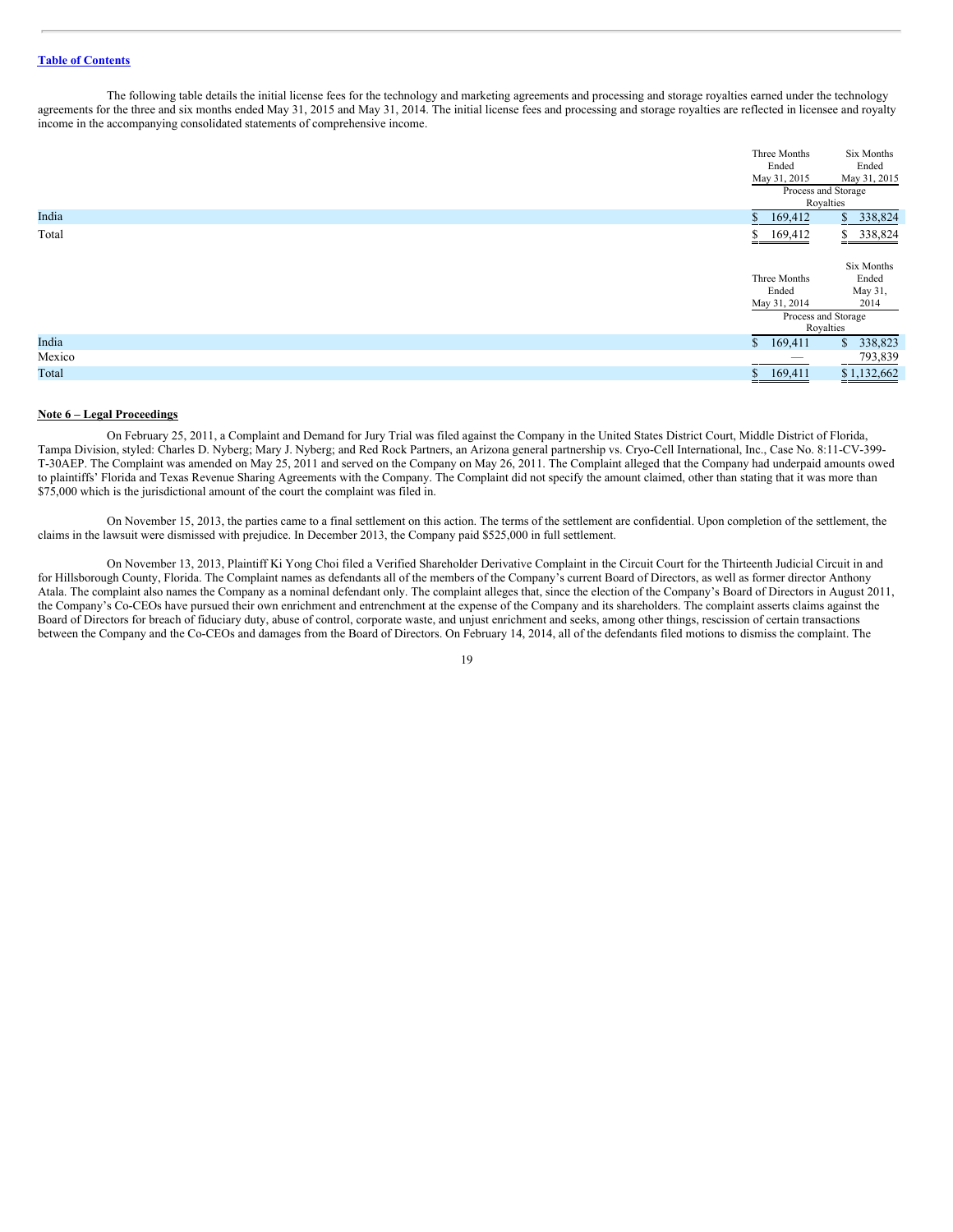Company filed a motion to dismiss based on the plaintiff's failure to make a pre-suit demand on the Board of Directors or to establish that demand should be excused, as required by Delaware law. A hearing took place on July 9, 2014, and on July 28, 2014, the Court dismissed the case.

On October 11, 2013, a Complaint was filed by the Company in the Circuit Court of Hillsborough County, Florida, styled: Cryo-Cell International, Inc. v. Dilworth Paxson LLP et al, Case No. 13-CA-D09980. The Complaint alleged that Dilworth Paxson LLP and a partner for the firm were negligent and breached the duty of reasonable care owed to the Company. The Complaint alleges the defendants negligence led to the cancellation of the license agreement with Cryo-Cell de Mexico. The Company lost profits and income that would have been earned under the original agreement and was forced to renegotiate the terms of the agreement with terms far less lucrative to the Company. The defendants removed the case to the United States District Court for the Middle District of Florida as permitted because the parties are citizens of different states and the amount in controversy exceeds the jurisdictional minimum of \$75,000. The case now bears a case number of 8:13-Civ-2639-T-33AEP. On June 2, 2014, a confidential settlement was executed by both parties.

In addition, from time to time the Company is subject to proceedings, lawsuits, contract disputes and other claims in the normal course of its business. The Company believes that the ultimate resolution of current matters should not have a material adverse effect on the Company's business, consolidated financial position or results of comprehensive income. It is possible, however, that there could be an unfavorable ultimate outcome for or resolution which could be material to the Company's results of operations for a particular quarterly reporting period. Litigation is inherently uncertain and there can be no assurance that the Company will prevail. The Company does not include an estimate of legal fees and other related defense costs in its estimate of loss contingencies.

#### **Note 7 – Share Repurchase Plan**

In December 2011, the Company's Board of Directors authorized management at its discretion to repurchase up to one million (1,000,000) shares of the Company's outstanding common stock. On June 6, 2012, the Board of Directors of the Company increased the number of shares of the Company's outstanding common stock that management is authorized to repurchase to up to three million (3,000,000) shares. On April 8, 2015, the Board of Directors of the Company increased the number of shares of the Company's outstanding common stock that management is authorized to repurchase to up to six million (6,000,000) shares. The repurchases must be effectuated through open market purchases, privately negotiated block trades, unsolicited negotiated transactions, and/or pursuant to any trading plan that may be adopted in accordance with Rule 10b5-1 of the Securities and Exchange Commission or in such other manner as will comply with the provisions of the Securities Exchange Act of 1934.

As of May 31, 2015, the Company had repurchased a total of 2,559,137 shares of the Company's common stock at an average price of \$2.37 per share through open market and privately negotiated transactions. The Company purchased 344,026 and 636,531 shares of the Company's common stock during the six months ended May 31, 2015 and May 31, 2014, respectively, at an average price of \$2.77 per share and \$2.21 per share, respectively.

The repurchased shares will be held as treasury stock and have been removed from common shares outstanding as of May 31, 2015 and November 30, 2014. As of May 31, 2015 and November 30, 2014, 2,559,137 and 2,215,111 shares, respectively, were held as treasury stock.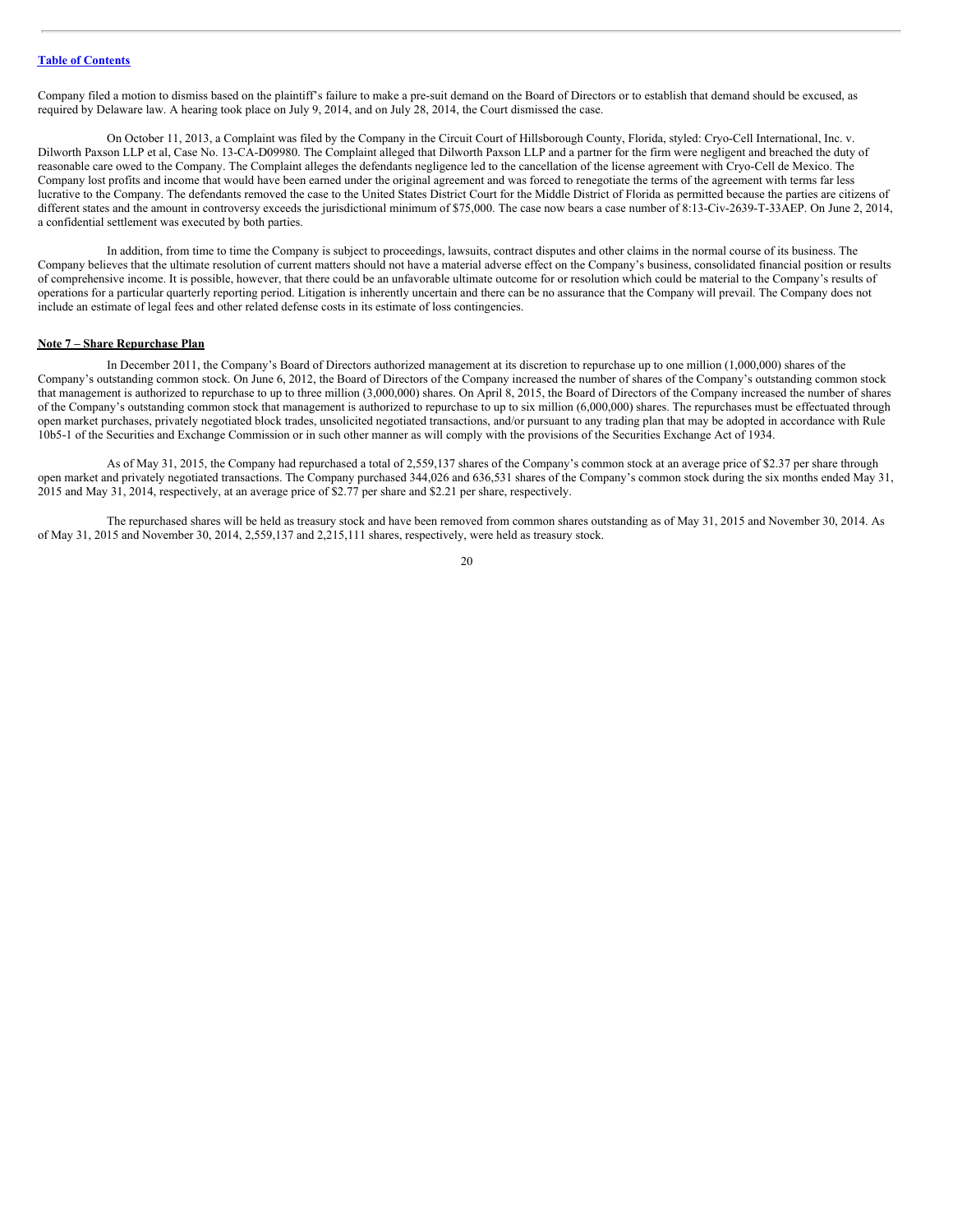Subsequent to the balance sheet date, the Company repurchased an additional 469 shares of the Company's common stock at an average price of \$2.36 per share through open market and privately negotiated transactions.

#### **Note 8 – Subsequent Events**

On June 11, 2015, subsequent to the balance sheet date, the Company entered into an Asset Purchase Agreement (the "Agreement") with CytoMedical Design Group LLC ("CytoMedical") pursuant to which the Company will purchase specified assets and assume certain liabilities used in CytoMedical's Prepacyte®-CB cord blood business. The Prepacyte-CB Processing System is used in cell processing laboratories to process and store stem cells from umbilical cord blood. The Agreement requires the Company to pay an initial payment of \$1,100,000 and a contingent payment of \$1,300,000 plus a cash payment equal to the value of the Inventory (as defined in the Agreement) on June 30, 2015, less any prepayment made by the Company to CytoMedical. As part of the closing on July 1, 2015, Cryo-Cell paid \$861,783 as required per the Disbursement of Funds Schedule in the Amended Agreement with CytoMedical, dated June 30, 2015. In addition, the Company signed a Promissory Note in the amount of \$1,300,000 with CytoMedical, dated June 30, 2015. As a result of the acquisition of the Prepacyte-CB Processing System, beginning in the third quarter of 2015, our consolidated results of operations will include the results of the Prepacyte-CB Processing System. We have not completed a detailed valuation analysis necessary to determine the final fair market values of the acquired net assets of the Prepacyte-CB Processing System, and any related income tax effects and the initial accounting for the business combination is incomplete at this time. We expect to finalize the acquisition accounting related to the transaction during the fourth quarter of 2015. Pro forma financial information for the Prepacyte-CB Processing System as of June 30, 2015 and June 30, 2014 and for the periods ended December 31, 2014 and December 31, 2013 is currently unavailable. We will furnish such pro forma information pursuant to FASB and SEC guidelines when it becomes available.

On June 30, 2015, subsequent to the Company's balance sheet date, the Company commenced a partial tender offer to purchase up to 750,000 shares of its common stock, at a price of \$3.25 per share. The maximum number of shares proposed to be purchased in the tender offer represents approximately 7.76% of Cryo-Cell's currently outstanding common shares (including shares of unvested restricted stock). On June 29, 2015, the last trading day prior to the commencement of the tender offer, the last sale price of Cryo-Cell's shares reported on the OTCBB was \$2.29 per share. The tender offer will expire on July 28, 2015. Tenders of shares of Cryo-Cell's common stock must be made on or prior to the expiration of the tender offer and may be withdrawn at any time on or prior to the expiration of the tender offer. Only shares properly tendered and not properly withdrawn pursuant to the tender offer will be purchased. The tender offer will be financed entirely with cash on hand. Cryo-Cell reserves the right, in its sole discretion, to purchase in the tender offer, subject to applicable law, an additional number of shares not to exceed 2% of the outstanding shares without amending or extending the tender offer.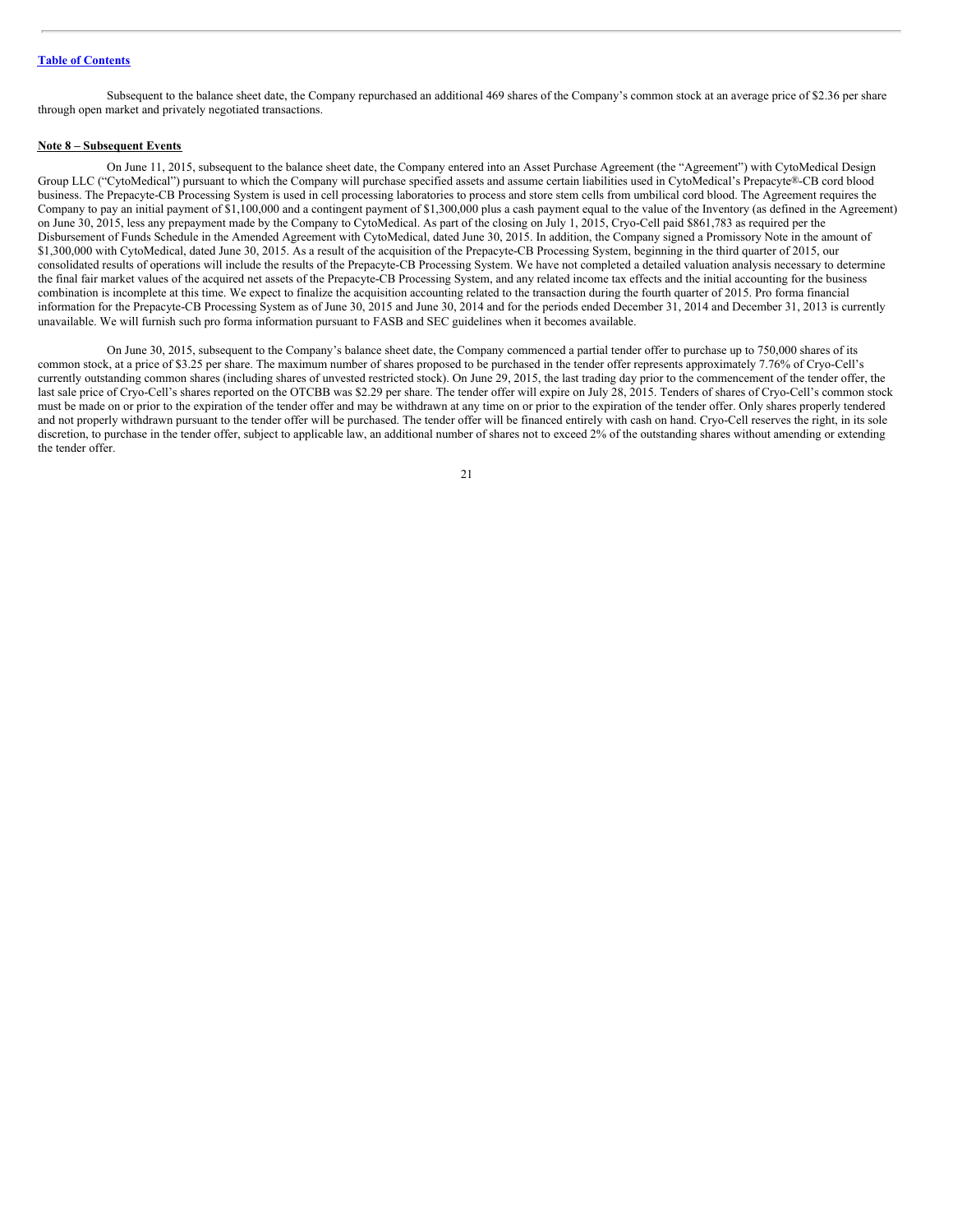#### <span id="page-21-0"></span>**Item 2. Management's Discussion and Analysis of Financial Condition and Results of Operations.**

#### **Forward Looking Statements**

This Form 10-Q, press releases and certain information provided periodically in writing or orally by the Company's officers or its agents may contain statements which constitute "forward-looking statements". The terms "Cryo-Cell International, Inc.," "Cryo-Cell," "Company," "we," "our" and "us" refer to Cryo-Cell International, Inc. The words "expect," "anticipate," "believe," "goal," "strategy," "plan," "intend," "estimate" and similar expressions and variations thereof, if used, are intended to specifically identify forward-looking statements. Those statements appear in a number of places in this Form10-Q and in other places, and include statements regarding the intent, belief or current expectations of the Company, its directors or its officers with respect to, among other things:

- (i) our future performance and operating results;
- (ii) our future operating plans;
- (iii) our liquidity and capital resources; and
- (iv) our financial condition, accounting policies and management judgments.

Investors and prospective investors are cautioned that any such forward-looking statements are not guarantees of future performance and involve risks and uncertainties, and that actual results may differ materially from those projected in the forward-looking statements as a result of various factors. The factors that might cause such differences include:

- (i) any adverse effect or limitations caused by recent increases in government regulation of stem cell storage facilities;
- (ii) any increased competition in our business including increasing competition from public cord blood banks particularly in overseas markets but also in the U.S.;
- (iii) any decrease or slowdown in the number of people seeking to store umbilical cord blood stem cells or decrease in the number of people paying annual storage fees;
- (iv) any new services relating to other types of stem cells that have not yet been offered commercially, and there is no assurance that other stem cell services will be launched or will gain market acceptance;
- (v) any adverse impacts on revenue or operating margins due to the costs associated with increased growth in our business, including the possibility of unanticipated costs relating to the operation of our facility and costs relating to the commercial launch any new types of stem cells;
- (vi) any unique risks posed by our international activities, including but not limited to local business laws or practices that diminish our affiliates' ability to effectively compete in their local markets;
- (vii) any technological or medical breakthroughs that would render our business of stem cell preservation obsolete;
- (viii) any material failure or malfunction in our storage facilities; or any natural disaster or act of terrorism that adversely affects stored specimens;
- (ix) any adverse results to our prospects, financial condition or reputation arising from any material failure or compromise of our information systems;
- (x) the costs associated with defending or prosecuting litigation matters, particularly including litigation related to intellectual property, and any material adverse result from such matters;
- (xi) the success of our licensing agreements and their ability to provide us with royalty fees;
- (xii) any difficulties and increased expense in enforcing our international licensing agreements;
- (xiii) any adverse performance by or relations with any of our licensees;
- (xiv) any inability to enter into new licensing arrangements including arrangements with non-refundable upfront fees;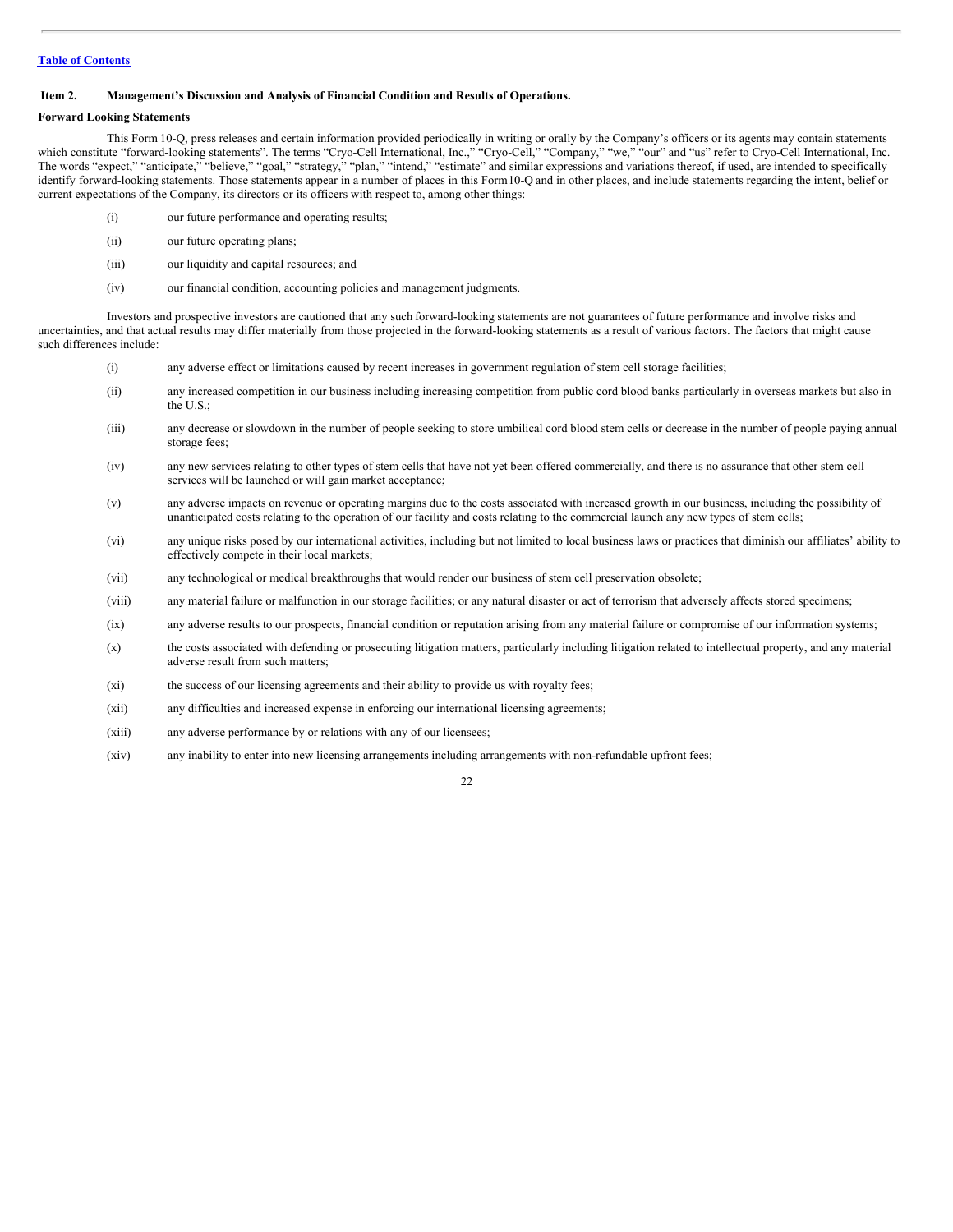| $\left( xy\right)$ | any inability to realize cost savings as a result of recent acquisitions;                                                                                                                                                   |
|--------------------|-----------------------------------------------------------------------------------------------------------------------------------------------------------------------------------------------------------------------------|
| (xvi)              | any inability to realize a return on an investment;                                                                                                                                                                         |
| (xvii)             | any increased U.S. income tax expense as a result of inability to utilize or exhaustion of net operating losses;                                                                                                            |
| (xviii)            | any adverse impact on our revenues and operating margins as a result of discounting of our services in order to generate new business in tough<br>economic times where consumers are selective with discretionary spending; |
| (xix)              | the success of our global expansion initiatives;                                                                                                                                                                            |
| (xx)               | our actual future ownership stake in future therapies emerging from our collaborative research partnerships;                                                                                                                |
| (xxi)              | our ability to minimize our future costs related to R&D initiatives and collaborations and the success of such initiatives and collaborations;                                                                              |
| (xxii)             | any inability to successfully identify and consummate strategic acquisitions;                                                                                                                                               |
| (xxiii)            | any inability to realize benefits from any strategic acquisitions;                                                                                                                                                          |
| (xxiv)             | the costs associated with proxy contests and its impact on our business and                                                                                                                                                 |
| (xxy)              | other factors many of which are beyond our control.                                                                                                                                                                         |

We undertake no obligation to publicly update or revise the forward-looking statements made in this Form10-Q to reflect events or circumstances after the date of this Form 10-Q or to reflect the occurrence of unanticipated events.

Readers are cautioned not to place undue reliance on these forward-looking statements, which reflect management's analysis only as of the date hereof. Cryo-Cell International, Inc. undertakes no obligation to publicly revise these forward-looking statements to reflect events or circumstances that arise after the date hereof. Readers should carefully review the risk factors described in other documents the Company files from time to time with the Securities and Exchange Commission, including the Annual Report on Form 10-K filed by the Company and any Current Reports on Form 8-K filed by the Company.

#### **Overview**

The Company is engaged in cellular processing and cryogenic storage, with a current focus on the collection and preservation of umbilical cord blood stem cells for family use. The Company's principal sources of revenues are service fees for cord blood processing and preservation for new customers and recurring annual storage fees. Effective February 4, 2015, the Company offers two pricing models, a promotional plan and one-year storage plan. The Company charges fees of \$1,250 for the promotional plan and \$1,950 for the one-year storage plan to new clients for the collection kit, processing and testing and return medical courier service, with discounts in the case of multiple children from the same family and in other circumstances. The Company charges an annual storage fee of \$250 for new clients that enroll in the promotional plan and an annual storage fee of \$150 for new clients that enroll in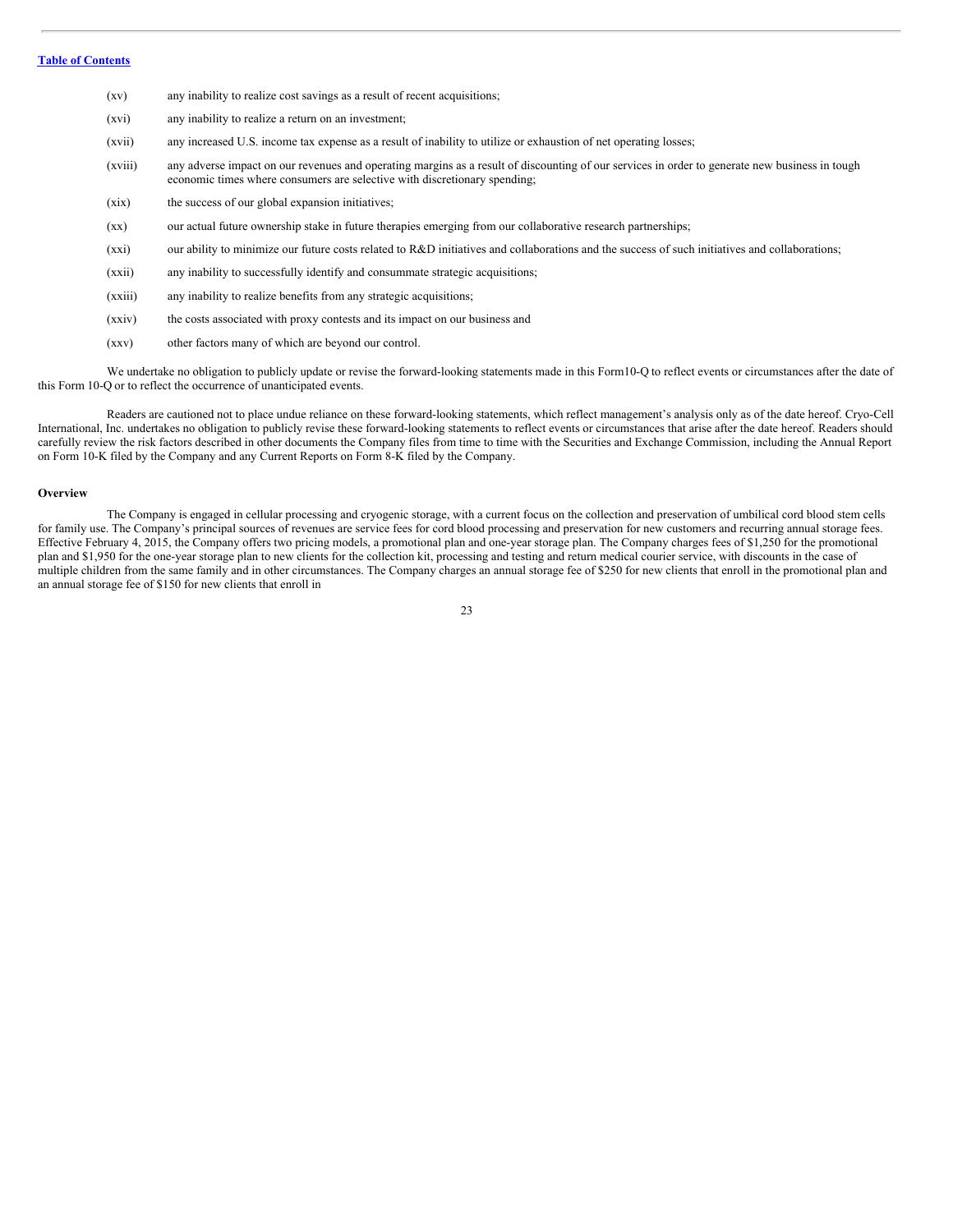the one-year storage plan; storage fees for existing customers depend on the contracts with such customers. From February 1, 2012 through February 4, 2015, the Company charged fees of \$2,074 to new clients for the collection kit, processing and testing and return medical courier service, with discounts in the case of multiple children from the same family and in other circumstances. The Company charged an annual storage fee of \$125 for new clients; storage fees for existing customers depend on the contracts with such customers. The Company continues to offer a one-time payment plan for 21 years of storage and a life-time payment plan, pursuant to which the client is charged \$3,949 and \$6,000, respectively, less discounts in the case of multiple children from the same family and in other circumstances. The one-time plan includes the collection kit, processing and testing, return medical courier service and 21 years of pre-paid storage fees. The life-time plan includes the collection kit, processing and testing, return medical courier service and pre-paid storage fees for the life of the client. The Company also receives other income from licensing fees and royalties from global affiliates.

During the six months ended May 31, 2015, total revenue decreased 3% as compared to the same period in 2014. The Company reported net income of approximately \$496,000 or \$0.05 per basic common share for the six months ended May 31, 2015 compared to net income of approximately \$612,000 or \$0.06 per basic common share for the same period in 2014. The decrease in net income for the six months ended May 31, 2015 principally resulted from the decrease in total revenues as a result of Mexico paying off the remaining balance due under the amendment during the first quarter of fiscal 2014 and a 27% increase in interest expense, partially offset by a 6% decrease in cost of sales.

At May 31, 2015, the Company had cash and cash equivalents of \$3,914,021. The Company's cash increased by approximately \$635,000 during the first six months of fiscal 2015, primarily as a result of approximately \$1,800,000 of cash provided by operations offset by approximately \$244,000 of cash used to purchase property and equipment and marketable securities and approximately \$952,000 used for stock repurchases. As of May 31, 2015, the Company had no long-term indebtedness.

Consistent with its fiduciary duties, the board of directors and management has reviewed and will continue to review strategic options and opportunities for the Company, in order to maximize shareholder value. These options may include strategic mergers or acquisitions, a deregistration of the Company's common stock under the Securities Exchange Act of 1934 or a going-private transaction.

#### Results of Operations - Six Month Period Ended May 31, 2015 Compared to the Six Month Period Ended May 31, 2014

*Revenues.* Revenues for the six months ended May 31, 2015 were \$9,857,270 as compared to \$10,213,328 for the same period in 2014. The decrease in revenue was primarily attributable to a 70% decrease in licensee income offset by a 5% increase in processing and storage fees.

*Processing and Storage Fees.* The increase in processing and storage fee revenue is primarily attributable to a 10% increase in recurring annual storage fee revenue which is due to the continuing increase in the Company's client base. The Company's number of new cord blood specimens processed during the six months ended May 31, 2015 was relatively flat compared to the same period in 2014.

*Licensee and Royalty Income.* Licensee and royalty income for the six months ended May 31, 2015, was \$338,824 as compared to \$1,132,662 for the 2014 period. Licensee and royalty income for the six months ended May 31, 2015 consists of royalty income earned on the processing and storage of specimens in India where the Company has a definitive License and Royalty Agreement. Licensee and royalty income for the six months ended May 31, 2014 consists of \$794,000 related to Mexico which is a result of Mexico paying off the remaining balance due under the amendment during the first quarter of fiscal 2014. The remaining licensee and royalty income consists of royalty income earned on the processing and storage of specimens in India. Mexico has no other continuing obligations to the Company for royalties or other license payments and the agreement is terminated. The amendment has resulted in a reduction of licensee and royalty income.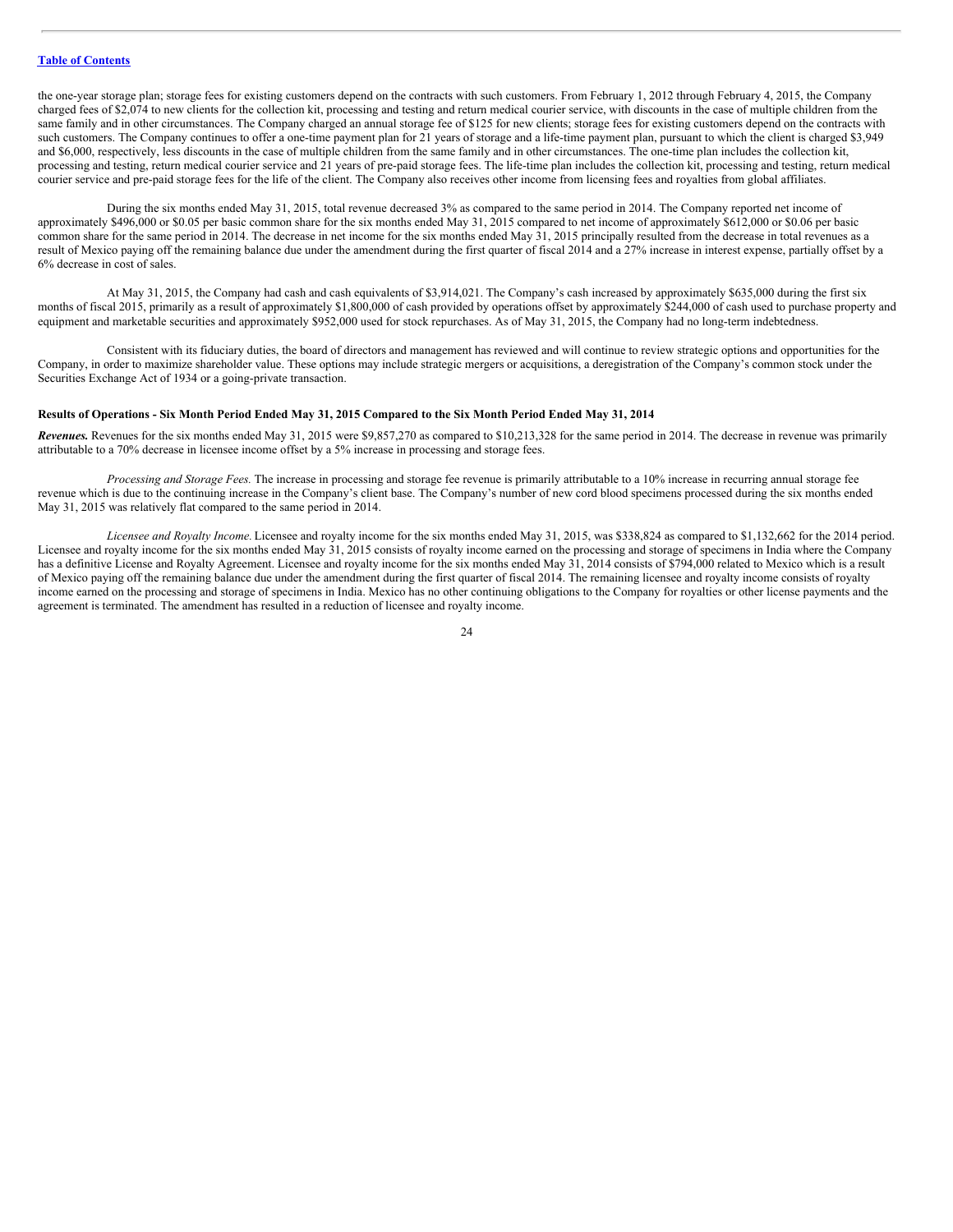Cost of Sales. Cost of sales for the six months ended May 31, 2015 was \$2,651,374 as compared to \$2,824,066 for the same period in 2014, representing a 6% decrease. Cost of sales was 27% of revenues for the six months ended May 31, 2015 and 28% for the six months ended May 31, 2014. Cost of sales includes wages and supplies associated with process enhancements to the existing production procedures and quality systems in the processing of cord blood specimens at the Company's facility in Oldsmar, Florida and depreciation expense of approximately \$79,000 and \$103,000 for the six months ended May 31, 2015 and 2014, respectively.

*Selling, General and Administrative Expenses.* Selling, general and administrative expenses for the six months ended May 31, 2015 were \$5,920,752 as compared to \$5,875,863 for the 2014 period representing a slight increase. These expenses are primarily comprised of selling and marketing, salaries and wages for personnel and professional fees.

*Abandonment of Patents.* During the six months ended May 31, 2014, management decided to discontinue pursuing certain patents and trademarks resulting in a write-off of approximately \$26,000 for abandoned patents and trademarks related to the Company's menstrual stem cell technology which is reflected as abandonment of patents in the accompanying consolidated statement of comprehensive income. The impact to future operations is considered immaterial and is not expected to impact the Company's core operations.

*Research, Development and Related Engineering Expenses.*Research, development and related engineering expenses for the six months ended May 31, 2015 were \$22,519 as compared to \$32,691 for the 2014 period.

*Depreciation and Amortization*. Depreciation and amortization (not included in Cost of Sales) for the six months ended May 31, 2015 was \$35,343 compared to \$88,204 for the 2014 period. The decrease is due to full depreciation of historical assets.

*Interest Expense.* Interest expense during the six months ended May 31, 2015, was \$671,087 compared to \$526,860 during the comparable period in 2014. Interest expense is mainly comprised of amounts due to the parties to the Company's revenue sharing agreements ("RSAs") based on the Company's storage revenue.

*Equity in Losses of Affiliate.* Equity in losses of affiliate was \$16,496 for the six months ended May 31, 2015, compared to \$189,651 for the 2014 period. Equity in losses of affiliate for the six months ended May 31, 2015, solely related to compensation expense for stock option awards that were granted by Saneron to certain consultants and employees. Equity in losses of affiliate for the six months ended May 31, 2014 consists of \$112,500 related to additional investments made by the Company into Saneron and \$77,151 related to compensation expense for stock option awards that were granted by Saneron to certain consultants and employees.

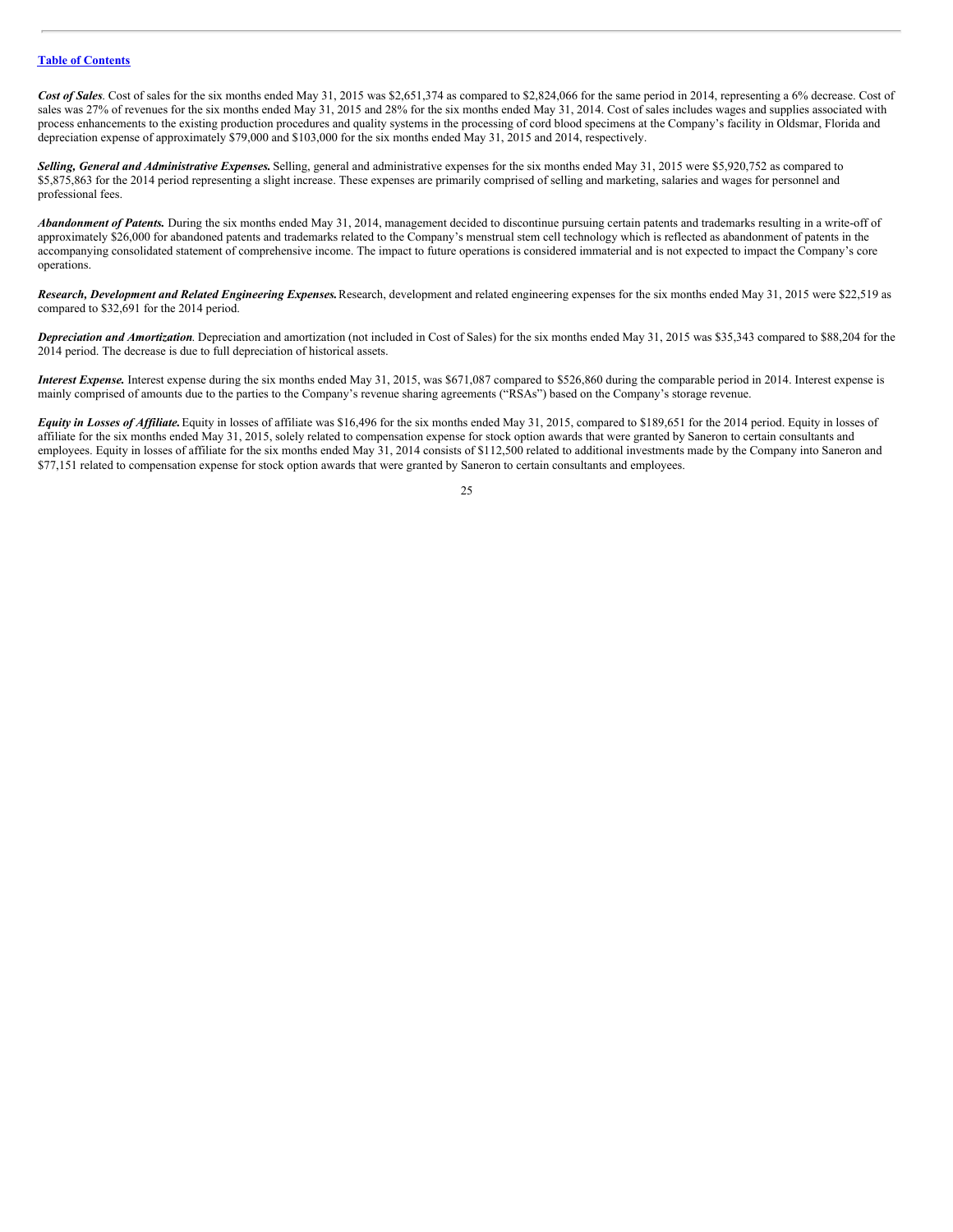*Income Taxes.* The Company records foreign income taxes withheld from installment payments of non-refundable up-front license fees and royalty income earned on the processing and storage of cord blood stem cell specimens in geographic areas where the Company has license agreements. The Company recorded \$50,824 and \$72,702 for the six months ended May 31, 2015 and May 31, 2014, respectively, of foreign income tax expense, which is included in income tax expense in the accompanying consolidated statements of comprehensive income.

The Company did not record U.S. income tax expense or benefit during the six months ended May 31, 2015 and for the same period in 2014, due to the utilization of net operating losses and foreign tax credit carryforwards, which were not previously benefited in the Company's financial statements. During the first fiscal quarter of 2015, the Company came out of a 36-month cumulative net loss position. The second fiscal quarter of 2015 represents the first quarter since the Company came out of the net loss position. Management is evaluating all positive and negative evidence in its determination as to the amount of deferred tax assets that may be realized in future periods. This evaluation will continue during the remainder of the fiscal year.

#### Results of Operations - Three Month Period Ended May 31, 2015 Compared to the Three Month Period Ended May 31, 2014

*Revenues.* Revenues for the three months ended May 31, 2015 were \$5,013,889 as compared to \$4,892,846 for the same period in 2014. The increase in revenue was primarily attributable to a 3% increase in processing and storage fees due to an increase in the average selling price per specimen.

*Processing and Storage Fees.* The increase in processing and storage fee revenue is primarily attributable to a 7% increase in recurring annual storage fee revenue which is due to the continuing increase in the Company's client base. The Company also had a 4% decrease in the number of new cord blood specimens processed for three months ended May 31, 2015 versus the same period in 2014.

*Licensee and Royalty Income.* Licensee and royalty income for the three months ended May 31, 2015, was \$169,412 as compared to \$169,411 for the 2014 period. Licensee and royalty income for the three months ended May 31, 2015 and May 31, 2014 consisted of royalty income earned on the processing and storage of cord blood stem cell specimens in India where the Company has a definitive license agreement.

Cost of Sales. Cost of sales for the three months ended May 31, 2015 was \$1,377,387 as compared to \$1,489,705 for the same period in 2014, representing an 8% decrease. The decrease is primarily attributable to a decrease in laboratory salary expense. Cost of sales was 27% of revenues for the three months ended May 31, 2015 and 30% for the three months ended May 31, 2014. Cost of sales includes wages and supplies associated with process enhancements to the existing production procedures and quality systems in the processing of cord blood specimens at the Company's facility in Oldsmar, Florida and depreciation expense of approximately \$38,000 and \$52,000 for the three months ended May 31, 2015 and 2014, respectively.

*Selling, General and Administrative Expenses.* Selling, general and administrative expenses for the three months ended May 31, 2015 were \$3,006,779 as compared to \$2,753,140 for the 2014 period representing an 8% increase. Selling, general and administrative expenses is primarily comprised of selling and marketing expenses, salaries and wages for personnel and professional fees.

*Abandonment of Patents.* During the three months ended May 31, 2014 management decided to discontinue pursuing certain patents and trademarks resulting in a write-off of approximately \$26,000 for abandoned patents and trademarks related to the Company's menstrual stem cell technology which is reflected as abandonment of patents in the accompanying consolidated statement of comprehensive income. The impact to future operations is immaterial and it will not impact the Company's core operations.

*Research, Development and Related Engineering Expenses.*Research, development and related engineering expenses for the three months ended May 31, 2015 were \$10,531 as compared to \$18,323 for the 2014 period.

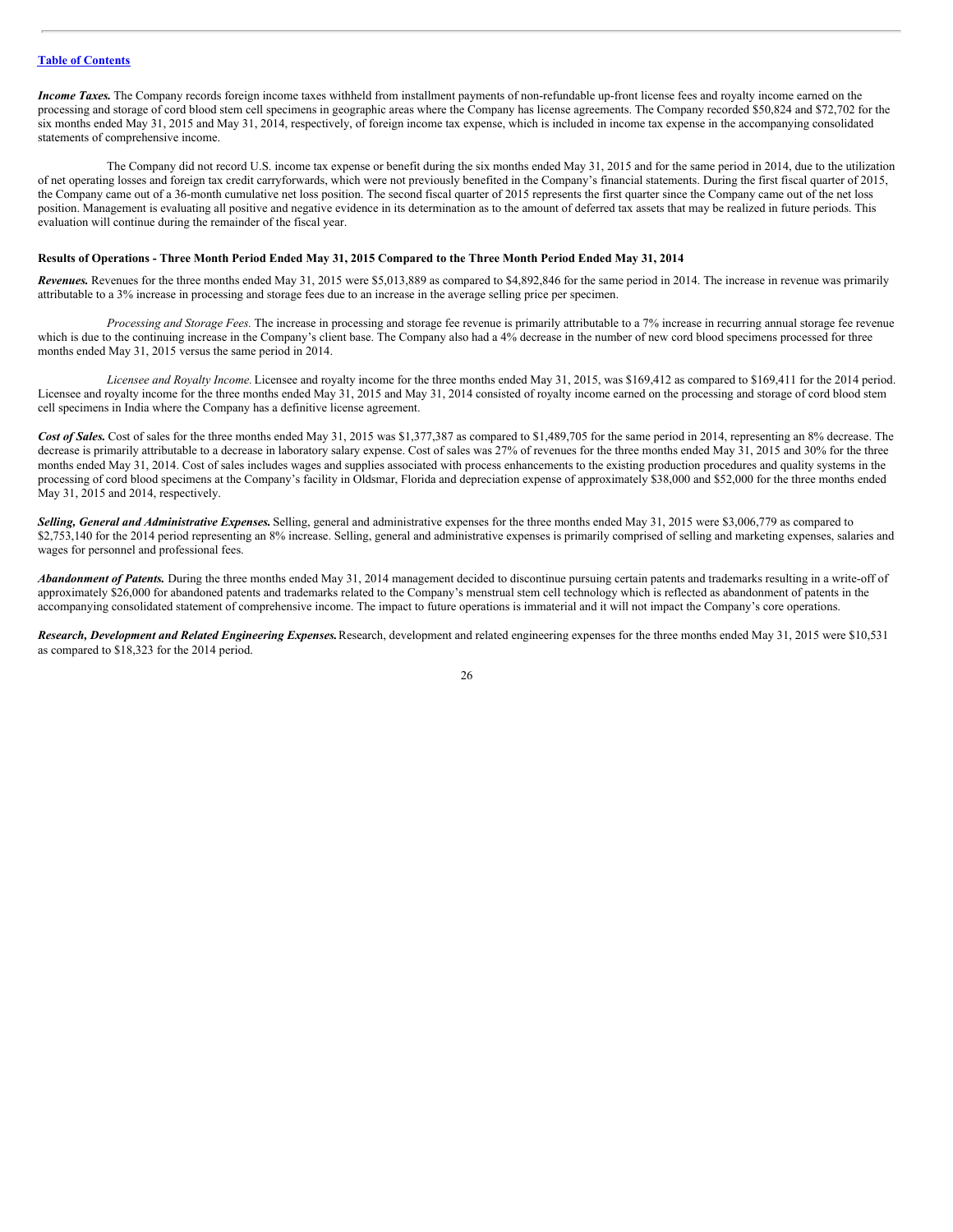*Depreciation and Amortization*. Depreciation and amortization (not included in Cost of Sales) for the three months ended May 31, 2015 was \$17,101 compared to \$43,699 for the 2014 period. The decrease is due to full depreciation of historical assets.

*Interest Expense.* Interest expense during the three months ended May 31, 2015, was \$369,801 compared to \$252,544 during the comparable period in 2014. Interest expense is mainly comprised of payments made to the other parties to the Company's RSAs based on the Company's storage revenue.

*Equity in Losses of Affiliate.* Equity in losses of affiliate was \$8,248 for the three months ended May 31, 2015, compared to \$76,076 for the 2014 period. Equity in losses of affiliate for the three months ended May 31, 2015 related solely to compensation expense for stock option awards that were granted by Saneron to certain consultants and employees. Equity in losses of affiliate for the three months ended May 31, 2014 consists of \$37,500 related to additional investments made by the Company into Saneron and \$38,576 related to compensation expense for stock option awards that were granted by Saneron to certain consultants and employees.

*Income Taxes*. The Company records foreign income taxes withheld from installment payments of non-refundable up-front license fees and royalty income earned on the processing and storage of cord blood stem cell specimens in geographic areas where the Company has license agreements. The Company recorded \$25,412 and \$25,411 for the three months ended May 31, 2015 and 2014, respectively, of foreign income tax expense, which is included in income tax expense in the accompanying consolidated statements of comprehensive income.

The Company did not record U.S. income tax expense or benefit during the three months ended May 31, 2015 and for the same period in 2014, due to the utilization of net operating losses and foreign tax credit carryforwards, which were not previously benefited in the Company's financial statements. During the first fiscal quarter of 2015, the Company came out of a 36-month cumulative net loss position. The second fiscal quarter of 2015 represents the first quarter since the Company came out of the net loss position. Management is evaluating all positive and negative evidence in its determination as to the amount of deferred tax assets that may be realized in future periods. This evaluation will continue during the remainder of the fiscal year.

#### **Liquidity and Capital Resources**

Through May 31, 2015, the Company's principal source of cash has been from sales of its umbilical cord blood program to customers and royalties from licensees. The Company does not expect a change in its principal source of cash flow.

At May 31, 2015, the Company had cash and cash equivalents of \$3,914,021 as compared to \$3,279,267 at November 30, 2014. The increase in cash and cash equivalents during the six months ended May 31, 201 was primarily attributable to the following:

Net cash provided by operating activities for the six months ended May 31, 2015 was \$1,831,689 principally due to an increase in the Company's new clients choosing the prepaid storage plans versus the annual storage fee plan and a 6% decrease in cost of sales.

Net cash provided by operating activities for the six months ended May 31, 2014 was \$361,757 principally due to an 8% increase in revenues which was partially offset by a 4% increase in selling, general and administrative expenses and a 6% increase in cost of sales.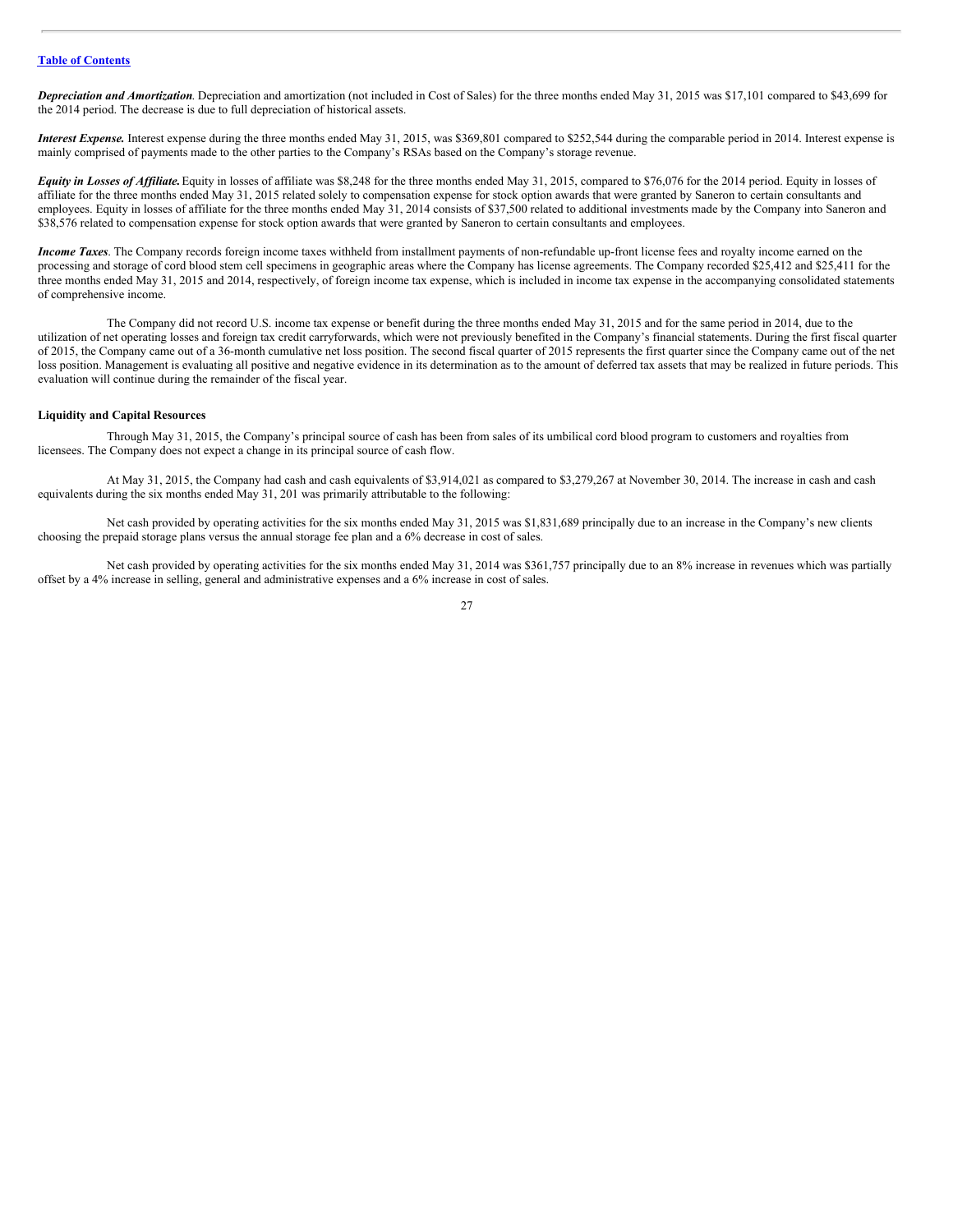Net cash used in investing activities for the six months ended May 31, 2015 was \$244,472, which was primarily attributable the sales and purchases of marketable securities and other investments of \$203,419.

Net cash provided by investing activities for the six months ended May 31, 2014 was \$475,416, which was primarily attributable to the transfer of \$764,098 from the trust which was offset by \$176,182 of purchases of property and equipment and marketable securities and the investment of \$112,500 into Saneron (see above).

Net cash used in financing activities for the six months ended May 31, 2015 was \$952,463, which was primarily attributable the stock repurchase plan pursuant to which the Company has repurchased 344,026 shares of the Company's common stock.

Net cash used in financing activities for the six months ended May 31, 2014 was \$1,358,613, which was primarily attributable the stock repurchase plan pursuant to which the Company has repurchased 636,531 shares of the Company's common stock for approximately \$1,407,000.

The Company does not have a line of credit.

The Company anticipates making discretionary capital expenditures of approximately \$500,000 over the next twelve months for software enhancements and purchases of property and equipment. The Company anticipates funding future property and equipment purchases with cash-on-hand and cash flows from future operations.

The Company anticipates that its cash and cash equivalents, marketable securities and cash flows from future operations will be sufficient to fund its known cash needs for at least the next 12 months. Cash flows from operations will depend primarily upon increasing revenues from sales of its umbilical cord blood and cord tissue cellular storage services, and managing discretionary expenses. If expected increases in revenues are not realized, or if expenses are higher than anticipated, the Company may be required to reduce or defer cash expenditures or otherwise manage its cash resources during the next 12 months so that they are sufficient to meet the Company's cash needs for that period. In addition, the Company may consider seeking equity or debt financing if deemed appropriate for its plan of operations, and if such financing can be obtained on acceptable terms. There is no assurance that any reductions in expenditures, if necessary, will not have an adverse effect on the Company's business operations, including sales activities and the development of new services and technology.

#### **Critical Accounting Policies**

This discussion and analysis of our financial condition and results of operations is based on our consolidated financial statements, which have been prepared in accordance with U.S. generally accepted accounting principles. The preparation of these financial statements requires us to make judgments, estimates, and assumptions that affect the reported amounts of assets, liabilities, revenues, expenses and disclosures of contingent assets and liabilities. For a full discussion of our accounting policies please refer to Note 1 to the Consolidated Financial Statements included in our 2014 Annual Report on Form 10-K filed with the SEC. Our most critical accounting policies and estimates include: recognition of revenue and the related allowance for doubtful accounts, stock-based compensation, income taxes and license and revenue sharing agreements. We continually evaluate our judgments, estimates and assumptions. We base our estimates on the terms of underlying agreements, historical experience and other factors that we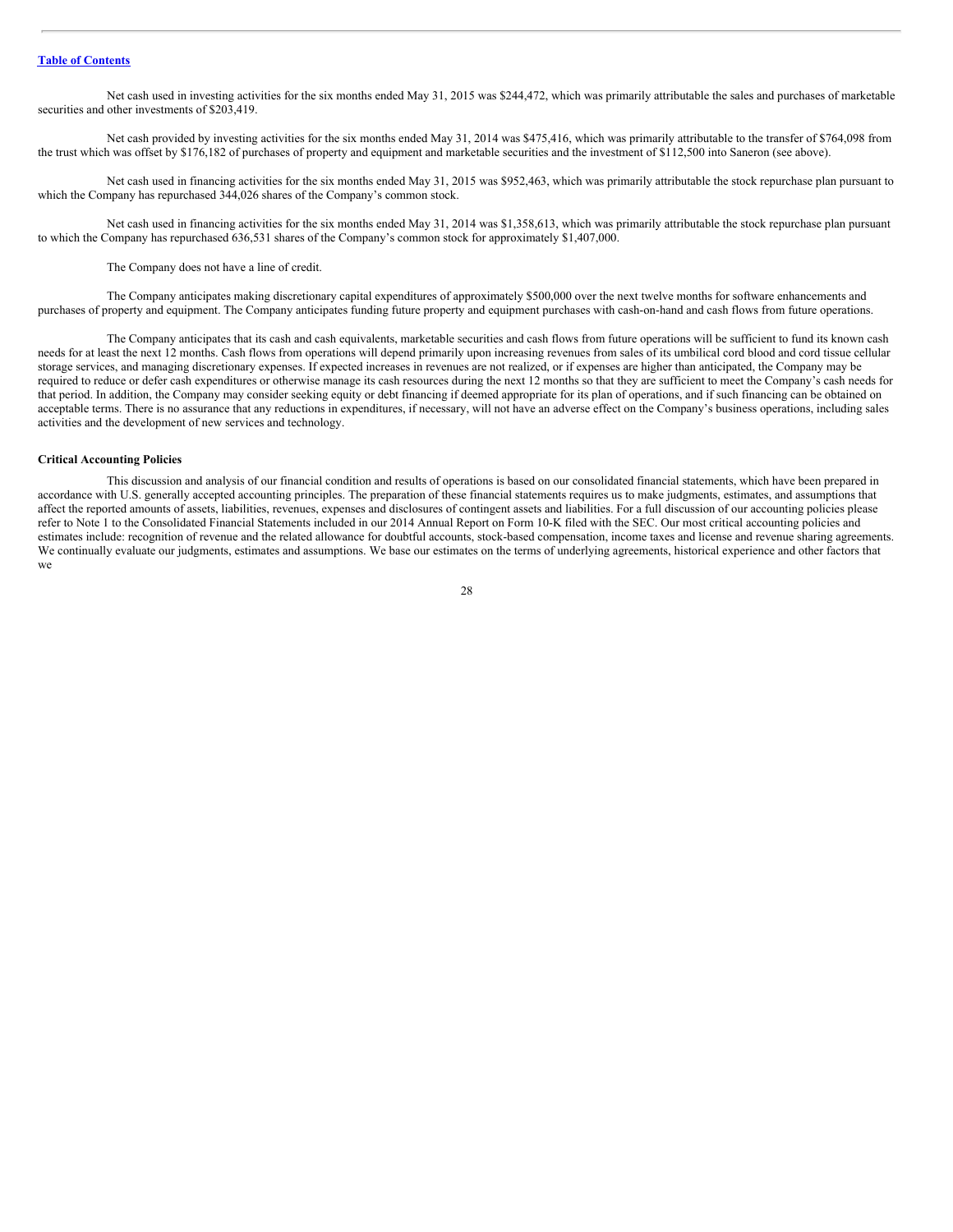believe are reasonable based on the circumstances, the results of which form our management's basis for making judgments about the carrying value of assets and liabilities that are not readily apparent from other sources. Actual results may differ from these estimates. There have been no material changes to our critical accounting policies and estimates from the information provided in Item 7, Management's Discussion and Analysis of Financial Condition and Results of Operations included in our 2014 Annual Report on Form 10-K.

#### **Recently Issued Accounting Pronouncements**

In May 2014, the FASB issued Accounting Standards Update No. 2014-09*, Revenue from Contracts with Customers (Topic 606).*This update provides a comprehensive new revenue recognition model that requires a company to recognize revenue to depict the transfer of goods or services to a customer at an amount that reflects the consideration it expects to receive in exchange for those goods or services. The guidance also requires additional disclosure about the nature, amount, timing and uncertainty of revenue and cash flows arising from customer contracts. This update is effective for annual and interim periods beginning after December 15, 2017, which will require us to adopt these provisions in the first quarter of fiscal 2019. Early application is not permitted. This update permits the use of either the retrospective or cumulative effect transition method. We are evaluating the effect this guidance will have on our consolidated financial statements and related disclosures. We have not yet selected a transition method nor have we determined the effect of the standard on our ongoing financial reporting.

In June 2014, the FASB issued Accounting Standards Update No. 2014-12,*Compensation – Stock Compensation (Topic 718): Accounting for Share-Based* Payments When the Terms of an Award Provide That a Performance Target Could be Achieved after the Requisite Service Period ("ASU 2014-12"). This update requires that a performance target that affects vesting, and that could be achieved after the requisite service period, be treated as a performance condition in determining expense recognition for the award. As a result, this type of performance condition may delay expense recognition until achievement of the performance target is probable. ASU 2014-12 is effective for reporting periods beginning after December 15, 2015, and early adoption is permitted. We will adopt ASU 2014-12 effective December 1, 2016 and it is not anticipated to have a material impact on our financial statements.

#### **Off-Balance Sheet Arrangements**

The Company has no off-balance sheet arrangements that have or are reasonably likely to have a current or future effect on its financial condition, changes in financial condition, revenues or expenses, results of operations, liquidity, capital expenditures or capital resources that is material to investors.

#### <span id="page-28-0"></span>**Item 3. Quantitative and Qualitative Disclosures About Market Risk.**

Not applicable.

#### <span id="page-28-1"></span>**Item 4. Controls and Procedures**

#### **Evaluation of Disclosure Controls and Procedures**

Based on their most recent review, as of the end of the period covered by this report, the Company's principal executive officer and principal financial officer have concluded that the Company's disclosure controls and procedures are not effective, and that information required to be disclosed by the Company in the reports that it files or submits under the Securities Exchange Act of 1934, as amended, is accumulated and communicated to the Company's management, including its principal executive officer and principal financial officer, as appropriate to allow timely decisions regarding required disclosure and are effective to ensure that such information is recorded, processed, summarized and reported within the time periods specified in the SEC's rules and forms.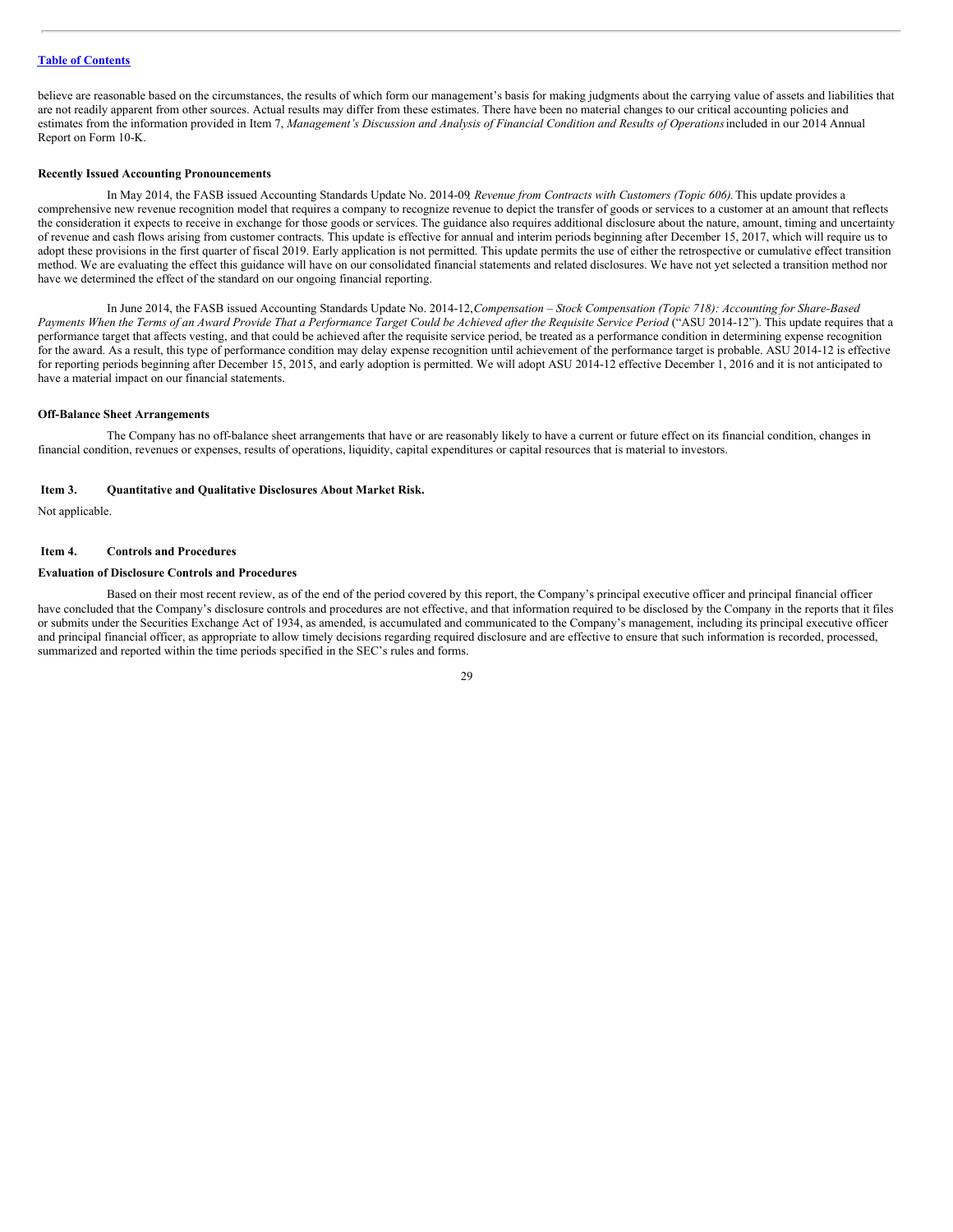As previously disclosed in the Company's 10-Q filed February 28, 2015, the Company's principal executive officers and principal financial officer concluded that the Company's disclosure controls and procedures and internal controls over financial reporting were not effective, due to a material weakness surrounding the Company's identification and application of the appropriate accounting treatment for non-routine transactions and related documentation thereof. The Company's controls over non-routine transactions were not conducive to identify certain items with sufficient precision.

Management has undertaken steps to design and implement more effective internal controls, including the implementation of a review process of non-routine transactions and has engaged qualified consultants to assist the Company with the application of the appropriate accounting treatment of non-routine transactions when necessary. Management will address this remediation plan further in the Company's third quarter Form 10-Q.

#### **Changes in Internal Control Over Financial Reporting**

There were no changes in the Company's internal controls over financial reporting during the three months ended May 31, 2015 that have materially affected, or are reasonably likely to materially affect, the Company's internal control over financial reporting.

#### **Limitations on the Effectiveness of Controls**

Our management, including our co-CEOs and CFO, does not expect that our disclosure controls and internal controls will prevent all error and all fraud. A control system, no matter how well conceived and operated, can provide only reasonable, not absolute, assurance that the objectives of the control system are met. Further, the design of a control system must reflect the fact that there are resource constraints, and the benefits of controls must be considered relative to their costs. Because of the inherent limitations in all control systems, no evaluation of controls can provide absolute assurance that all control issues and instances of fraud, if any, within the company have been detected. These inherent limitations include the realities that judgments in decision-making can be faulty, and that breakdowns can occur because of simple error or mistake. Additionally, controls can be circumvented by the individual acts of some persons, by collusion of two or more people, or by management or board override of the control.

The design of any system of controls also is based in part upon certain assumptions about the likelihood of future events, and there can be no assurance that any design will succeed in achieving its stated goals under all potential future conditions; over time, controls may become inadequate because of changes in conditions, or the degree of compliance with the policies or procedures may deteriorate. Because of the inherent limitations in a cost-effective control system, misstatements due to error or fraud may occur and not be detected.

#### **CEO and CFO Certifications**

Appearing as exhibits 31.1, 31.2 and 31.3 to this report there are Certifications of the Co-CEOs and the CFO. The Certifications are required in accordance with Section 302 of the Sarbanes-Oxley Act of 2002 (the Section 302 Certifications). This Item of this report is the information concerning the evaluation referred to in the Section 302 Certifications and this information should be read in conjunction with the Section 302 Certifications for a more complete understanding of the topics presented.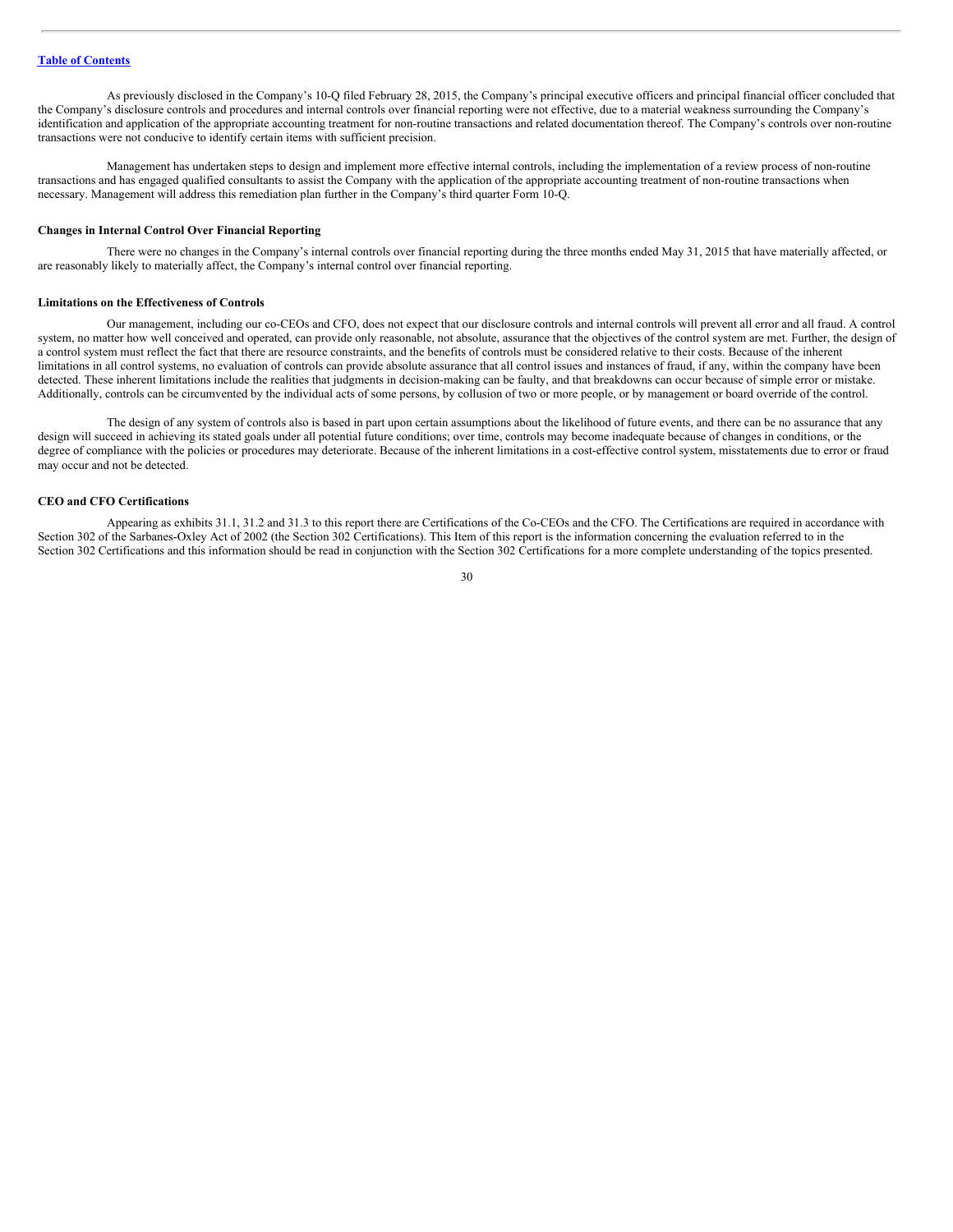## <span id="page-30-0"></span>**PART II - OTHER INFORMATION**

#### <span id="page-30-1"></span>**ITEM 1. LEGAL PROCEEDINGS**

On February 25, 2011, a Complaint and Demand for Jury Trial was filed against the Company in the United States District Court, Middle District of Florida, Tampa Division, styled: Charles D. Nyberg; Mary J. Nyberg; and Red Rock Partners, an Arizona general partnership vs. Cryo-Cell International, Inc., Case No. 8:11-CV-399- T-30AEP. The Complaint was amended on May 25, 2011 and served on the Company on May 26, 2011. The Complaint alleged that the Company had underpaid amounts owed to plaintiffs' Florida and Texas Revenue Sharing Agreements with the Company. The Complaint did not specify the amount claimed, other than stating that it was more than \$75,000 which is the jurisdictional amount of the court the complaint was filed in.

On November 15, 2013, the parties came to a final settlement on this action. The terms of the settlement are confidential. Upon completion of the settlement, the claims in the lawsuit were dismissed with prejudice. In December 2013, the Company paid \$525,000 in full settlement.

On November 13, 2013, Plaintiff Ki Yong Choi filed a Verified Shareholder Derivative Complaint in the Circuit Court for the Thirteenth Judicial Circuit in and for Hillsborough County, Florida. The Complaint names as defendants all of the members of the Company's current Board of Directors, as well as former director Anthony Atala. The complaint also names the Company as a nominal defendant only. The complaint alleges that, since the election of the Company's Board of Directors in August 2011, the Company's Co-CEOs have pursued their own enrichment and entrenchment at the expense of the Company and its shareholders. The complaint asserts claims against the Board of Directors for breach of fiduciary duty, abuse of control, corporate waste, and unjust enrichment and seeks, among other things, rescission of certain transactions between the Company and the Co-CEOs and damages from the Board of Directors. On February 14, 2014, all of the defendants filed motions to dismiss the complaint. The Company filed a motion to dismiss based on the plaintiff's failure to make a pre-suit demand on the Board of Directors or to establish that demand should be excused, as required by Delaware law. A hearing took place on July 9, 2014, and on July 28, 2014, the Court dismissed the case.

On October 11, 2013, a Complaint was filed by the Company in the Circuit Court of Hillsborough County, Florida, styled: Cryo-Cell International, Inc. v. Dilworth Paxson LLP et al, Case No. 13-CA-D09980. The Complaint alleged that Dilworth Paxson LLP and a partner for the firm were negligent and breached the duty of reasonable care owed to the Company. The Complaint alleges the defendants negligence led to the cancellation of the license agreement with Cryo-Cell de Mexico. The Company lost profits and income that would have been earned under the original agreement and was forced to renegotiate the terms of the agreement with terms far less lucrative to the Company. The defendants removed the case to the United States District Court for the Middle District of Florida as permitted because the parties are citizens of different states and the amount in controversy exceeds the jurisdictional minimum of \$75,000. The case now bears a case number of 8:13-Civ-2639-T-33AEP. On June 2, 2014, a confidential settlement was executed by both parties.

On March 10, 2015, a Complaint was filed by the Company in the Pinellas County Court, Florida, styled: Cryo-Cell International, Inc. v Cord Blood America, Inc. The Complaint was filed in order to compel Cord Blood of America, Inc., a Florida corporation ("CBAI"), to hold an annual meeting of shareholders for the purpose of electing directors.

In addition, from time to time the Company is subject to proceedings, lawsuits, contract disputes and other claims in the normal course of its business. The Company believes that the ultimate resolution of current matters should not have a material adverse effect on the Company's business, consolidated financial position or results of operations. It is possible, however, that there could be an unfavorable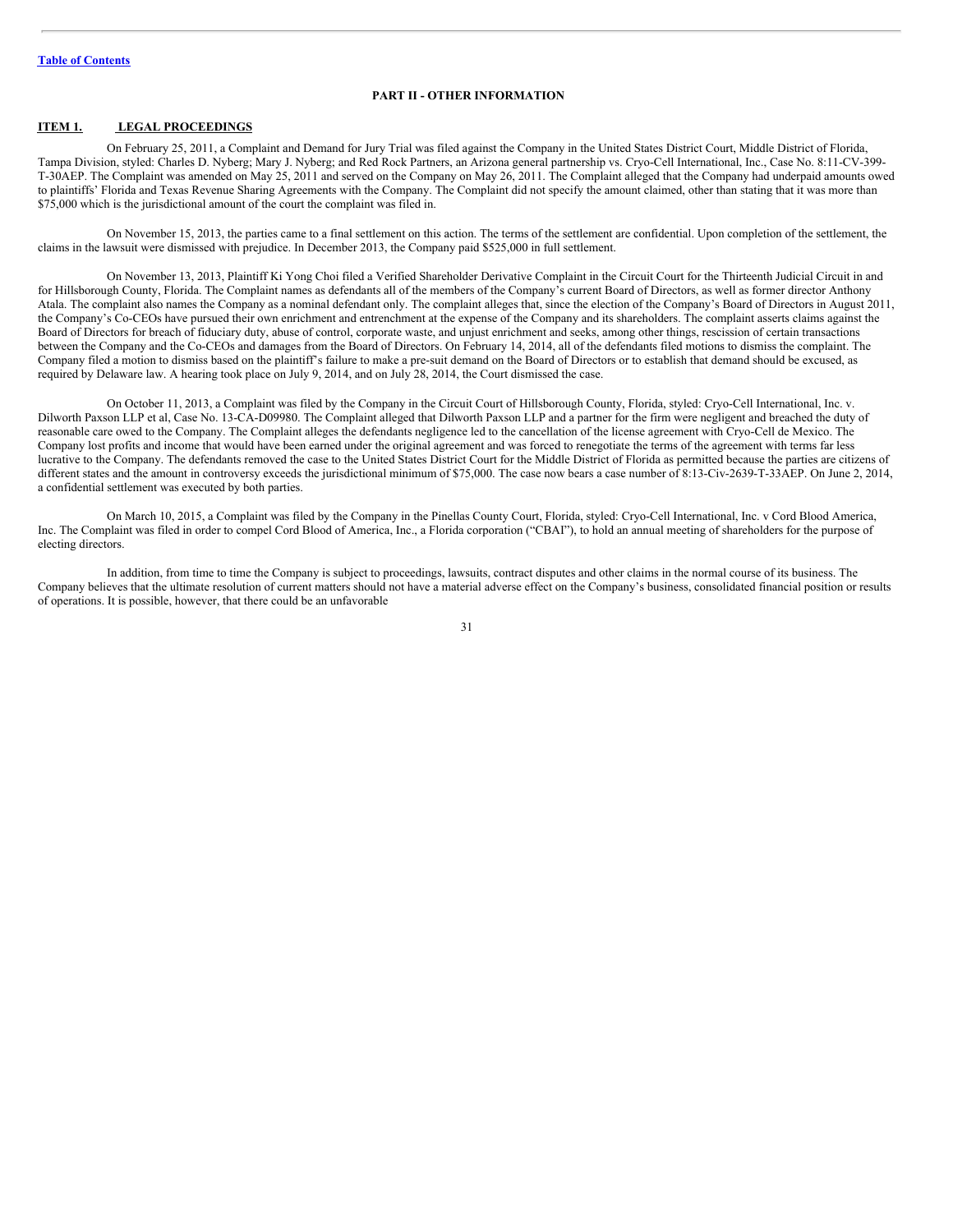ultimate outcome for or resolution which could be material to the Company's results of operations for a particular quarterly reporting period. Litigation is inherently uncertain and there can be no assurance that the Company will prevail. The Company does not include an estimate of legal fees and other related defense costs in its estimate of loss contingencies.

## <span id="page-31-0"></span>**ITEM 1A. RISK FACTORS**

Not applicable.

## <span id="page-31-1"></span>**ITEM 2. UNREGISTERED SALES OF EQUITY SECURITIES AND USE OF PROCEEDS**

### **ISSUER PURCHASE OF EQUITY SECURITIES**

|                       |                  |                | Total Number of                                | Maximum<br>Number (or<br>Approximate<br>Dollar Value) of<br>Shares that May |
|-----------------------|------------------|----------------|------------------------------------------------|-----------------------------------------------------------------------------|
|                       |                  |                | <b>Shares Purchased</b><br>as Part of Publicly | Yet Be Purchased<br>Under the                                               |
|                       | Total Number of  | Average Price  | <b>Announced Plans</b>                         | Plans or                                                                    |
| Period                | Shares Purchased | Paid per Share | or Programs                                    | Programs                                                                    |
| March $1 - 31$ , 2015 | 58,552           | 148,627<br>S.  | 58,552                                         | 709,916                                                                     |
| April $1 - 30$ , 2015 | 259,344          | 740.964<br>\$  | 259,344                                        | 3,450,572                                                                   |
| May $1 - 31$ , 2015   | 9,709            | 23,829<br>S.   | 9,709                                          | 3,440,863                                                                   |

## <span id="page-31-2"></span>**ITEM 3. DEFAULTS UPON SENIOR SECURITIES**

None.

### <span id="page-31-3"></span>**ITEM 4. MINE SAFETY DISCLOSURES**

Not applicable.

#### <span id="page-31-4"></span>**ITEM 5. OTHER INFORMATION**

None.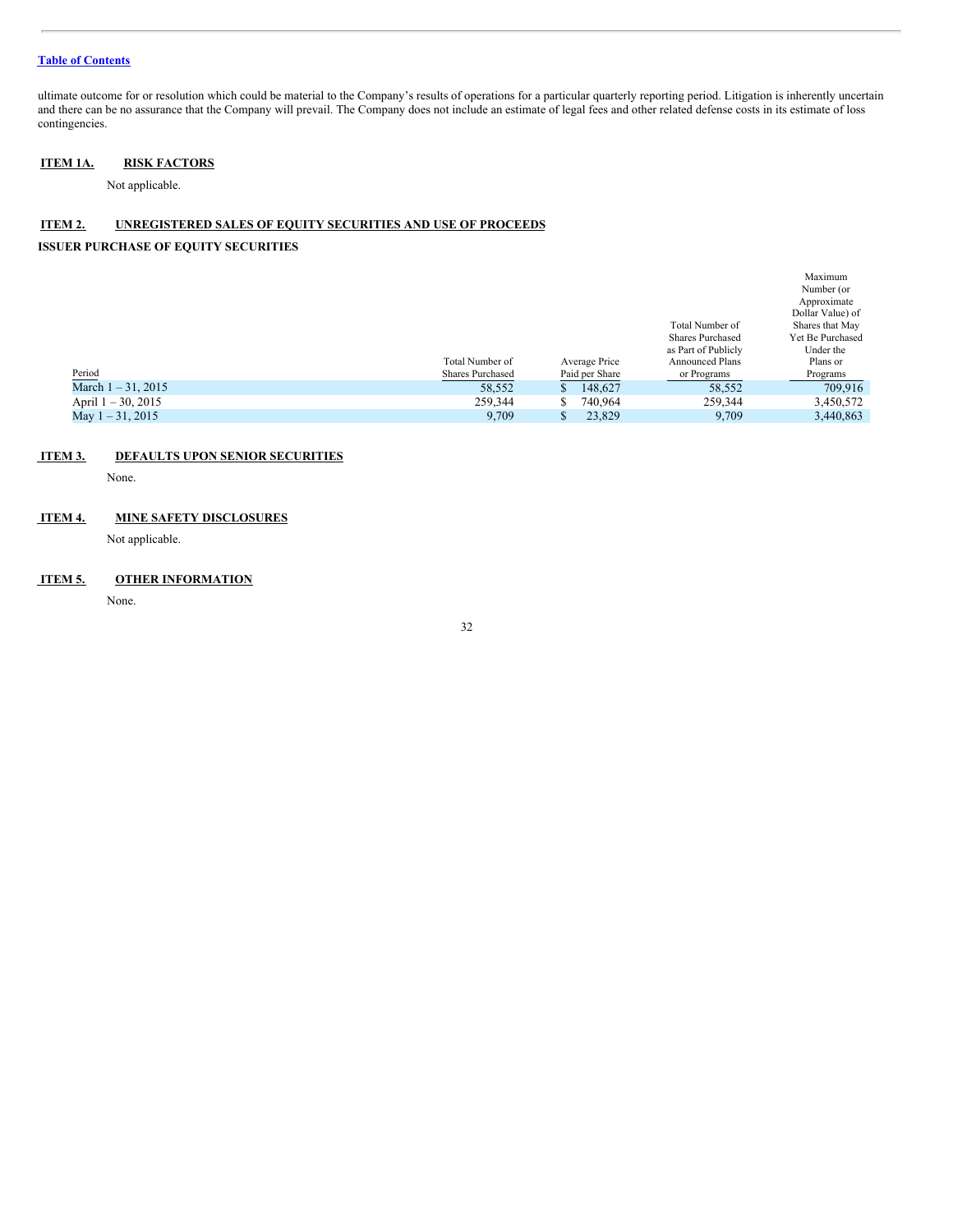<span id="page-32-0"></span>

| ITEM 6. | <b>EXHIBITS</b> |                                                                                                                         |
|---------|-----------------|-------------------------------------------------------------------------------------------------------------------------|
| (a)     | Exhibits        |                                                                                                                         |
|         | 31.1            | Certification of Co-CEO Pursuant to Section 302 of the Sarbanes-Oxley Act of 2002 (filed herewith).                     |
|         | 31.2            | Certification of Co-CEO Pursuant to Section 302 of the Sarbanes-Oxley Act of 2002 (filed herewith).                     |
|         | 31.3            | Certification of CFO Pursuant to Section 302 of the Sarbanes-Oxley Act of 2002 (filed herewith).                        |
|         | 32.1            | Certification Pursuant to 18 U.S.C. Section 1350, as Adopted Pursuant to Section 906 of the Sarbanes-Oxley Act of 2002. |
|         | 101.INS         | <b>XBRL Instance Document</b>                                                                                           |
|         | 101.SCH         | <b>XBRL Taxonomy Extension Schema Document</b>                                                                          |
|         | 101.CAL         | <b>XBRL Taxonomy Extension Calculation Linkbase Document</b>                                                            |
|         | 101.DEF         | <b>XBRL Taxonomy Extension Definition Linkbase Document</b>                                                             |
|         | 101.LAB         | XBRL Taxonomy Extension Label Linkbase Document                                                                         |
|         | 101.PRE         | XBRL Taxonomy Extension Presentation Linkbase Document                                                                  |
|         |                 |                                                                                                                         |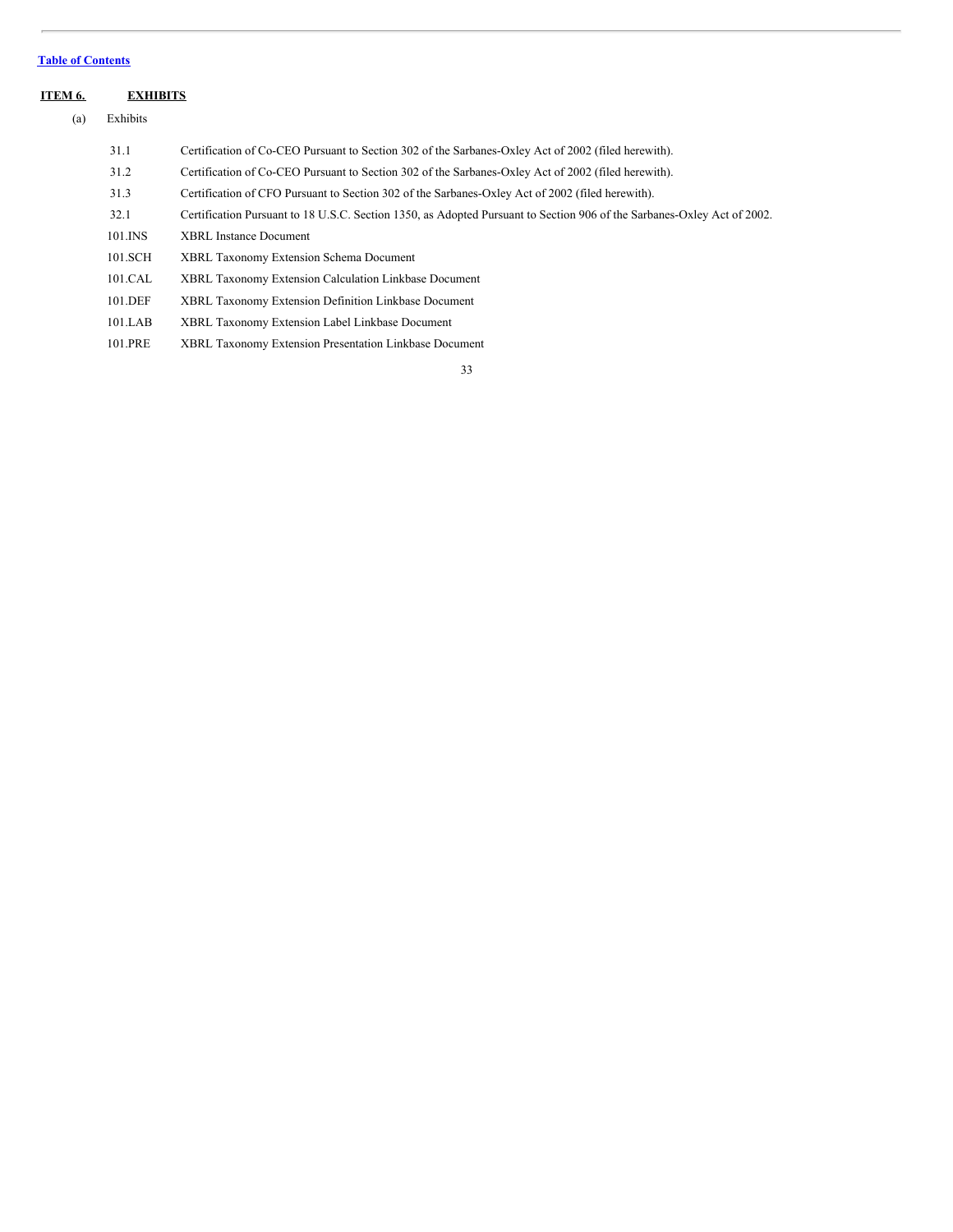#### <span id="page-33-0"></span>**SIGNATURES**

In accordance with Section 13 or 15(d) of the Securities Exchange Act of 1934, the registrant has duly caused this report to be signed on its behalf by the undersigned thereunto duly authorized.

Cryo-Cell International, Inc.

## /s/ DAVID PORTNOY

David Portnoy Co-Chief Executive Officer

Cryo-Cell International, Inc.

/s/ MARK PORTNOY

Mark Portnoy Co-Chief Executive Officer

Cryo-Cell International, Inc.

/s/ JILL M. TAYMANS

Jill M. Taymans Vice President, Finance

Date: July 15, 2015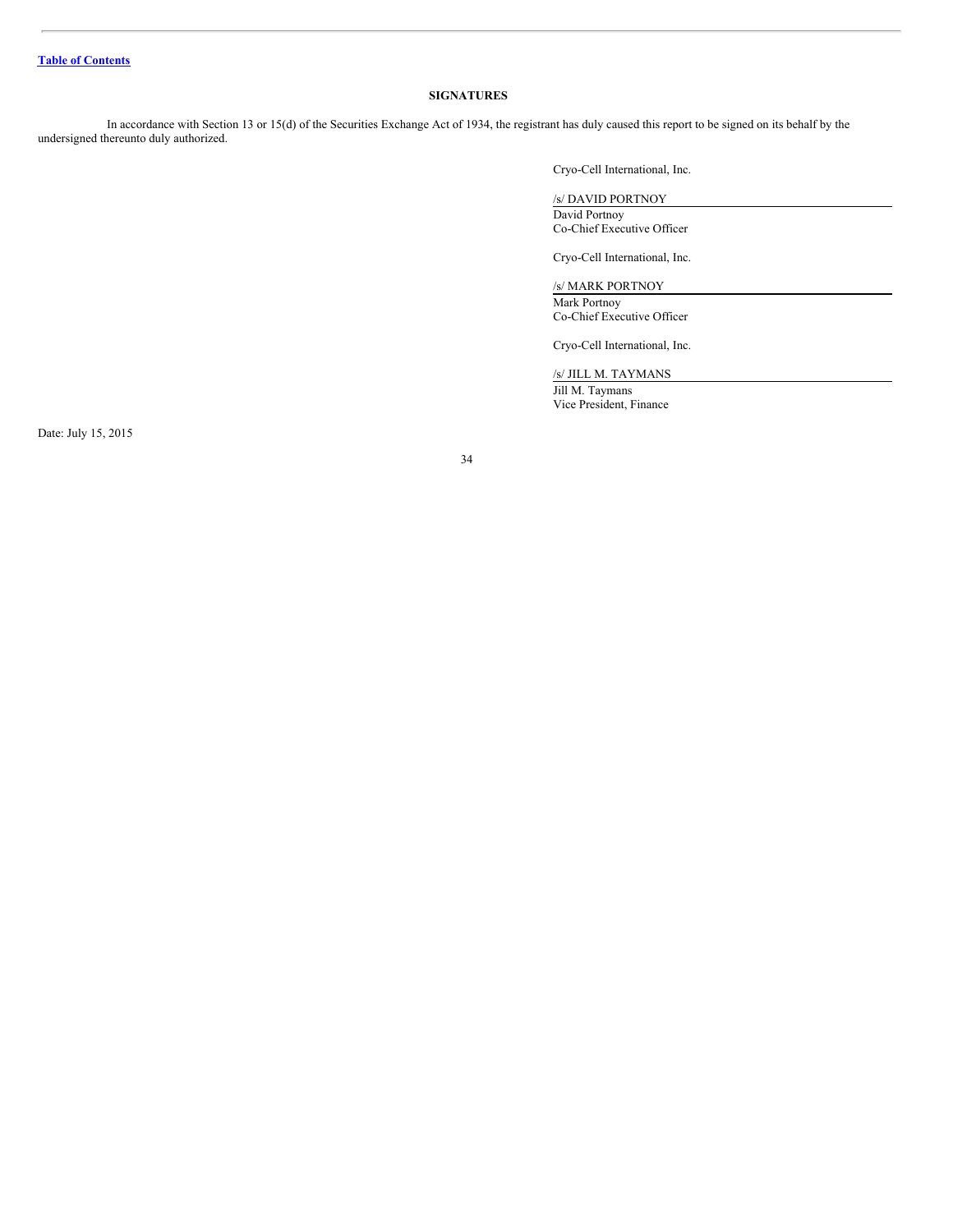#### CERTIFICATION OF CO-CHIEF EXECUTIVE OFFICER

I, David Portnoy, certify that:

- 1. I have reviewed this quarterly report on Form 10-Q of Cryo-Cell International, Inc. (the "Registrant");
- 2. Based on my knowledge, this report does not contain any untrue statement of a material fact or omit to state a material fact necessary to make the statements made, in light of the circumstances under which such statements were made, not misleading with respect to the period covered by this report;
- 3. Based on my knowledge, the financial statements, and other financial information included in this report, fairly present in all material respects the financial condition, results of operations and cash flows of the registrant as of, and for, the periods presented in this report;
- 4. The Registrant's other certifying officer(s) and I are responsible for establishing and maintaining disclosure controls and procedures (as defined in Exchange Act Rules 13a-15(e) and 15d-15(e)) and internal control over financial reporting (as defined in Exchange Act Rules 13a-15(f) for the Registrant and have:
- (a) Designed such disclosure controls and procedures, or caused such disclosure controls and procedures to be designed under our supervision, to ensure that material information relating to the Registrant, including its consolidated subsidiaries, is made known to us by others within those entities, particularly during the period in which this quarterly report is being prepared;
- (b) Designed such internal control over financial reporting, or caused such internal control over financial reporting to be designed under our supervision, to provide reasonable assurance regarding the reliability of financial reporting and the preparation of financial statements for external purposes in accordance with generally accepted accounting principles;
- (c) Evaluated the effectiveness of the Registrant's disclosure controls and procedures and presented in this report our conclusions about the effectiveness of the disclosure controls and procedures, as of the end of the period covered by this report based on such evaluation; and
- (d) disclosed in this report any change in the Registrant's internal control over financial reporting that occurred during the Registrant's most recent fiscal quarter that has materially affected, or is reasonably likely to materially affect, the Registrant's internal control over financial reporting;
- 5. The Registrant's other certifying officer(s) and I have disclosed, based on our most recent evaluation of internal control over financial reporting, to the Registrant's auditors and the audit committee of the Registrant's board of directors (or persons performing the equivalent functions):
- (a) All significant deficiencies and material weaknesses in the design or operation of internal control over financial reporting which are reasonably likely to adversely affect the Registrant's ability to record, process, summarize and report financial information; and
- (b) Any fraud, whether or not material, that involves management or other employees who have a significant role in the Registrant's internal control over financial reporting.

Dated: July 15, 2015 /s/ David Portnoy

David Portnoy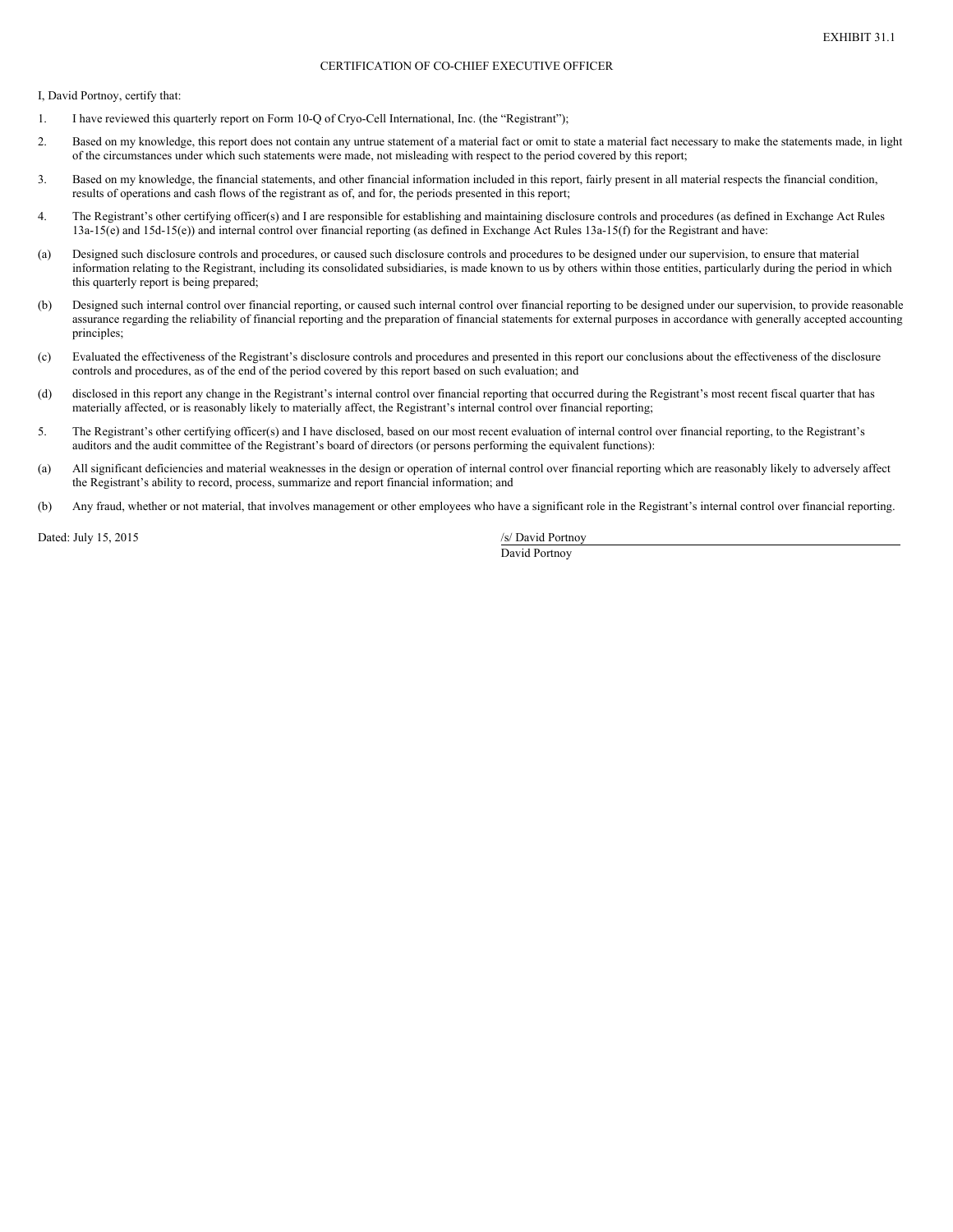#### CERTIFICATION OF CO-CHIEF EXECUTIVE OFFICER

I, Mark Portnoy, certify that:

- 1. I have reviewed this quarterly report on Form 10-Q of Cryo-Cell International, Inc. (the "Registrant");
- 2. Based on my knowledge, this report does not contain any untrue statement of a material fact or omit to state a material fact necessary to make the statements made, in light of the circumstances under which such statements were made, not misleading with respect to the period covered by this report;
- 3. Based on my knowledge, the financial statements, and other financial information included in this report, fairly present in all material respects the financial condition, results of operations and cash flows of the registrant as of, and for, the periods presented in this report;
- 4. The Registrant's other certifying officer(s) and I are responsible for establishing and maintaining disclosure controls and procedures (as defined in Exchange Act Rules 13a-15(e) and 15d-15(e)) and internal control over financial reporting (as defined in Exchange Act Rules 13a-15(f) for the Registrant and have:
- (a) Designed such disclosure controls and procedures, or caused such disclosure controls and procedures to be designed under our supervision, to ensure that material information relating to the Registrant, including its consolidated subsidiaries, is made known to us by others within those entities, particularly during the period in which this quarterly report is being prepared;
- (b) Designed such internal control over financial reporting, or caused such internal control over financial reporting to be designed under our supervision, to provide reasonable assurance regarding the reliability of financial reporting and the preparation of financial statements for external purposes in accordance with generally accepted accounting principles;
- (c) Evaluated the effectiveness of the Registrant's disclosure controls and procedures and presented in this report our conclusions about the effectiveness of the disclosure controls and procedures, as of the end of the period covered by this report based on such evaluation; and
- (d) disclosed in this report any change in the Registrant's internal control over financial reporting that occurred during the Registrant's most recent fiscal quarter that has materially affected, or is reasonably likely to materially affect, the Registrant's internal control over financial reporting;
- 5. The Registrant's other certifying officer(s) and I have disclosed, based on our most recent evaluation of internal control over financial reporting, to the Registrant's auditors and the audit committee of the Registrant's board of directors (or persons performing the equivalent functions):
- (a) All significant deficiencies and material weaknesses in the design or operation of internal control over financial reporting which are reasonably likely to adversely affect the Registrant's ability to record, process, summarize and report financial information; and
- (b) Any fraud, whether or not material, that involves management or other employees who have a significant role in the Registrant's internal control over financial reporting.

Dated: July 15, 2015 /s/ Mark Portnoy

Mark Portnoy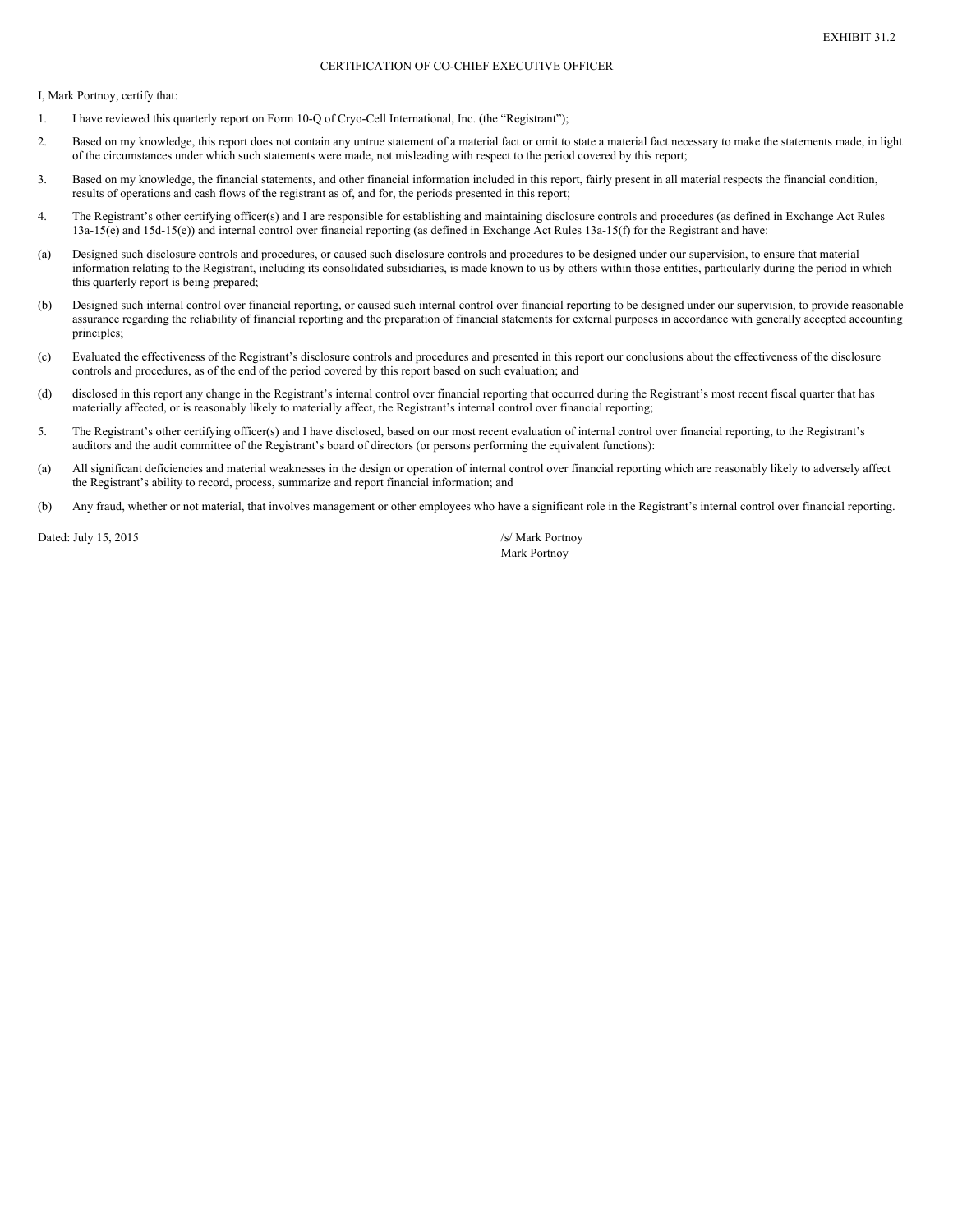#### CERTIFICATION OF CHIEF FINANCIAL OFFICER

I, Jill M. Taymans, certify that:

- 1. I have reviewed this quarterly report on Form 10-Q of Cryo-Cell International, Inc. (the "Registrant");
- 2. Based on my knowledge, this report does not contain any untrue statement of a material fact or omit to state a material fact necessary to make the statements made, in light of the circumstances under which such statements were made, not misleading with respect to the period covered by this report;
- 3. Based on my knowledge, the financial statements, and other financial information included in this report, fairly present in all material respects the financial condition, results of operations and cash flows of the registrant as of, and for, the periods presented in this report;
- 4. The Registrant's other certifying officer(s) and I are responsible for establishing and maintaining disclosure controls and procedures (as defined in Exchange Act Rules 13a-15(e) and 15d-15(e)) for the Registrant and have:

(a) Designed such disclosure controls and procedures, or caused such disclosure controls and procedures to be designed under our supervision, to ensure that material information relating to the Registrant, including its consolidated subsidiaries, is made known to us by others within those entities, particularly during the period in which this quarterly report is being prepared;

(b) Designed such internal control over financial reporting, or caused such internal control over financial reporting to be designed under our supervision, to provide reasonable assurance regarding the reliability of financial reporting and the preparation of financial statements for external purposes in accordance with generally accepted accounting principles;

(c) Evaluated the effectiveness of the Registrant's disclosure controls and procedures and presented in this report our conclusions about the effectiveness of the disclosure controls and procedures, as of the end of the period covered by this report based on such evaluation; and

(d) disclosed in this report any change in the Registrant's internal control over financial reporting that occurred during the Registrant's most recent fiscal quarter that has materially affected, or is reasonably likely to materially affect, the Registrant's internal control over financial reporting;

5. The Registrant's other certifying officer(s) and I have disclosed, based on our most recent evaluation of internal control over financial reporting, to the Registrant's auditors and the audit committee of the Registrant's board of directors (or persons performing the equivalent functions):

(a) All significant deficiencies and material weaknesses in the design or operation of internal control over financial reporting which are reasonably likely to adversely affect the Registrant's ability to record, process, summarize and report financial information; and

(b) Any fraud, whether or not material, that involves management or other employees who have a significant role in the Registrant's internal control over financial reporting.

Dated: July 15, 2015 /s/ Jill M. Taymans

Jill M. Taymans